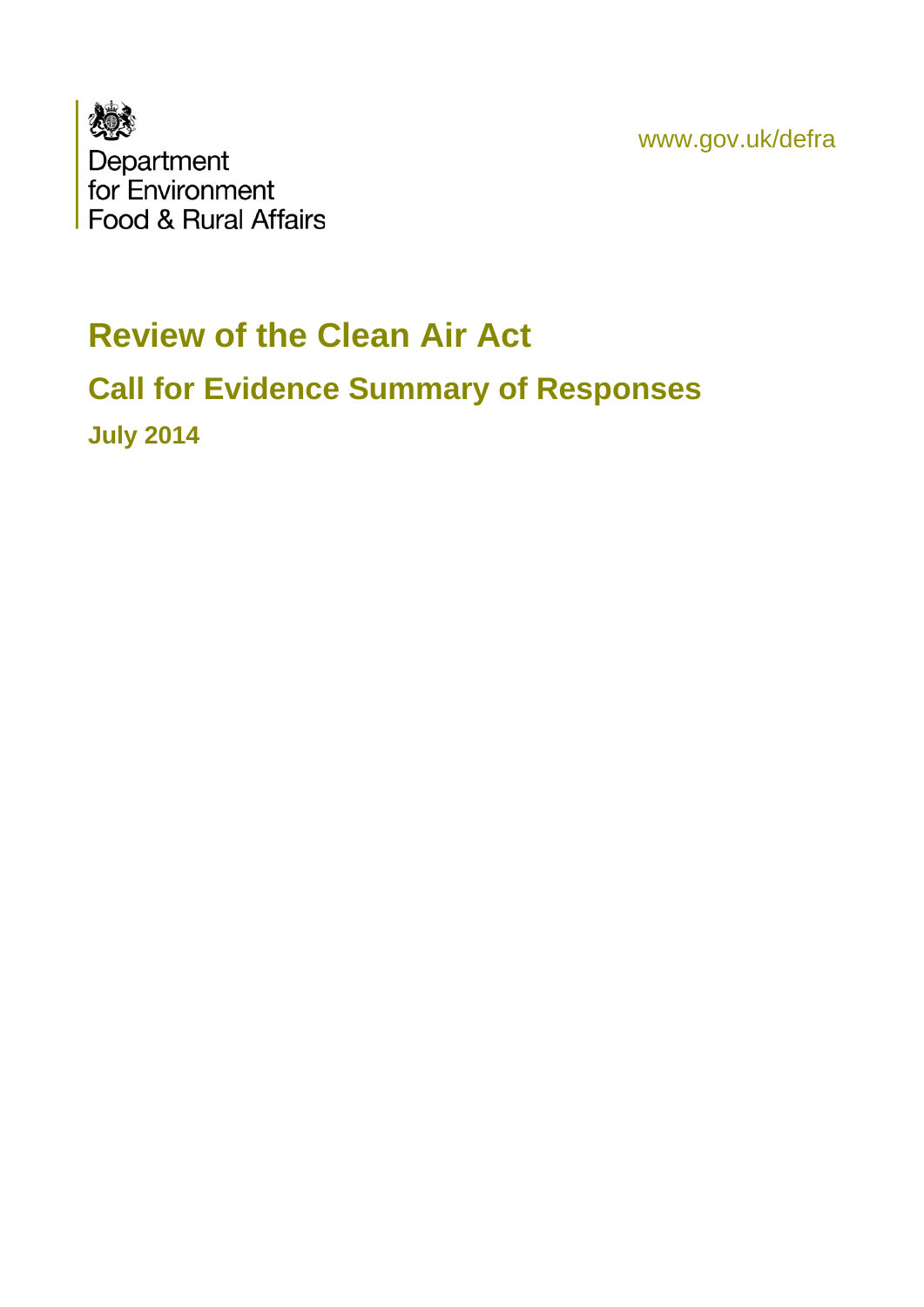© Crown copyright 2014

You may re-use this information (not including logos) free of charge in any format or medium, under the terms of the Open Government Licence. To view this licence, visit [www.nationalarchives.gov.uk/doc/open-government-licence/](http://www.nationalarchives.gov.uk/doc/open-government-licence/) or write to the Information Policy Team, The National Archives, Kew, London TW9 4DU, or e-mail: [psi@nationalarchives.gsi.gov.uk](mailto:psi@nationalarchives.gsi.gov.uk)

This document/publication is also available on our website at:

[https://www.gov.uk/government/publications?publication\\_filter\\_option=consultations](https://www.gov.uk/government/publications?publication_filter_option=consultations)

Any enquiries regarding this document should be sent to us at:

Bridget Haughan

Resource, Atmosphere and Sustainability

0207 238 3391

Bridget.Haughan@defra.gsi.gov.uk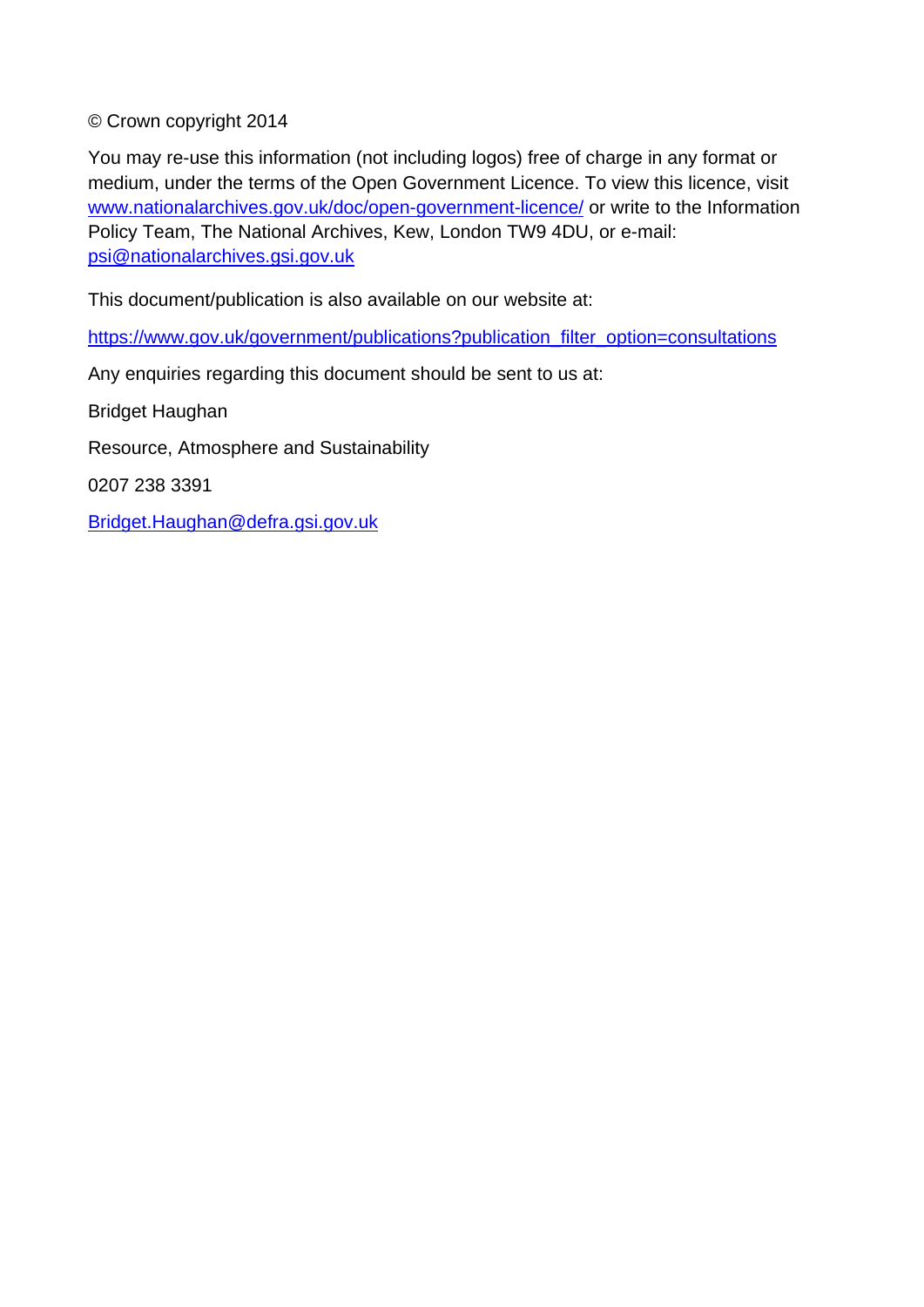## **Contents**

| Question 1 - Do you agree with the Local authority burden estimates? Do you have<br>any information to support your response and strengthen the evidence base?3          |  |
|--------------------------------------------------------------------------------------------------------------------------------------------------------------------------|--|
| Question 2: Do you agree with the industry burden estimate? Do you have any                                                                                              |  |
| Question 3: To what extent is this process, which can lead to the correction of<br>incomplete combustion, beneficial to industry? If benefits are perceived, would these |  |
| Question 4: What alternative methods are there which would be timely, accurate and                                                                                       |  |
| Question 5: What benefits, if any, do you perceive from a move away from dark                                                                                            |  |
| Question 6: What problems or additional burdens might a pollutant specific approach                                                                                      |  |
| Question 7: Can you suggest any ideas for burden reduction in this area?7                                                                                                |  |
|                                                                                                                                                                          |  |
| 6. Clean Air Act Part 2, Section 4, Installation of non-domestic furnaces7                                                                                               |  |
|                                                                                                                                                                          |  |
|                                                                                                                                                                          |  |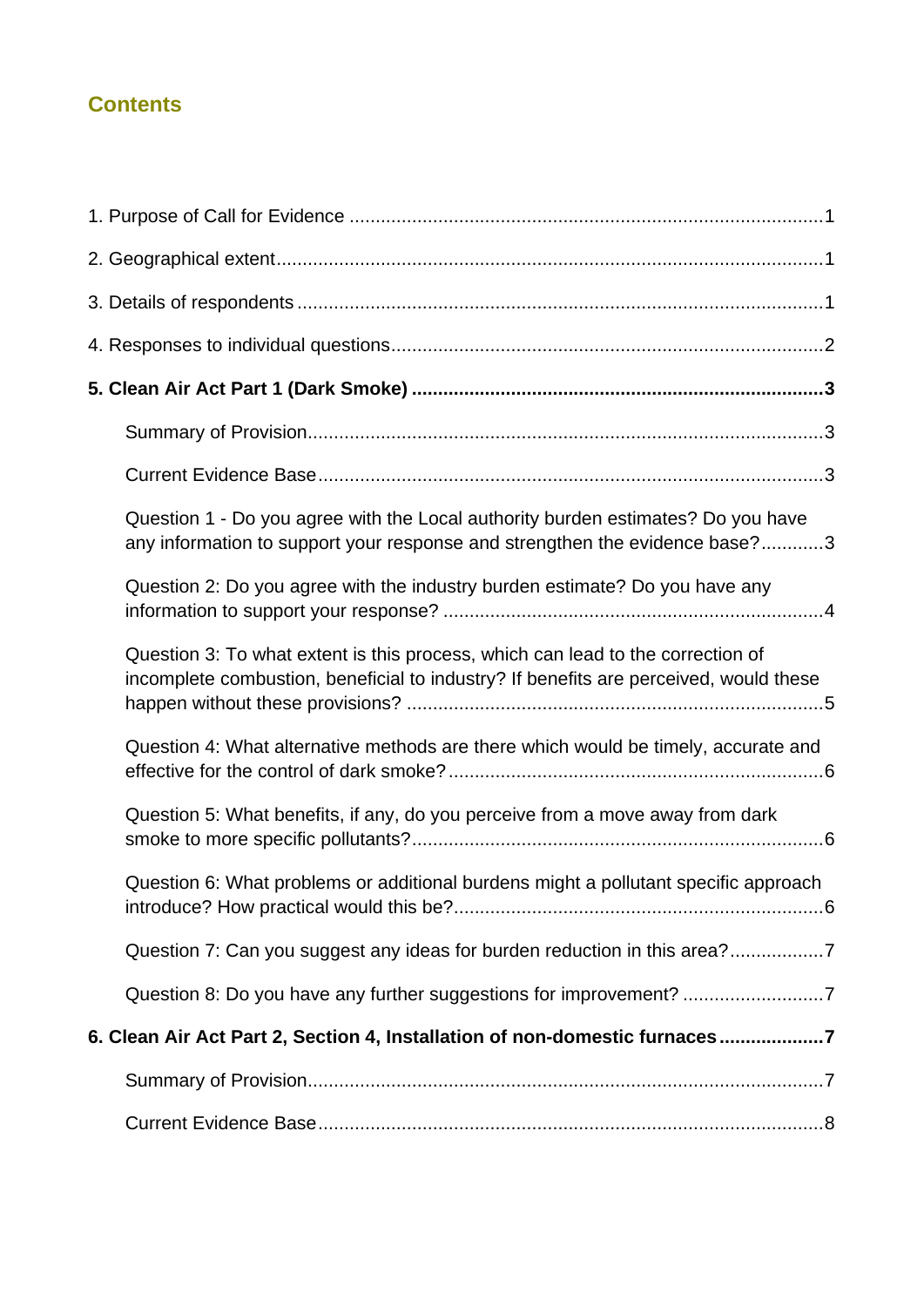| Question 1: Is the notification system currently well understood and used by Local<br>Authorities? Is this based on knowledge of one Local Authority or multiple Local    |
|---------------------------------------------------------------------------------------------------------------------------------------------------------------------------|
|                                                                                                                                                                           |
| Question 3: What is the amount of time spent by Local Authorities on reviewing                                                                                            |
| Question 4: How much time is spent by industry (developers) in undertaking                                                                                                |
| Question 5a: What are the costs to industry in developing appliances to meet the<br>requirements for operation "without emitting smoke"? Where do the costs fall and do   |
| Question 5b: What additional costs to industry were due to this legislation, per year in                                                                                  |
| Question 6: Are there additional costs associated for consumers when buying these                                                                                         |
| Question 7: If you answered 'Yes' how much more expensive are they? 12                                                                                                    |
| Question 8: Would there be any disbenefits from removing the notification                                                                                                 |
| Question 9: What might be the effects on industry of setting an emission limit for<br>particulate matter (PM) and oxides of Nitrogen (NOx) instead of requiring smokeless |
| 7. Clean Air Act Part 2, Section 5: Limits on grit and dust emission rate for non-                                                                                        |
|                                                                                                                                                                           |
|                                                                                                                                                                           |
| Question 1: Are Local Authorities currently using these limits? 14                                                                                                        |
|                                                                                                                                                                           |
| Question 2: Do you have any information to support your response and strengthen the                                                                                       |
| Question 3: How stringent are these limits for industry to comply with? Please explain                                                                                    |
| Question 4: How do these limits impact on industry currently? Please explain how<br>these limits affect your activities as industry including in terms of design,         |
| manufacturing and purchasing of combustion related products17                                                                                                             |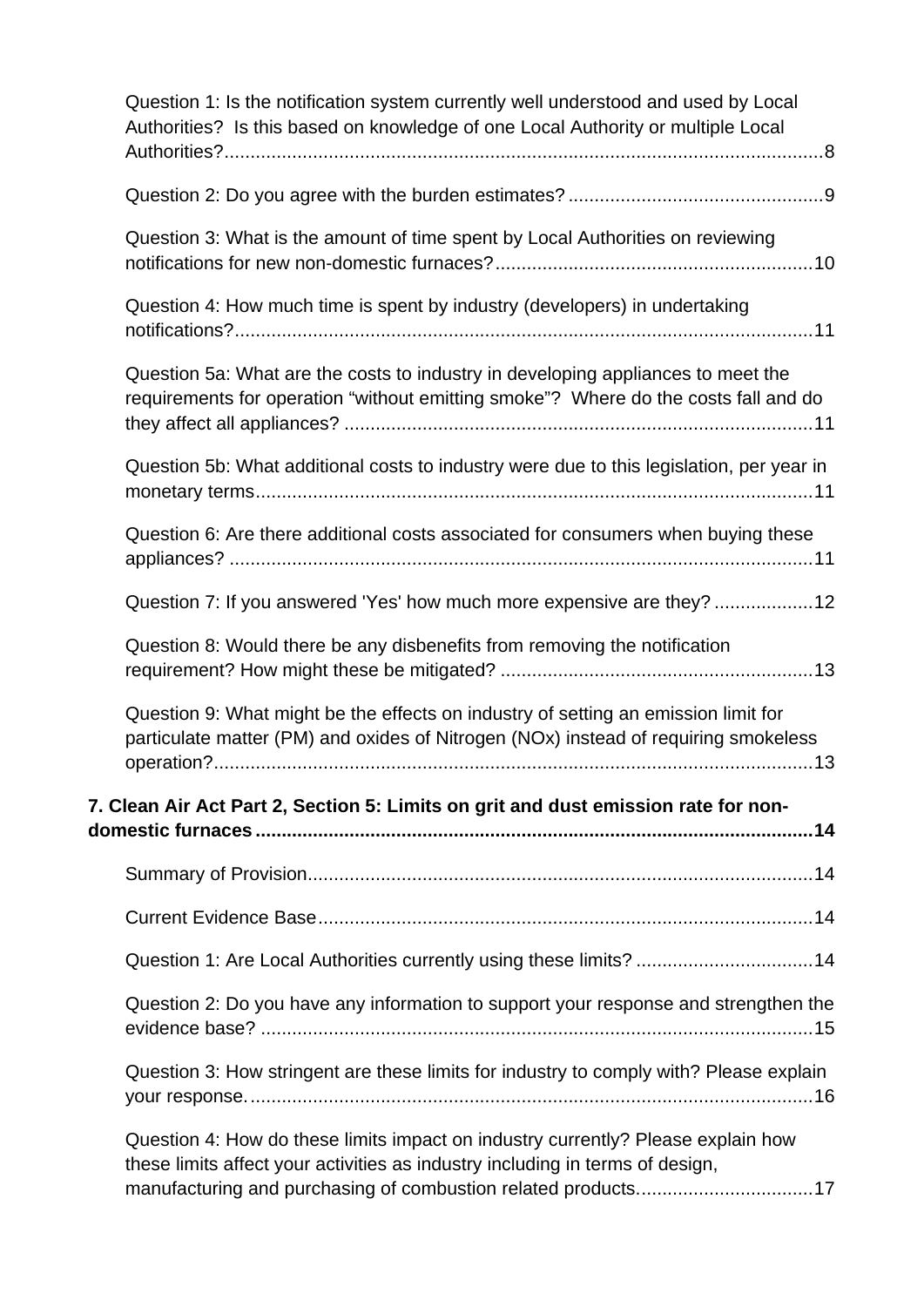[Question 5: Do all new furnaces meet these Grit and Dust limits? How do the limits](#page-23-1)  [compare with the capability of modern appliance technology?...................................17](#page-23-1)

| Question 6: What are your views on amending the grit and dust emissions limits to<br>include tighter particulate matter limits and/or introduce new limits for oxides of |  |
|--------------------------------------------------------------------------------------------------------------------------------------------------------------------------|--|
|                                                                                                                                                                          |  |
|                                                                                                                                                                          |  |
| Question 8: Do you have any other suggestions for improvements?19                                                                                                        |  |
| Question 9: What role might the Clean Air Act take alongside future EU led controls?                                                                                     |  |
| 8. Clean Air Act Part 2, Sections 6-8: Requirements to fit Arrestment Plant20                                                                                            |  |
|                                                                                                                                                                          |  |
|                                                                                                                                                                          |  |
| Question 1: Do Local Authorities use these provisions? Are they still relevant?20                                                                                        |  |
| Question 2: If never or rarely used please explain why? If used please advise how                                                                                        |  |
| Question 3: Are exemptions still required? Please explain your response 22                                                                                               |  |
| Question 4: Does this provision for Local Authorities to require arrestment plant place                                                                                  |  |
| Question 5: If so, what are the financial burdens associated with this?24                                                                                                |  |
| Question 6: Would arrestment plants (and exemptions) still be needed as and when<br>new product standards are introduced? Please explain your response24                 |  |
|                                                                                                                                                                          |  |
| 9. Clean Air Act Part 2, Sections 10-11: Measurement of Grit, Dust and Fumes26                                                                                           |  |
|                                                                                                                                                                          |  |
|                                                                                                                                                                          |  |
|                                                                                                                                                                          |  |
| Question 2: If never or rarely used please explain why? If used please advise how                                                                                        |  |
| Question 3: What are the burdens and issues associated with measurement of grit                                                                                          |  |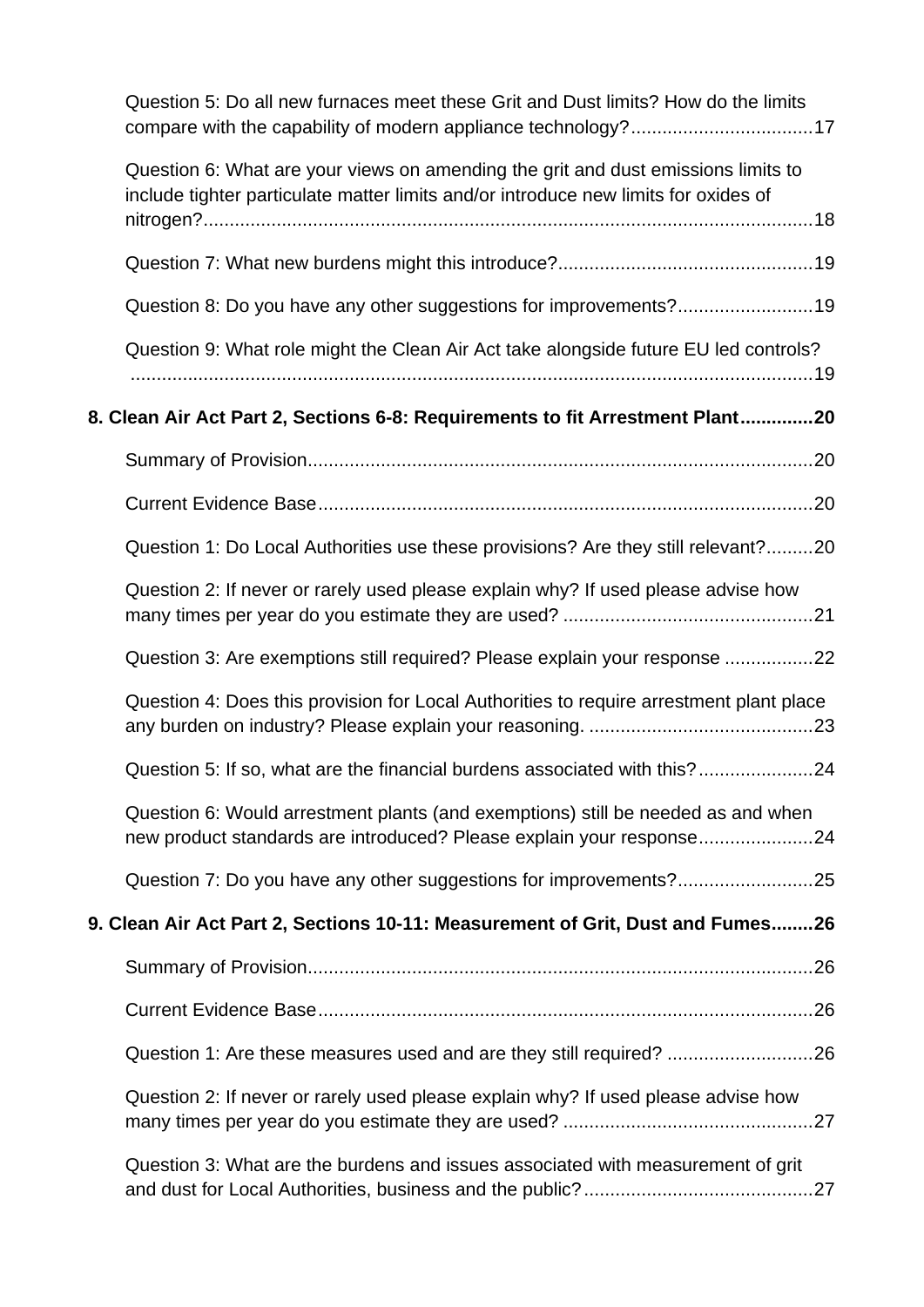| Question 4: Under what circumstances might measurement still be used in the future?                                                                                                                                                          |
|----------------------------------------------------------------------------------------------------------------------------------------------------------------------------------------------------------------------------------------------|
| Question 5: Do you foresee any problems if product standards replaced the                                                                                                                                                                    |
| 10. Clean Air Act Part 2, Sections 14-16: Chimney Height Approvals for Furnaces28                                                                                                                                                            |
|                                                                                                                                                                                                                                              |
|                                                                                                                                                                                                                                              |
| Question 1: Do you agree with the evidence base on burdens for Local authorities? 29                                                                                                                                                         |
| Question 2: Do you agree with the burden estimates for industry? 30                                                                                                                                                                          |
| Question 3: Do you have any information to support your response and strengthen the                                                                                                                                                          |
| Question 4: Can you provide any further information on costs to industry for the<br>design and build of chimneys? Can you provide a range of costs and project                                                                               |
| Question 5: How often are delays with construction projects due to disagreements<br>over chimney height calculations, mistakes in chimney height calculations or similar                                                                     |
| Question 6: Can you provide any examples of burdens to business through costs from                                                                                                                                                           |
| Question 7: Would the stakeholder suggestions for improvement help the Red Tape<br>Challenge (RTC) policy objectives to reduce burdens to business and Local<br>authorities, improve implementation and aid enforcement? Please explain your |
| Question 8: What other suggestions for improvement or burden reduction do you                                                                                                                                                                |
|                                                                                                                                                                                                                                              |
|                                                                                                                                                                                                                                              |
|                                                                                                                                                                                                                                              |
| Question 1: Do you agree with the burden information for Local authorities?35                                                                                                                                                                |
| Question 2: Do you have any information to support your response and strengthen the                                                                                                                                                          |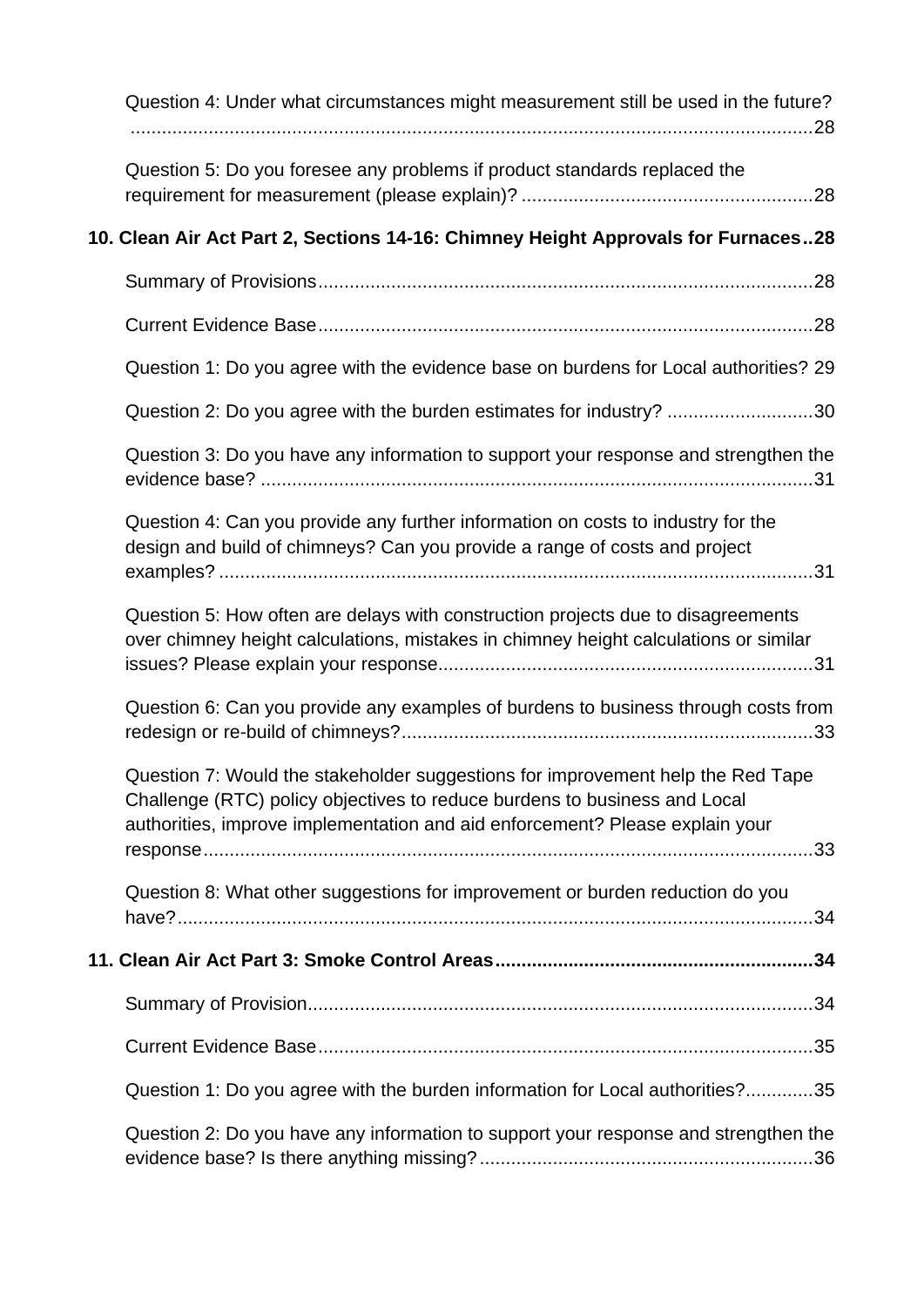| Question 3: Can you provide any information about the burden to business of<br>operating in a Smoke Control Area or responding to complaints from Local                                                                                          |
|--------------------------------------------------------------------------------------------------------------------------------------------------------------------------------------------------------------------------------------------------|
| Question 4: Do you agree with the cost estimates for Industry for exemptions and                                                                                                                                                                 |
| Question 5: Can you envisage any problems of additional burdens associated with<br>creating centralised digital geographic based Smoke Control Area records?39                                                                                   |
| Question 6: Can you suggest any amendments to the Act or associated legislation<br>which would prevent the problem of exempt appliances causing nuisance to<br>neighbouring properties? What burdens might be associated with this amendment? 40 |
| Question 7: What are the likely burdens and benefits associated with the inclusion of                                                                                                                                                            |
| Question 8: Do you have any further suggestions for improving the regulations for                                                                                                                                                                |
| Question 9: Do you have any suggestions for changes to the testing and approvals                                                                                                                                                                 |
|                                                                                                                                                                                                                                                  |
| 12. Clean Air Act Parts 4 (Controls of Certain Forms of Air Pollution), Part 5                                                                                                                                                                   |
|                                                                                                                                                                                                                                                  |
|                                                                                                                                                                                                                                                  |
|                                                                                                                                                                                                                                                  |
| Question 2: If never or rarely used please explain why? If used please advise which<br>provisions are used and for each provision how many times per year do you estimate                                                                        |
| Question 3: What burdens are associated with these measures?44                                                                                                                                                                                   |
| Question 4: Can you suggest any improvements to these provisions?44                                                                                                                                                                              |
|                                                                                                                                                                                                                                                  |
|                                                                                                                                                                                                                                                  |
|                                                                                                                                                                                                                                                  |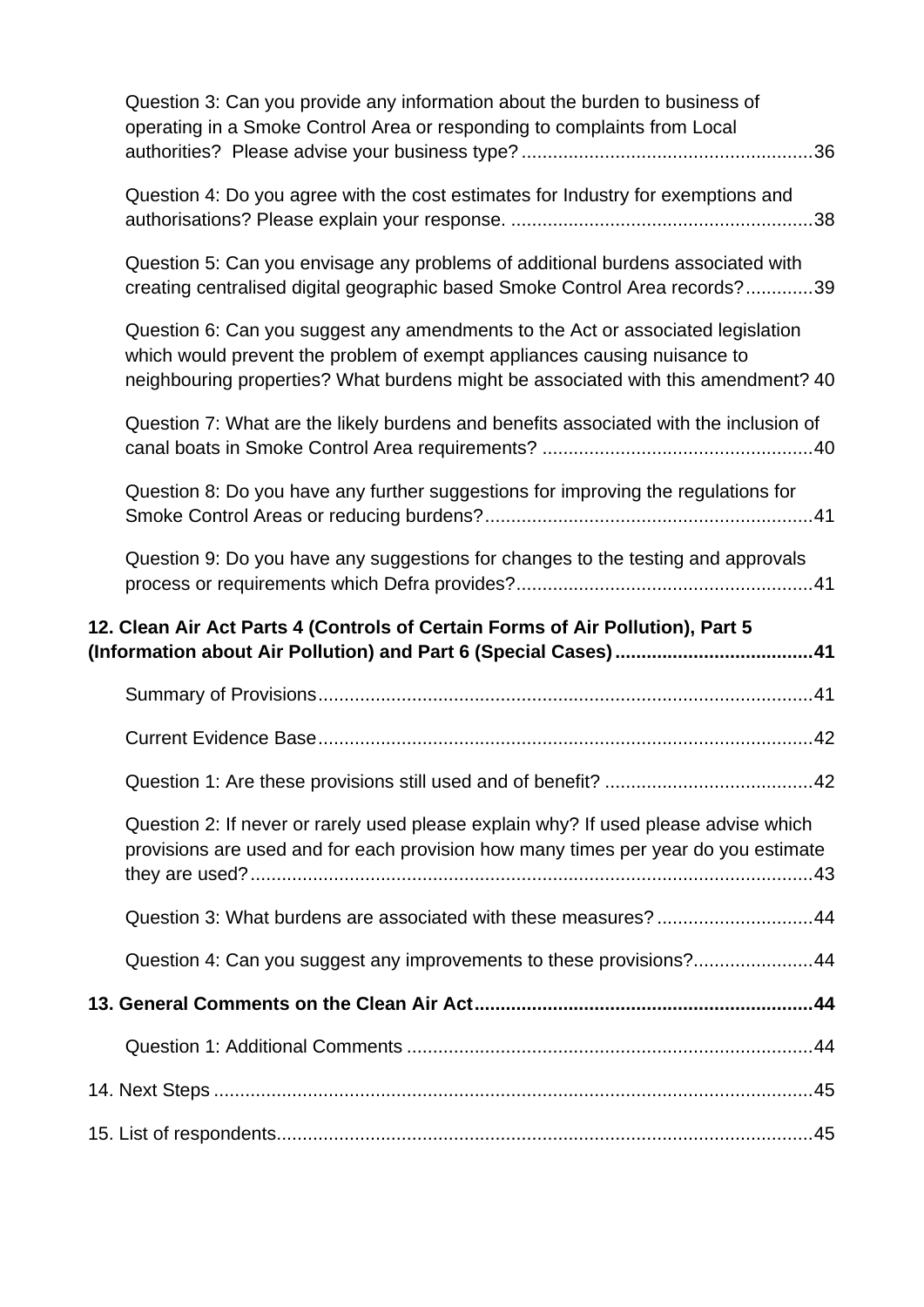# <span id="page-7-0"></span>**1. Purpose of Call for Evidence**

In 2012 the Department for Environment, Food and Rural Affairs (Defra) commenced a policy review of the Clean Air Act 1993 as part of the Government's Red Tape Challenge. The review aims to reduce burdens on business and Local Authorities whilst considering how the legislation can be modernised to make it more user friendly and relevant to current air quality challenges

To support and inform the review a Call for Evidence was issued, which ran for 8 weeks from 3rd September to 29th October 2013. The Call for Evidence (CfE) posed a number of questions on key sections of the Clean Air Act around the following broad themes:

- Burdens on Local Authorities and industry associated with compliance
- Views on stakeholder suggestions for improvement
- Further ideas / suggestions for improving the Act

# <span id="page-7-1"></span>**2. Geographical extent**

The Call for Evidence applied to England only. Scotland held a separate Call for Evidence which they are yet to publish.

# <span id="page-7-2"></span>**3. Details of respondents**

There were 58 responses in total, of which the main groups were as follows:

Local Authorities – 33 responses

Manufacturers of appliances – 6 responses

General Public – 5 responses

Other  $-4$  responses

Trade Body/Associations – 3 responses

Retail – 2 responses

Developers – 1 response

Service Sector – 1 response

Professional Body/Institution – 1 response

Architect/Engineer/Builder – 1 response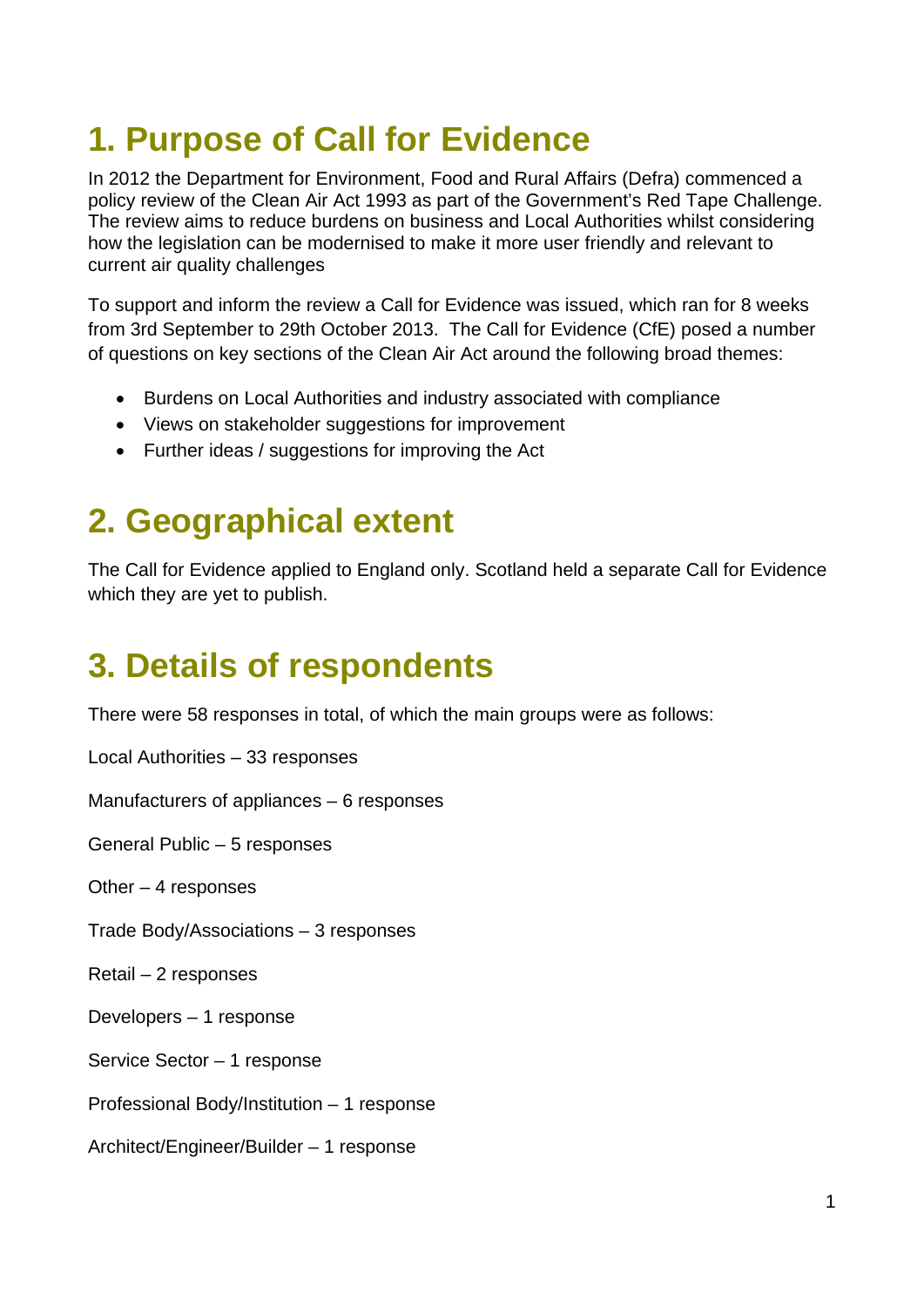# <span id="page-8-0"></span>**4. Responses to individual questions**

Parts 5 - 13 summarise the responses to each of the four main sections of the Clean Air Act on which questions were posed by the Call for Evidence.

- Part I: Dark Smoke
- Part II: Smoke, Grit, Dust and Fumes
- Part III: Smoke Control Areas
- Parts IV to VII: Variety of Measures

The summary includes responses submitted online and by post/email and this report identifies the key themes, in response to the questions posed, which can be grouped into two main types:

- 1. Closed questions these are quantitative in nature (e.g. tick box responses) and a summary of responses has been provided in the form of a graph or table
- 2. Open questions these are qualitative questions. A broad analysis has been made based on the responses received. Where appropriate and in compliance with data protection requirements some direct quotes have been included.

Where questions were not answered these figures have been omitted from the statistical analysis to provide a more accurate assessment of data.

Parts 5 - 13 are structured as follows:

- High level summary of main provisions
- Brief summary of Current Evidence Base
- Where relevant, details of current suggestions for improvement
- Analysis of individual questions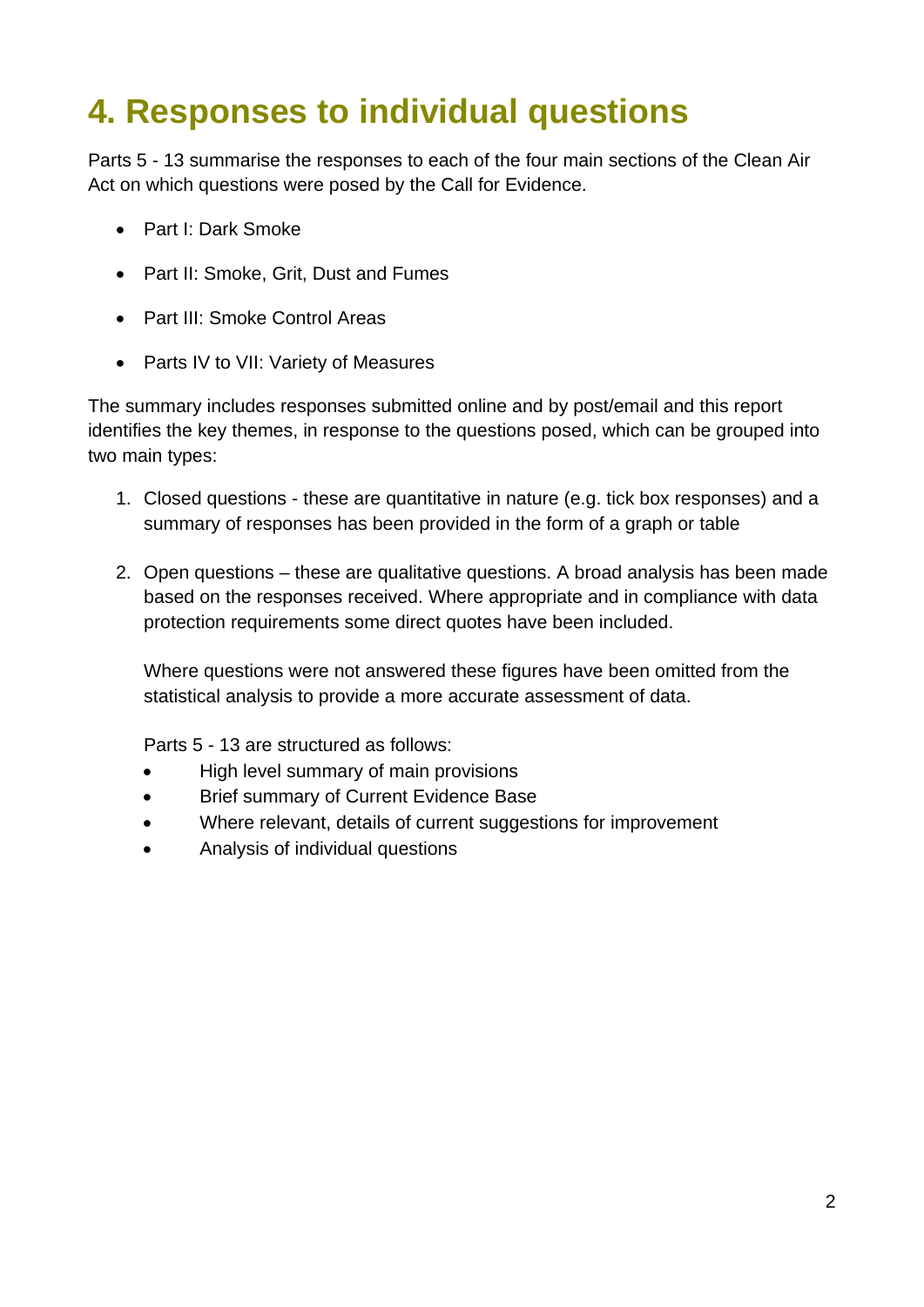## <span id="page-9-0"></span>**5. Clean Air Act Part 1 (Dark Smoke)**

## <span id="page-9-1"></span>**Summary of Provision**

This section of the Clean Air Act prohibits emission of dark smoke from chimneys and furnaces and allows a Local Authority to check compliance based on visual inspection using a Ringelmann chart. The associated regulations allow emission of dark smoke (and black smoke) for defined periods from specified activities and exempt some activities from dark smoke controls.

## <span id="page-9-2"></span>**Current Evidence Base**

#### **Relevance of provision to Air Quality**

This section helps control the emissions of products of incomplete combustion, black carbon emissions and helps protect visual amenity. The measures are also relevant for the control of greenhouse gases.

#### **Burden estimates**

Local Authorities: Local Authorities across England estimate that they spend a total of 12000 hours/year following up complaints. This is based on a typical Local Authority having approximately 17 complaints per year, each taking 3 hours to deal with.

Industry: Local Authority feedback indicates that Industry will spend a total of 6500 hours/year to address complaints.

## <span id="page-9-3"></span>**Question 1 - Do you agree with the Local authority burden estimates? Do you have any information to support your response and strengthen the evidence base?**

High level statistics

• 72.41% of consultees responded to this question

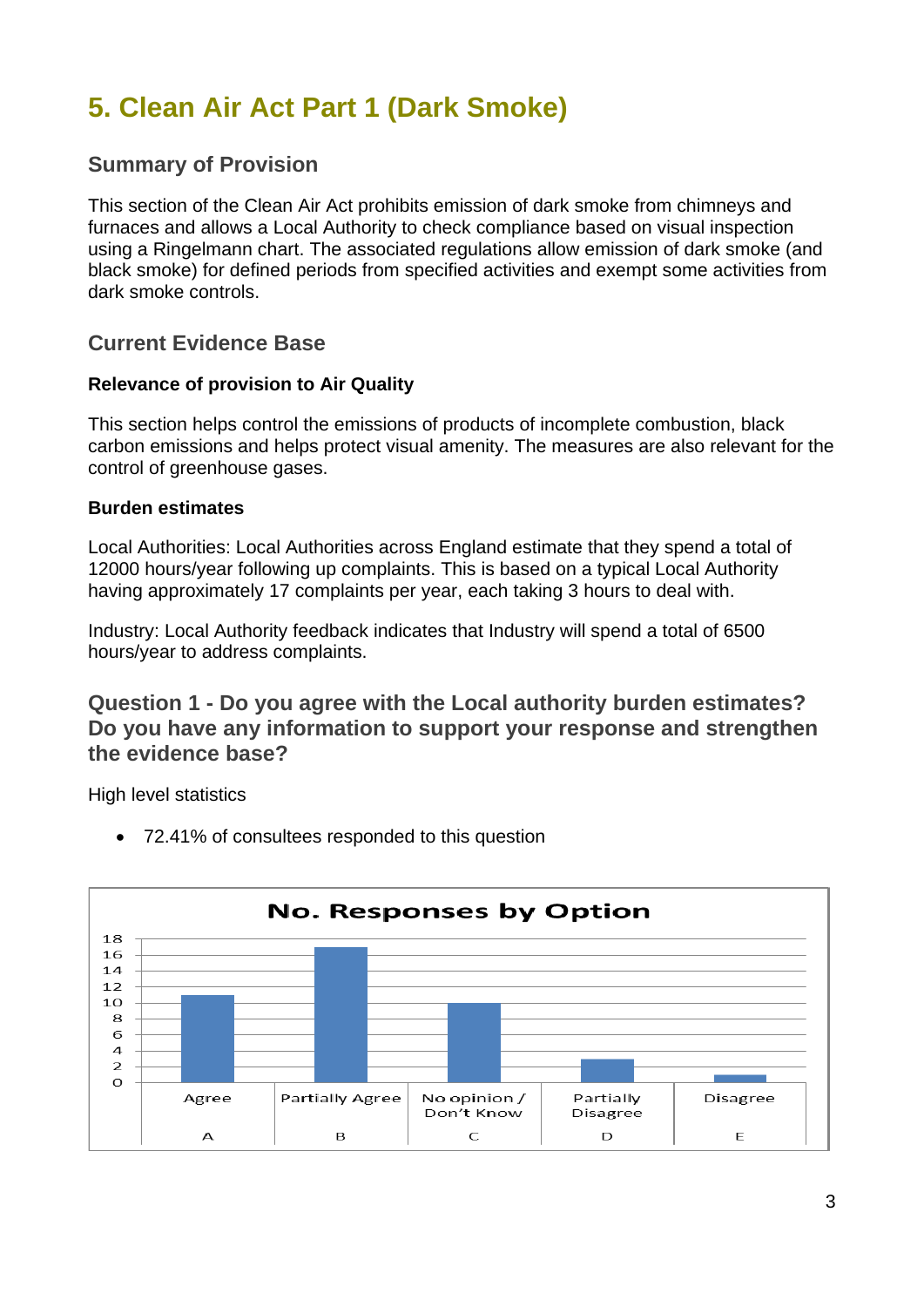| <b>Key</b> | <b>Option</b>              | <b>Total</b> | <b>Percent of All</b><br><b>Respondents</b> | <b>Percent of</b><br><b>Respondents</b><br>who Answered<br>the Question |
|------------|----------------------------|--------------|---------------------------------------------|-------------------------------------------------------------------------|
| A          | Agree                      | 11           | 18.97%                                      | 26.19%                                                                  |
| B          | <b>Partially Agree</b>     | 17           | 29.31%                                      | 40.48%                                                                  |
| C          | No opinion /<br>Don't Know | 10           | 17.24%                                      | 23.81%                                                                  |
| D          | <b>Partially Disagree</b>  | 3            | 5.172%                                      | 7.14%                                                                   |
| Е          | <b>Disagree</b>            | 1            | 1.724%                                      | 2.38%                                                                   |
| F          | <b>Not Answered</b>        | 16           | 27.59%                                      | n/a                                                                     |

Key themes from additional information supplied

Responses from those who agreed/partially agreed indicated that the estimated time taken to resolve complaints were reasonable for standard complaints but it was noted by two Local Authorities that if the case progressed to prosecution that resolution times would increase. One commented that it is rare these days to deal with dark smoke complaints but it remains a useful provision.

Responses from those who partially disagreed/disagreed varied with one Local Authority stating they received less complaints, another indicating this was a vast under estimation and two noting that it was hard to quantify complaints received about dark smoke as they are often recorded under nuisance complaints.

## <span id="page-10-0"></span>**Question 2: Do you agree with the industry burden estimate? Do you have any information to support your response?**

High level statistics

• 77.59% of consultees responded to this question.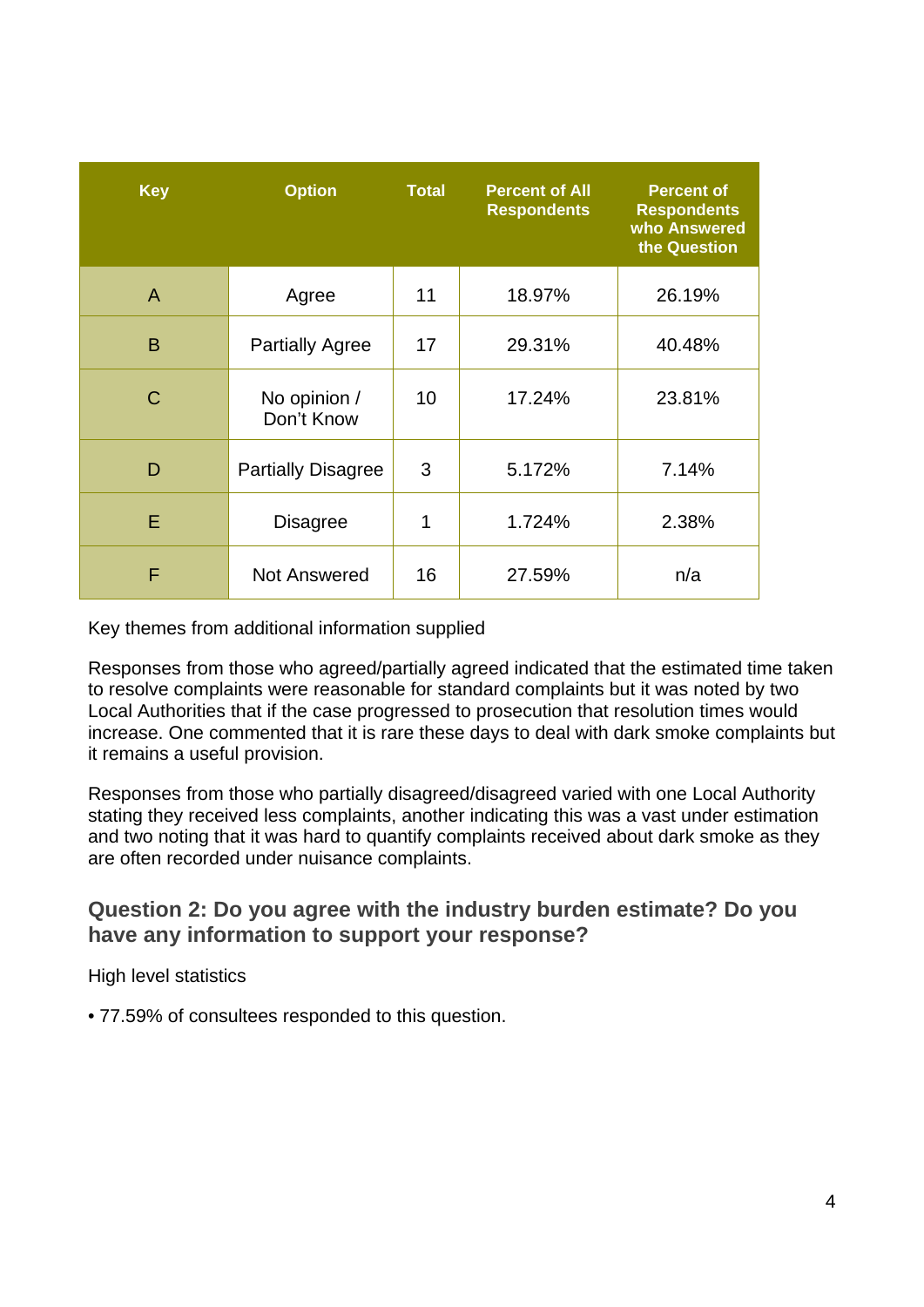

| <b>Key</b>     | <b>Option</b>          | <b>Total</b>   | <b>Percent of All</b><br><b>Respondents</b> | <b>Percent</b><br><b>Respondents</b><br>who Answered<br>the Question |
|----------------|------------------------|----------------|---------------------------------------------|----------------------------------------------------------------------|
| $\overline{A}$ | Agree                  | $\overline{4}$ | 6.897%                                      | 8.89%                                                                |
| B              | <b>Partially Agree</b> | 9              | 15.52%                                      | 20.00%                                                               |
| C              | <b>Disagree</b>        | 4              | 6.897%                                      | 8.89%                                                                |
| D              | Don't Know             | 28             | 48.28%                                      | 62.22%                                                               |
| E              | Not Answered           | 13             | 24.14%                                      | n/a                                                                  |

Key themes from additional information supplied

Of the six respondents who agreed or partially agreed one noted that it is very difficult to quantify the burden on appliance manufacturers because products are being continually developed and improved. Another respondent noted that any burdens incurred when responding to complaints about smoky appliances were generally as a result of incorrect use by the operator, rather than problems with the appliance.

Of those that disagreed two stated the burden is less than described and another commented that they had received no complaints in 2012.

<span id="page-11-0"></span>**Question 3: To what extent is this process, which can lead to the correction of incomplete combustion, beneficial to industry? If benefits are perceived, would these happen without these provisions?**

High level statistics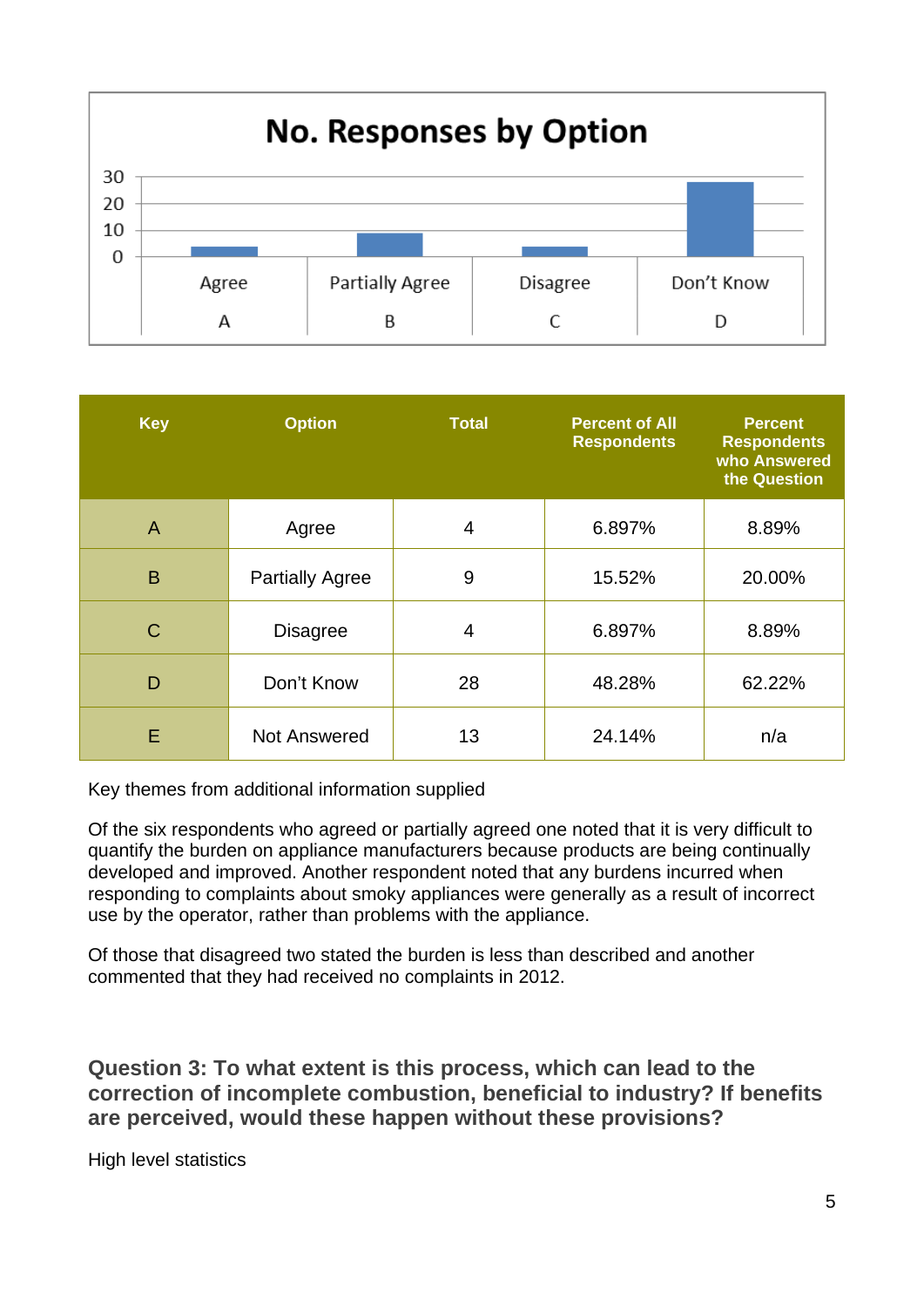• 55.17% of consultees responded to this question

It was noted by ten respondents that the process can lead to monetary savings for businesses as optimal combustion, without production of smoke, effectively reduces fuel usage thus reducing costs to business. Five respondents commented that there are reputational issues associated with clean emissions that benefit businesses. Two respondents noted that despite the benefits offered, if these provisions were repealed some operators may fail to carry out preventative maintenance on equipment.

## <span id="page-12-0"></span>**Question 4: What alternative methods are there which would be timely, accurate and effective for the control of dark smoke?**

High level statistics

• 60.34% of consultees responded to this question

Whilst it was generally agreed (fifteen respondents) that statutory nuisance was an effective tool for controlling smoke emissions ten respondents noted however that Local Authorities find the provision ineffective and slow when dealing with 'trade waste burning /dark smoke in the open.' There was also some support (five respondents) for the introduction of Fixed or Variable Monetary Administrative Penalties for offences. Three respondents suggested that the Ringelmann Chart would be more effective if it was supported by supplementary guidance. It was also suggested that the current provisions do not cover some potential sources of pollutants e.g. emergency diesel generators and Local Authorities should have a general competence to address emissions in their local areas which should go beyond the existing powers which relate to statutory nuisance.

## <span id="page-12-1"></span>**Question 5: What benefits, if any, do you perceive from a move away from dark smoke to more specific pollutants?**

High level statistics

• 70.69% of consultees responded to this question

The general consensus (twenty four) was that there was little benefit in moving away from the dark smoke offences as this was straightforward, effective and cheap to enforce. However there was some support (nine respondents) for moving to a provision based on emission of specific pollutants, which would give rise to air quality benefits.

## <span id="page-12-2"></span>**Question 6: What problems or additional burdens might a pollutant specific approach introduce? How practical would this be?**

High level statistics

• 67.24% of consultees responded to this question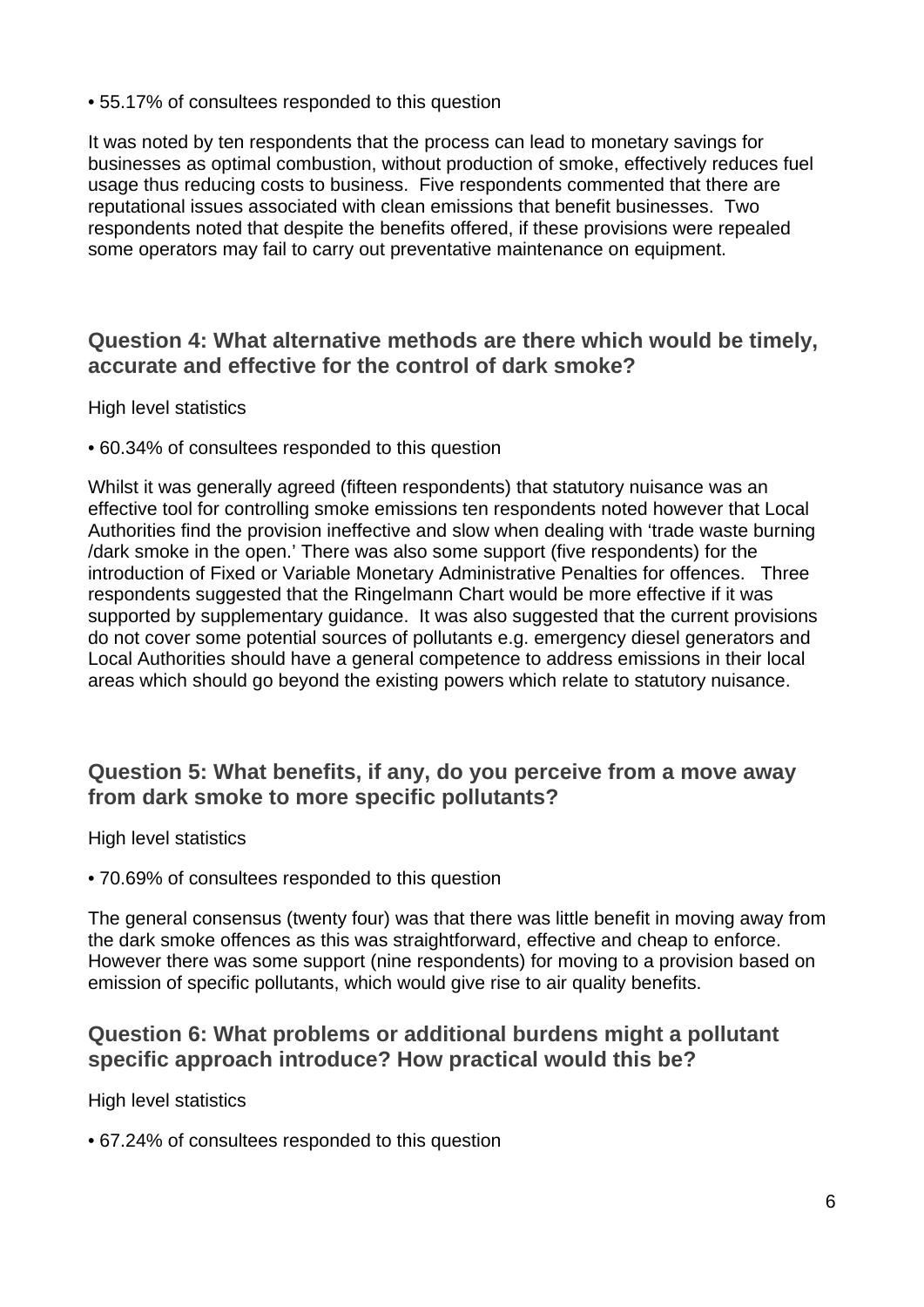A few respondents suggested that the move to specific pollutants should be considered and could result in reduced administrative burdens for Local Authorities, however the vast majority (thirty one respondents) stated it would result in additional burdens by increasing the complexity of assessment, monitoring and enforcement. A number of Local Authority respondents noted that there may be additional training requirements to enable assessment and enforcement.

## <span id="page-13-0"></span>**Question 7: Can you suggest any ideas for burden reduction in this area?**

High level statistics

• 53.45% of consultees responded to this question

Half of the respondents (sixteen) stated that the provision is effective and should be left as it is. Most other suggestions provided would result in increased burdens.

Two respondents noted that the provision of clearer guidance on assessment methodologies would be beneficial, which could include the removal of the Ringelmann chart guidelines and replacement with clearer guidelines for the general public.

## <span id="page-13-1"></span>**Question 8: Do you have any further suggestions for improvement?**

High level statistics

• 55.17% of consultees responded to this question

There was some support (seven respondents) for the removal of the exemption for demolition sites. Two respondents suggested the provision be extended to open bonfires and domestic premises. There was also limited support for improving the assessment method by amending the guidance and use of the Ringelmann chart.

## <span id="page-13-2"></span>**6. Clean Air Act Part 2, Section 4, Installation of nondomestic furnaces**

## <span id="page-13-3"></span>**Summary of Provision**

This section of the Clean Air Act concerns the requirement for all new furnaces to be capable of smokeless operation and for notice to be given to the Local Authority prior to installation.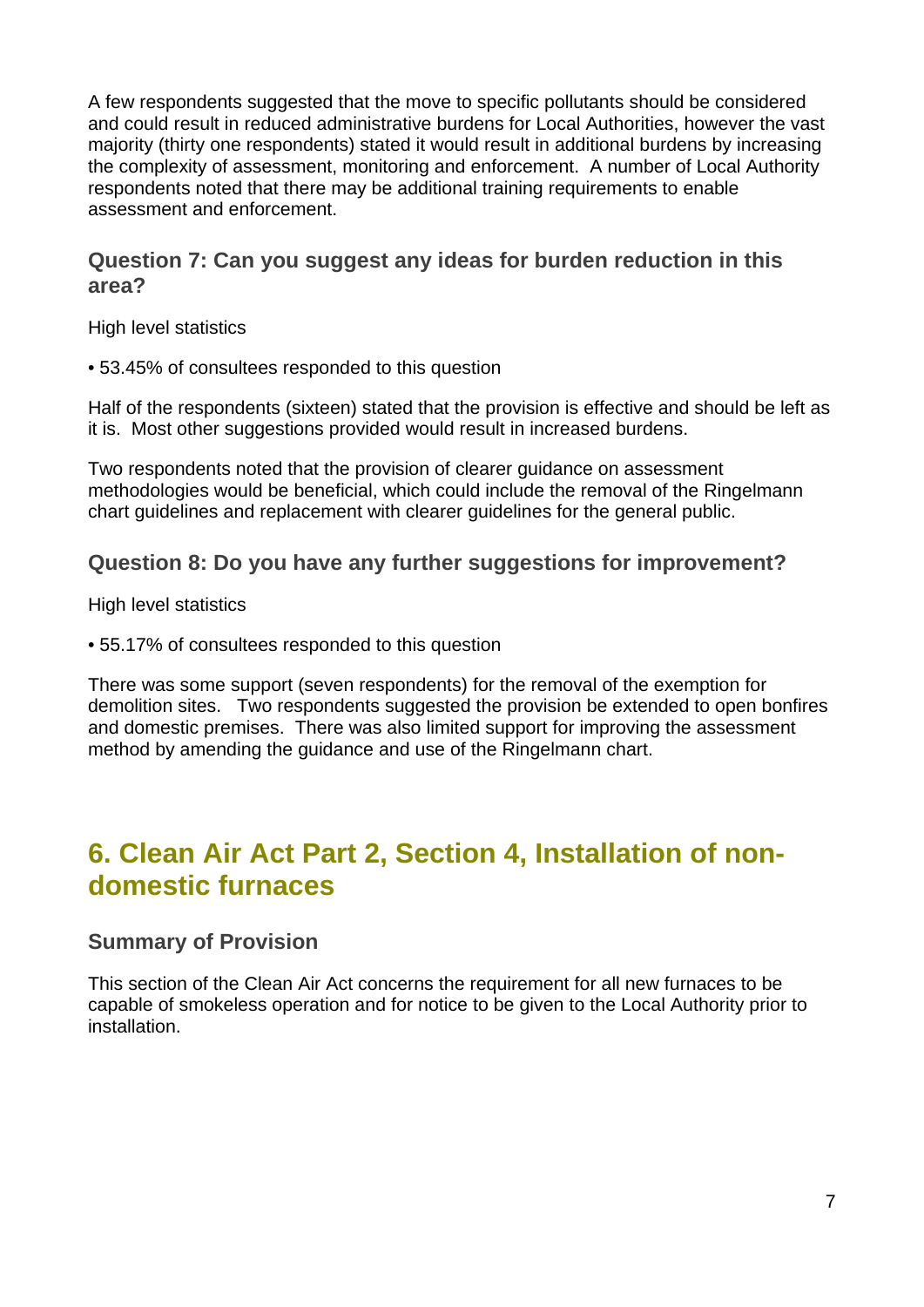## <span id="page-14-0"></span>**Current Evidence Base**

#### **Relevance to Air Quality**

This requirement is potentially a useful tool for local air quality protection because it could avoid installation of inappropriate appliances. However, there is no clear definition of "smokeless" and the extent to which the notification system is used is unclear.

#### **Burdens**

Local Authorities: An estimated 6000 hours/year is spent in total reviewing information relating to Notifications under Section 4 and assessing Chimney Height approvals (Part II Sections 14 to16). Local Authorities have not provided any information to break this data down between the two activities but current evidence suggests that the notification system is not widely used.

Industry: No evidence available

## <span id="page-14-1"></span>**Question 1: Is the notification system currently well understood and used by Local Authorities? Is this based on knowledge of one Local Authority or multiple Local Authorities?**

High level statistics

• 56.90% of consultees responded to this question. Twenty three respondents confirmed that the notification system is rarely, if ever, used. In addition respondents, in general, confirmed that their replies were based on their knowledge of the systems usage by multiple authorities.

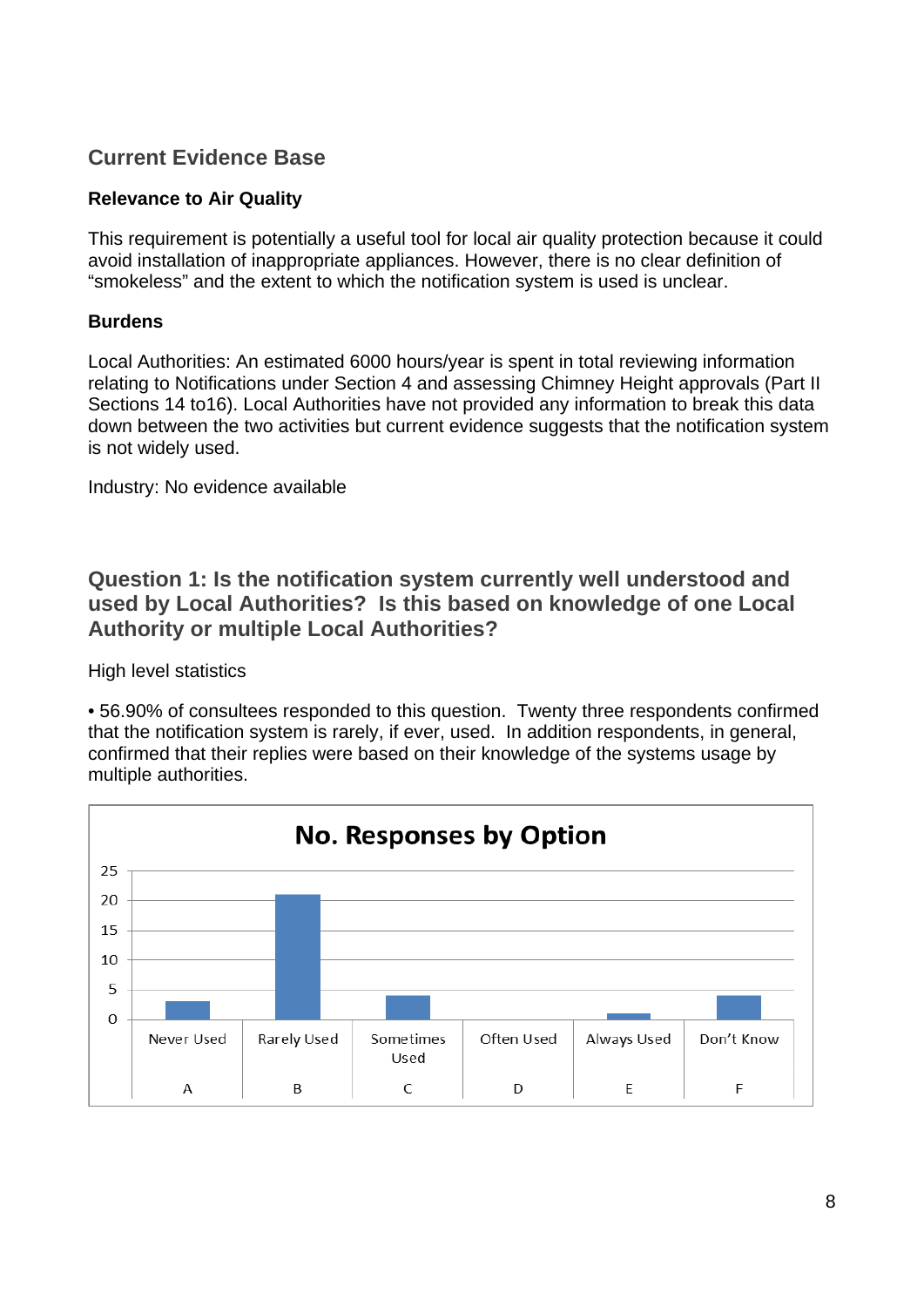| <b>Key</b>   | <b>Option</b>         | <b>Total</b>   | <b>Percent of All</b><br><b>Respondents</b> | <b>Percent</b><br><b>Respondents</b><br>who Answered<br>the Question |
|--------------|-----------------------|----------------|---------------------------------------------|----------------------------------------------------------------------|
| A            | <b>Never Used</b>     | 3              | 5.172%                                      | 9.09%                                                                |
| B            | <b>Rarely Used</b>    | 21             | 36.21%                                      | 63.64%                                                               |
| $\mathsf{C}$ | <b>Sometimes Used</b> | $\overline{4}$ | 6.897%                                      | 12.12%                                                               |
| D            | <b>Often Used</b>     | $\mathbf 0$    | $0\%$                                       | 0.00%                                                                |
| E            | <b>Always Used</b>    | 1              | 1.724%                                      | 3.03%                                                                |
| F            | Don't Know            | 4              | 6.897%                                      | 12.12%                                                               |
| G            | <b>Not Answered</b>   | 25             | 43.10%                                      | n/a                                                                  |

Key themes from additional information supplied

Of all the respondents broadly half were from individual Local Authorities and the remainder were co-ordinated responses from multiple Local Authorities.

The general consensus is that the system is not well understood or used by Local Authorities or applicants. Although Local Authorities are in general aware of the requirement in practice they get very few notifications and are only made aware of new installations if they form part of a planning application. It was suggested by one respondent that the use of the provision has slowly decreased over time due to the move from solid to liquid/ gas fuel based technologies. Another proposed that all combustion plants be the subject of planning permission.

## <span id="page-15-0"></span>**Question 2: Do you agree with the burden estimates?**

#### High level statistics

• 56.90% of consultees responded to this question. A significant proportion of these (twenty respondents) advised that they did not know what the burdens were and it was therefore not possible to state whether current estimate were accurate. This is partially as a result of Local Authorities not recording this data separately from other complaints.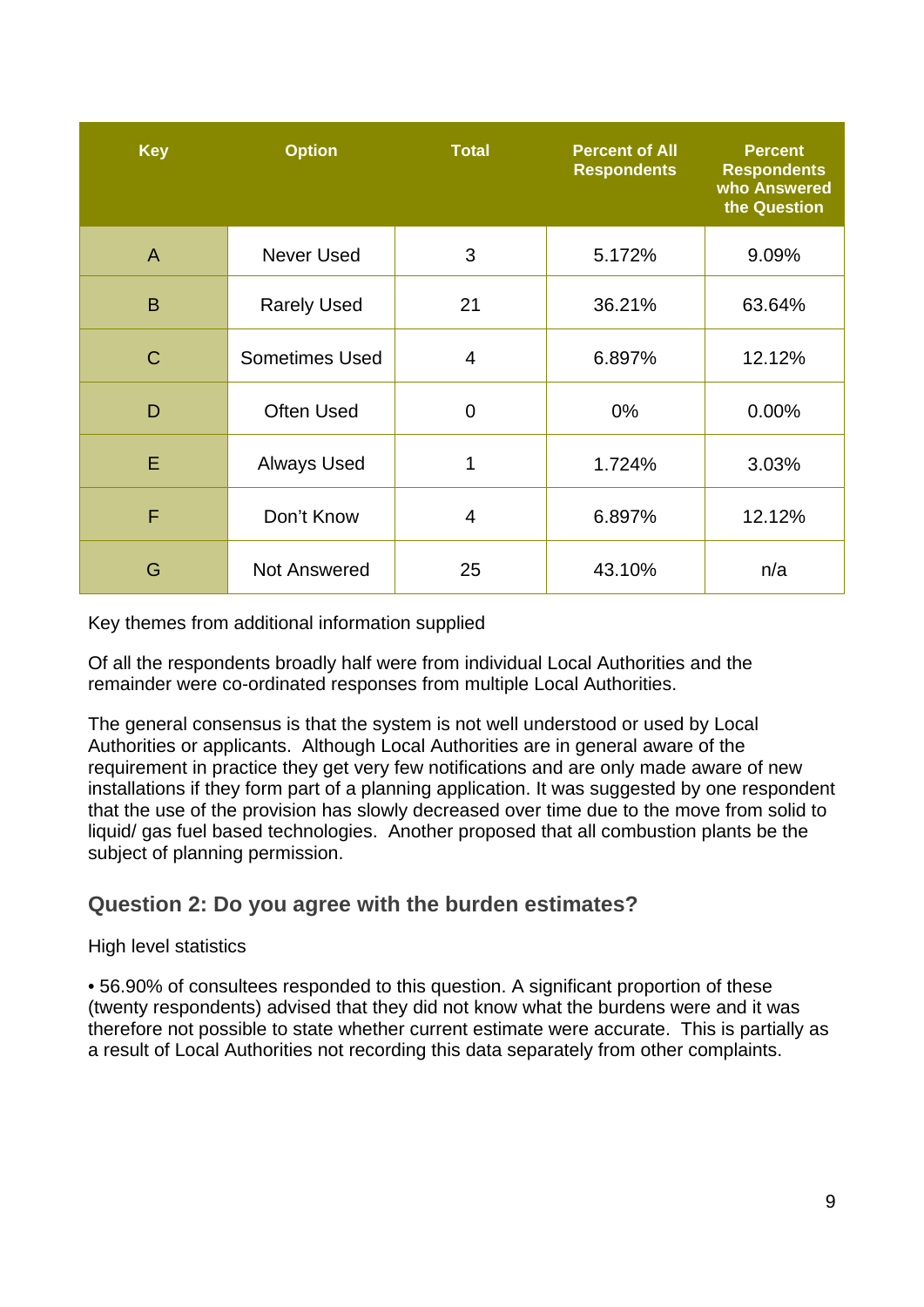

| <b>Key</b>     | <b>Option</b>          | <b>Total</b> | <b>Percent of All</b><br><b>Respondents</b> | <b>Percent</b><br><b>Respondents</b><br>who Answered<br>the Question |
|----------------|------------------------|--------------|---------------------------------------------|----------------------------------------------------------------------|
| $\overline{A}$ | Agree                  | 2            | 3.448%                                      | 6.06%                                                                |
| B              | <b>Partially Agree</b> | 3            | 5.172%                                      | 9.09%                                                                |
| C              | <b>Disagree</b>        | 7            | 12.07%                                      | 21.21%                                                               |
| D              | Don't Know             | 21           | 36.21%                                      | 63.64%                                                               |
| E              | <b>Not Answered</b>    | 25           | 43.10%                                      | n/a                                                                  |

## <span id="page-16-0"></span>**Question 3: What is the amount of time spent by Local Authorities on reviewing notifications for new non-domestic furnaces?**

High level statistics

• 53.45% of consultees responded to this question

The data provided indicated that assessment of notifications can vary significantly across Local Authorities with time spent on individual applications varying between 40 minutes and 7 hours to process and with the number of applications ranging from 1-20 per annum.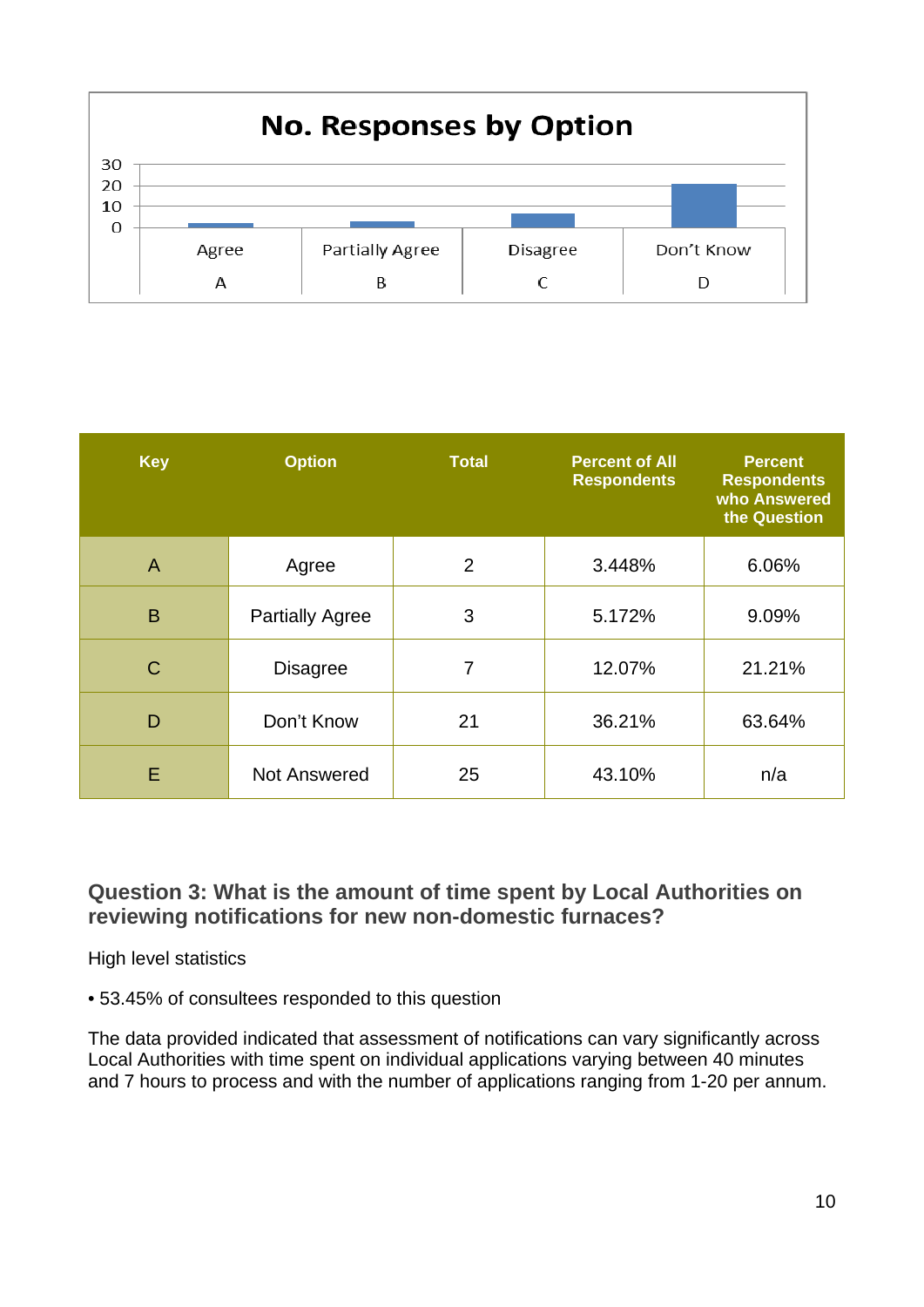## <span id="page-17-0"></span>**Question 4: How much time is spent by industry (developers) in undertaking notifications?**

High level statistics

• 10.34% of consultees responded to this question

Only one industry (developer) responded but they were unable to provide any figures. Of the remaining seven responses the general view was that since very few notifications were submitted by industry then burdens were predicted to be low.

<span id="page-17-1"></span>**Question 5a: What are the costs to industry in developing appliances to meet the requirements for operation "without emitting smoke"? Where do the costs fall and do they affect all appliances?**

High level statistics

• 12.07% of consultees responded to this question

Three respondents noted that the cost of developing appliances which operate 'without smoke' is high but as less smoke means increased efficiency the costs are not incurred as a result of the Clean Air Act requirements but form part of normal development process. One respondent commented that compliance with statutory European Committee for Standardisation (CEN) standards promotes smokeless operation. Another noted that the cost of testing a small domestic solid fuel appliance to CEN standards is about £2500.

## <span id="page-17-2"></span>**Question 5b: What additional costs to industry were due to this legislation, per year in monetary terms**

Only one reply was submitted. We are therefore unable to report any estimates with regard to additional costs to industry in this area.

## <span id="page-17-3"></span>**Question 6: Are there additional costs associated for consumers when buying these appliances?**

High level statistics

• 13.79% of consultees responded to this question. Of these the vast majority advised they did not know if there were any additional costs associated for consumers.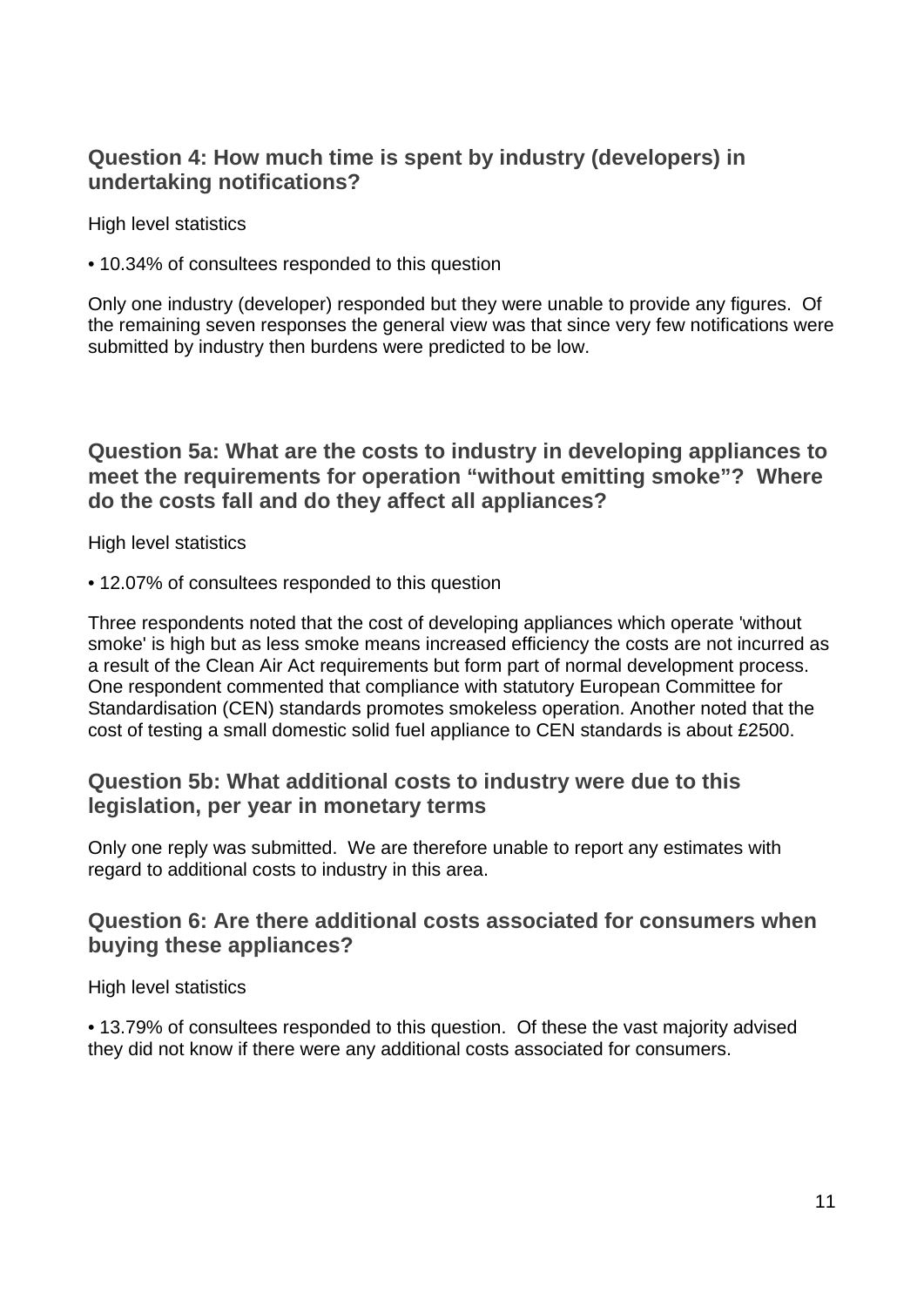

| <b>Key</b>     | <b>Option</b> | <b>Total</b> | <b>Percent of All</b><br><b>Respondents</b> | <b>Percent</b><br><b>Respondents</b><br>who Answered<br>the Question |
|----------------|---------------|--------------|---------------------------------------------|----------------------------------------------------------------------|
| $\overline{A}$ | Yes           | 7            | 12.07%                                      | 23.33%                                                               |
| B              | <b>No</b>     | 1            | 1.724%                                      | 3.33%                                                                |
| C              | Don't Know    | 22           | 39.66%                                      | 73.33%                                                               |
| D              | Not Answered  | 28           | 48.28%                                      | n/a                                                                  |

## <span id="page-18-0"></span>**Question 7: If you answered 'Yes' how much more expensive are they?**

High level statistics



• 13.79% of consultees responded to this question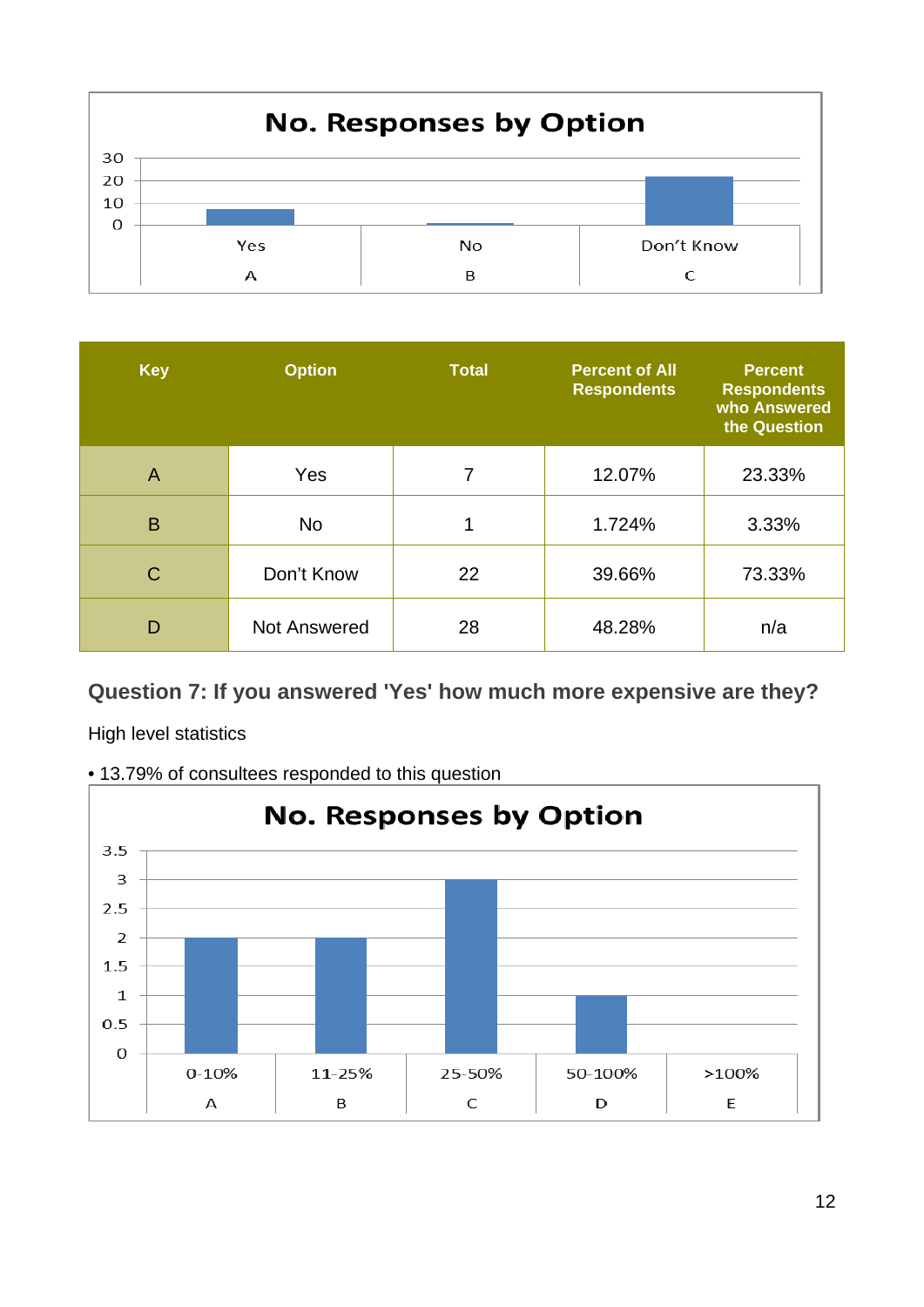| <b>Key</b>   | <b>Option</b>       | <b>Total</b>   | <b>Percent of All</b><br><b>Respondents</b> | <b>Percent</b><br><b>Respondents</b><br>who Answered<br>the Question |
|--------------|---------------------|----------------|---------------------------------------------|----------------------------------------------------------------------|
| $\mathsf{A}$ | $0 - 10%$           | 2              | 3.448%                                      | 25.00%                                                               |
| B            | 11-25%              | $\overline{2}$ | 3.448%                                      | 25.00%                                                               |
| $\mathsf{C}$ | 25-50%              | 3              | 5.172%                                      | 37.50%                                                               |
| D            | 50-100%             | 1              | 1.724%                                      | 12.50%                                                               |
| E            | $>100\%$            | $\overline{0}$ | $0\%$                                       | 0.00%                                                                |
| F            | <b>Not Answered</b> | 50             | 87.93%                                      | n/a                                                                  |

## <span id="page-19-0"></span>**Question 8: Would there be any disbenefits from removing the notification requirement? How might these be mitigated?**

High level statistics

• 48.28% of consultees responded to this question

This question resulted in a mixed response, some four respondents indicated that there would be no disbenefits as the provision is not currently used, whereas a similar number indicated that a partial removal might be appropriate and replaced with a provision focussed on installations likely to impact air quality. Another four suggested that an improved system or notification via planning process would be acceptable alongside use of clear product standards and three respondents indicated that removal of the notification requirement could result in problems occurring later, particularly in light of increased biomass combustion, and may result in increased burdens to Local Authorities and industry.

## <span id="page-19-1"></span>**Question 9: What might be the effects on industry of setting an emission limit for particulate matter (PM) and oxides of Nitrogen (NOx) instead of requiring smokeless operation?**

High level statistics

• 46.55% of consultees responded to this question

Although there was some support (nine respondents) for the introduction of PM and NOx limits and the positive effect it would have on air quality and assistance in Local Air Quality Management, however four respondents indicated that it would result in significant increased burdens for industry and Local Authorities, through increased monitoring and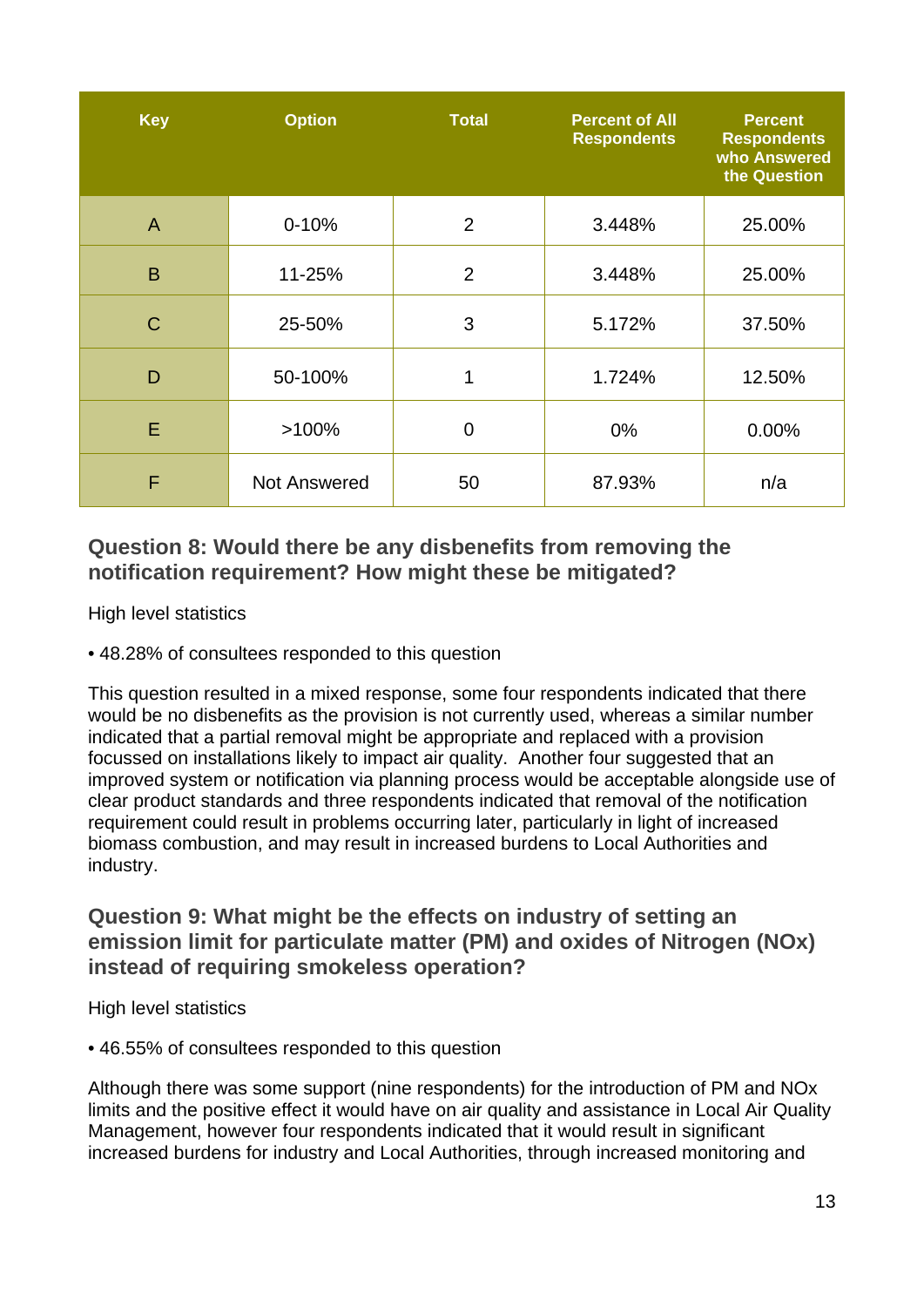testing. Questions were raised by both Local Authorities and manufacturers whether any new limits would be applied retrospectively and therefore whether existing appliances would need to meet any revision in limits as this would have a significant impact on likely burdens.

## <span id="page-20-0"></span>**7. Clean Air Act Part 2, Section 5: Limits on grit and dust emission rate for non-domestic furnaces**

### <span id="page-20-1"></span>**Summary of Provision**

This section of the Clean Air Act grants the Secretary of State powers to set grit and dust emission limits for non-domestic furnaces. The associated regulations set such limits in relation to certain non-domestic furnaces.

### <span id="page-20-2"></span>**Current Evidence Base**

#### **Relevance to Air Quality**

Limits on grit and dust are potentially useful for controlling emissions of particulate matter, but there is considerable uncertainty as to whether the current limits are appropriate when compared with the capability of modern technology. These limits may be superseded for some appliances through EU and National initiatives such as the Ecodesign Regulations which will implement minimum standards (including particulate emission) on furnaces which are solid fuel central heating hot water boilers <1 MW output. The Renewable Heat Incentive Scheme also includes a particulate emission limit for biomass boilers.

#### **Burdens**

No evidence was provided by either Local Authorities or Industry.

#### <span id="page-20-3"></span>**Question 1: Are Local Authorities currently using these limits?**

High level statistics

• 48.28% of consultees responded to this question. Of the twenty eight respondents twenty four were from Local Authorities.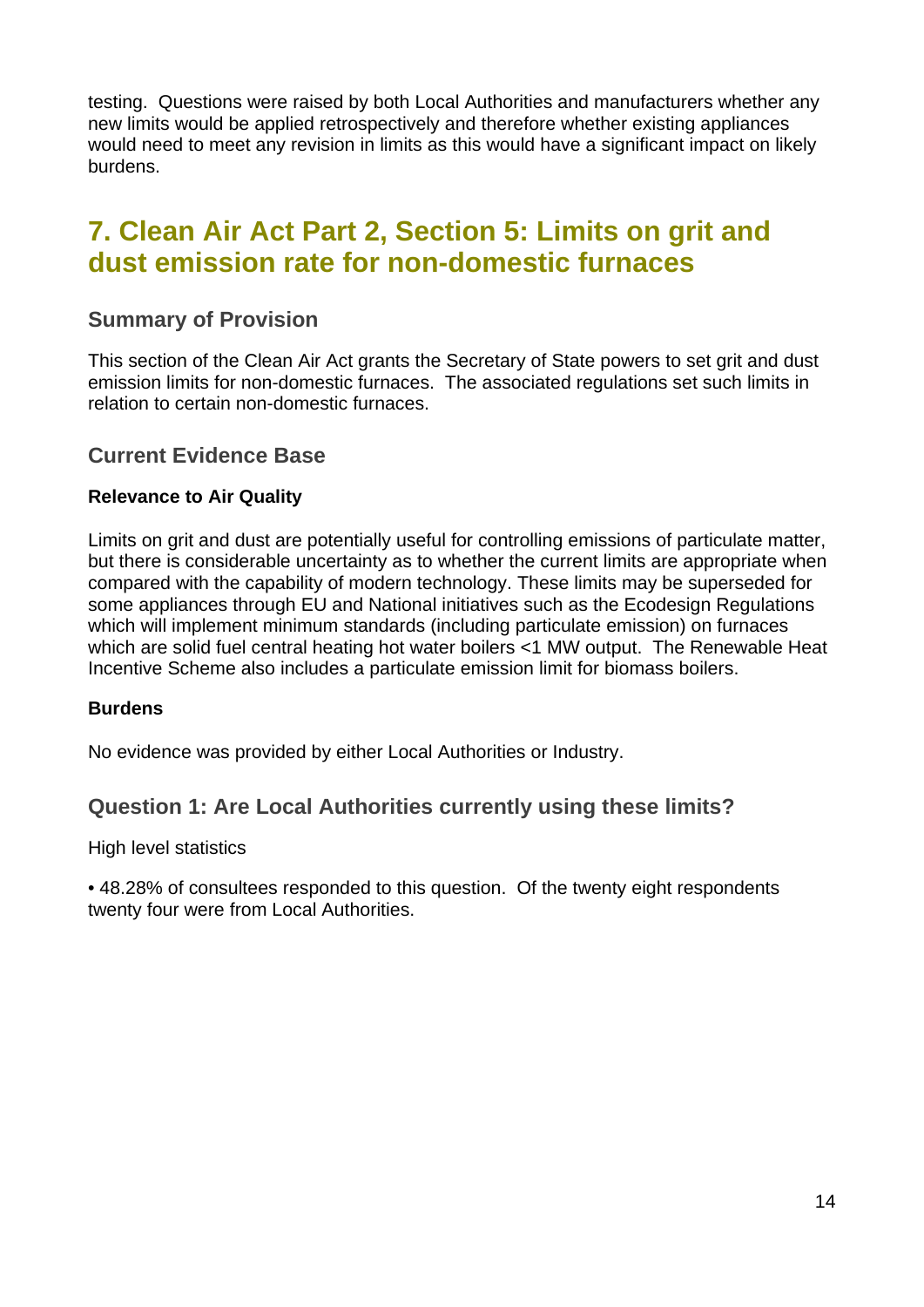

| <b>Key</b>   | <b>Option</b>         | <b>Total</b> | <b>Percent of All</b><br><b>Respondents</b> | <b>Percent</b><br><b>Respondents</b><br>who Answered<br>the Question |
|--------------|-----------------------|--------------|---------------------------------------------|----------------------------------------------------------------------|
| $\mathsf{A}$ | Never Used            | 12           | 20.69%                                      | 42.86%                                                               |
| B            | <b>Rarely Used</b>    | 14           | 24.14%                                      | 50.00%                                                               |
| $\mathsf{C}$ | <b>Sometimes Used</b> | 1            | 1.724%                                      | 3.57%                                                                |
| D            | <b>Often Used</b>     | 1            | 1.724%                                      | 3.57%                                                                |
| E            | Don't Know            | 0            | $0\%$                                       | 0.00%                                                                |
| F            | <b>Not Answered</b>   | 30           | 51.72%                                      | n/a                                                                  |

## <span id="page-21-0"></span>**Question 2: Do you have any information to support your response and strengthen the evidence base?**

High level statistics

• 31.03% of consultees responded to this question

The majority of respondents indicated that these provisions are rarely, if ever, used and that the grit and dust limits are no longer relevant, as all modern furnaces comply with the requirements. Only one respondent claimed it was often used and another stated they only used it once or twice per year.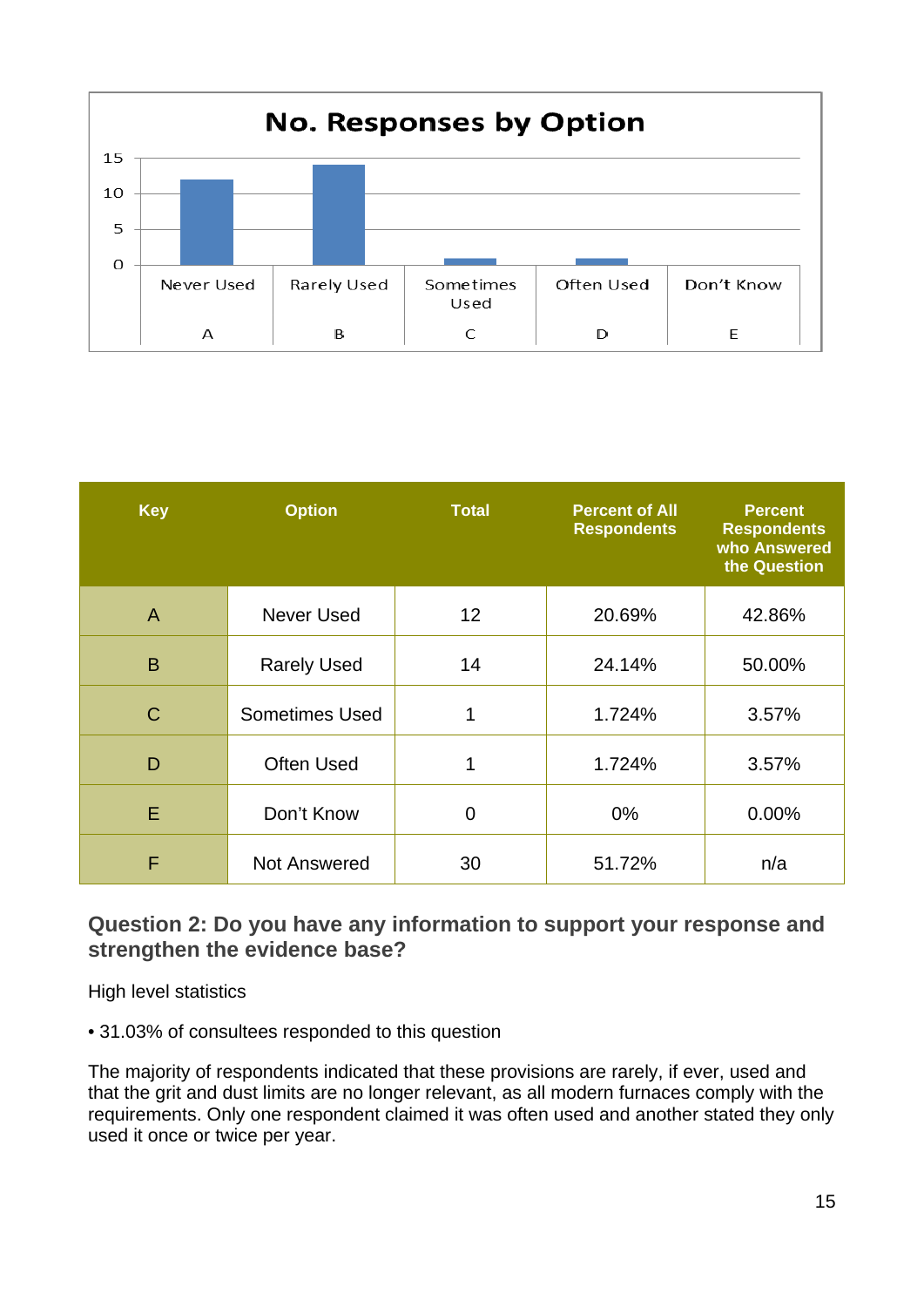## <span id="page-22-0"></span>**Question 3: How stringent are these limits for industry to comply with? Please explain your response.**

High level statistics

• 41.38% of consultees responded to this question. The vast majority (eighteen respondents) stated that they did not know how stringent the limits are. Of those that did have an opinion (four) all indicated that the limits were 'relaxed' and did not affect activities.



| <b>Key</b> | <b>Option</b>                                                            | <b>Total</b> | <b>Percent of All</b><br><b>Respondents</b> | <b>Percent</b><br><b>Respondents</b><br>who Answered<br>the Question |
|------------|--------------------------------------------------------------------------|--------------|---------------------------------------------|----------------------------------------------------------------------|
| A          | Very relaxed, no<br>effect on activity<br>and not<br>considered          | 3            | 5.172%                                      | 12.50%                                                               |
| B          | Quite relaxed,<br>taken into account<br>but doesn't affect<br>activities |              | 1.724%                                      | 4.17%                                                                |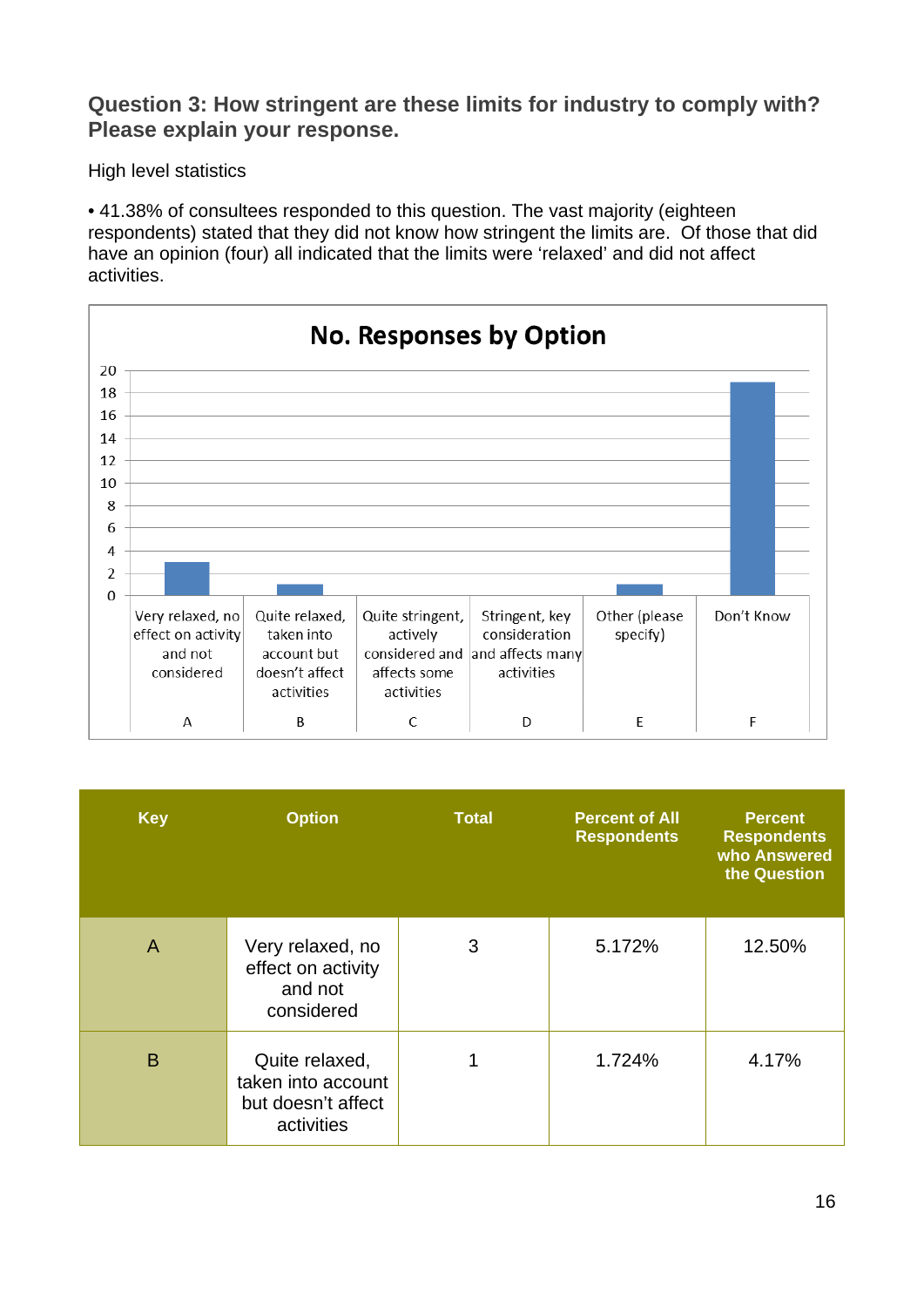| C | Quite stringent,<br>actively<br>considered and<br>affects some<br>activities | $\overline{0}$ | $0\%$  | 0.00%  |
|---|------------------------------------------------------------------------------|----------------|--------|--------|
| D | Stringent, key<br>consideration and<br>affects many<br>activities            | $\overline{0}$ | $0\%$  | 0.00%  |
| E | Other (please<br>specify)                                                    |                | 1.724% | 4.17%  |
| F | Don't Know                                                                   | 19             | 32.76% | 79.17% |
| G | <b>Not Answered</b>                                                          | 34             | 58.62% | n/a    |

<span id="page-23-0"></span>**Question 4: How do these limits impact on industry currently? Please explain how these limits affect your activities as industry including in terms of design, manufacturing and purchasing of combustion related products.**

High level statistics

• 13.79% of consultees responded to this question

The general consensus (three respondents) was that these limits have little impact on industry currently.

## <span id="page-23-1"></span>**Question 5: Do all new furnaces meet these Grit and Dust limits? How do the limits compare with the capability of modern appliance technology?**

High level statistics

• 22.41% of consultees responded to this question

Most respondents reported that the majority of modern furnaces meet the specified grit and dust limits; however one noted that there may be a limited number of imported products which do not conform to these standards. Another respondent stated that the limits are irrelevant for gas and oil fired furnaces but may be relevant to biomass installations.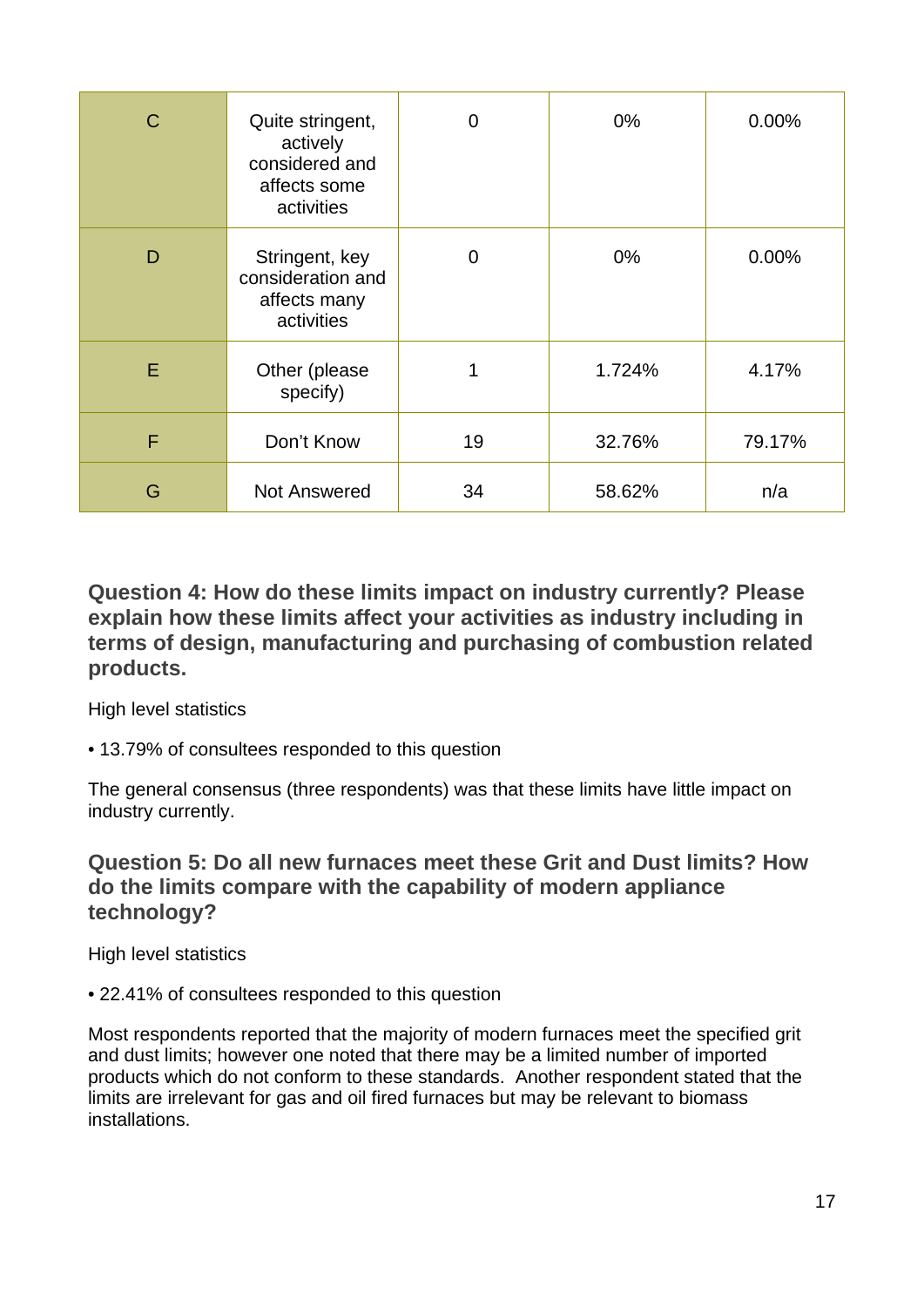<span id="page-24-0"></span>**Question 6: What are your views on amending the grit and dust emissions limits to include tighter particulate matter limits and/or introduce new limits for oxides of nitrogen?**

High level statistics





| <b>Key</b>     | <b>Option</b>                                                                | <b>Total</b> | <b>Percent of All</b><br><b>Respondents</b> | <b>Percent</b><br><b>Respondents</b><br>who Answered<br>the Question |
|----------------|------------------------------------------------------------------------------|--------------|---------------------------------------------|----------------------------------------------------------------------|
| $\overline{A}$ | No change to grit<br>and dust limits or<br>pollutants                        |              | 1.724%                                      | 3.70%                                                                |
| B              | <b>Tighten existing</b><br>grit and dust<br>limits                           |              | 1.724%                                      | 3.70%                                                                |
| $\mathcal{C}$  | Tighten existing<br>grit and dust<br>limits and add<br><b>NO<sub>x</sub></b> | 11           | 18.97%                                      | 40.74%                                                               |
| D              | Other (please<br>explain)                                                    | 9            | 15.52%                                      | 33.33%                                                               |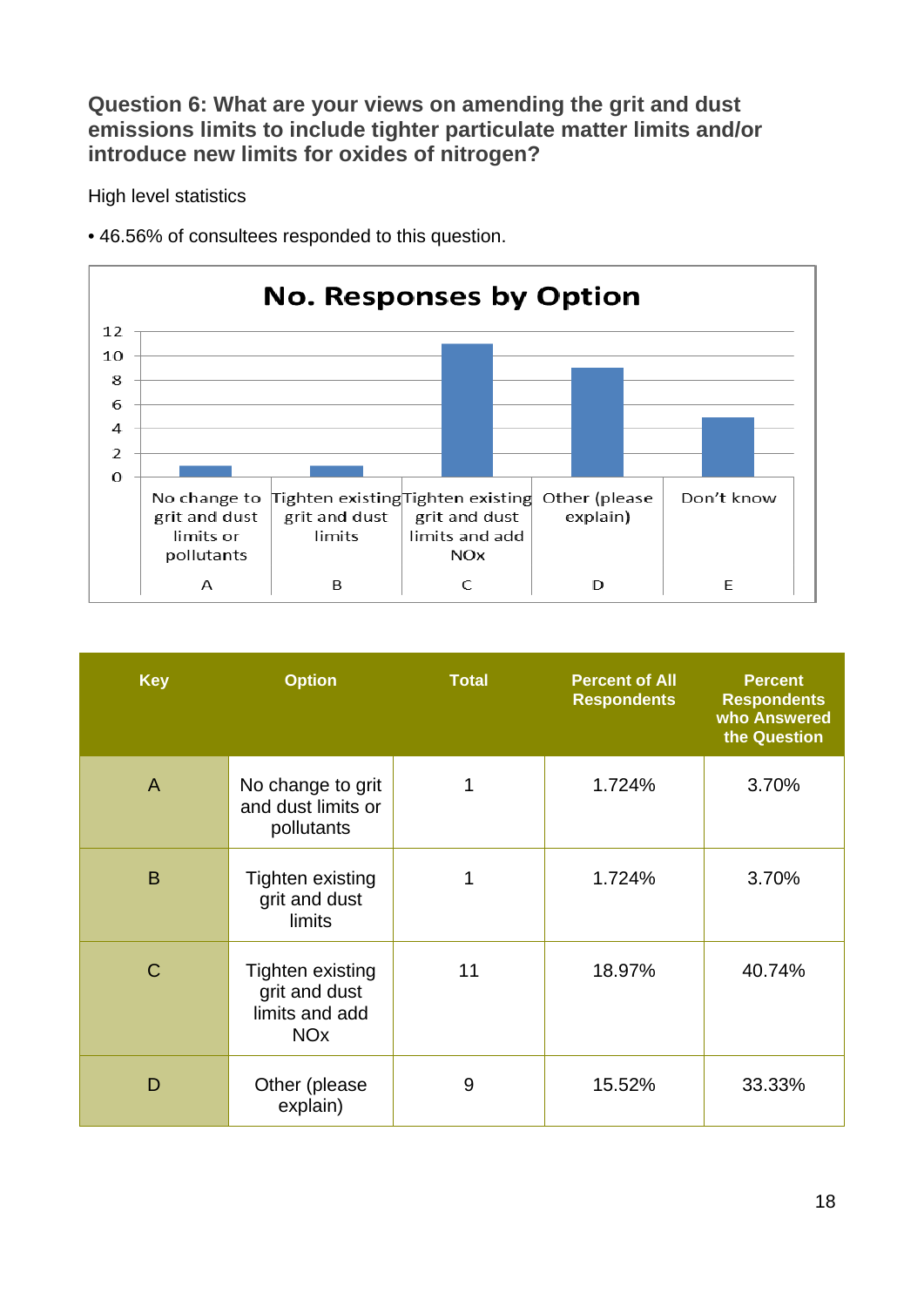| Don't know   | ∽ | 8.621% | 18.52% |
|--------------|---|--------|--------|
| Not Answered |   | 53.45% | n/a    |

Key themes from written responses

All written responses were in support of a move from grit and dust limits to emission limits for NOx and PM. It was explained that this would keep emission limits in line with current technology as these pollutants were seen as most relevant to health and Local Air Quality Management. It was also suggested that the new requirements could be implemented by ensuring type approval of new installations.

## <span id="page-25-0"></span>**Question 7: What new burdens might this introduce?**

High level statistics

• 36.21% of consultees responded to this question

Most respondents (twenty) commented that the new limits would increase burdens in terms of product testing, certification, auditing and monitoring. However some explained that many modern appliances are designed to minimise emissions and 'limits are being introduced via Eco-Design anyway'. One respondent commented that given the health benefits associated with improved air quality, implementation of new limits could reduce burdens.

## <span id="page-25-1"></span>**Question 8: Do you have any other suggestions for improvements?**

High level statistics

• 12.07% of consultees responded to this question

It was noted that the legislation would benefit from improved guidance regarding the scope of the legislation and how to enforce requirements. One respondent recommended that when combustion appliances are certified to meet EU or Defra emission limits then it was not necessary to notify the Local Authority of the installation. One respondent commented that the Act needs to address modern fuel and appliance types and focus on reducing emissions of concern (i.e. PM and NOx) especially in Air Quality Management Areas. However if new limits are introduced there should be a phased approach to replacing old appliances.

## <span id="page-25-2"></span>**Question 9: What role might the Clean Air Act take alongside future EU led controls?**

High level statistics

• 34.48% of consultees responded to this question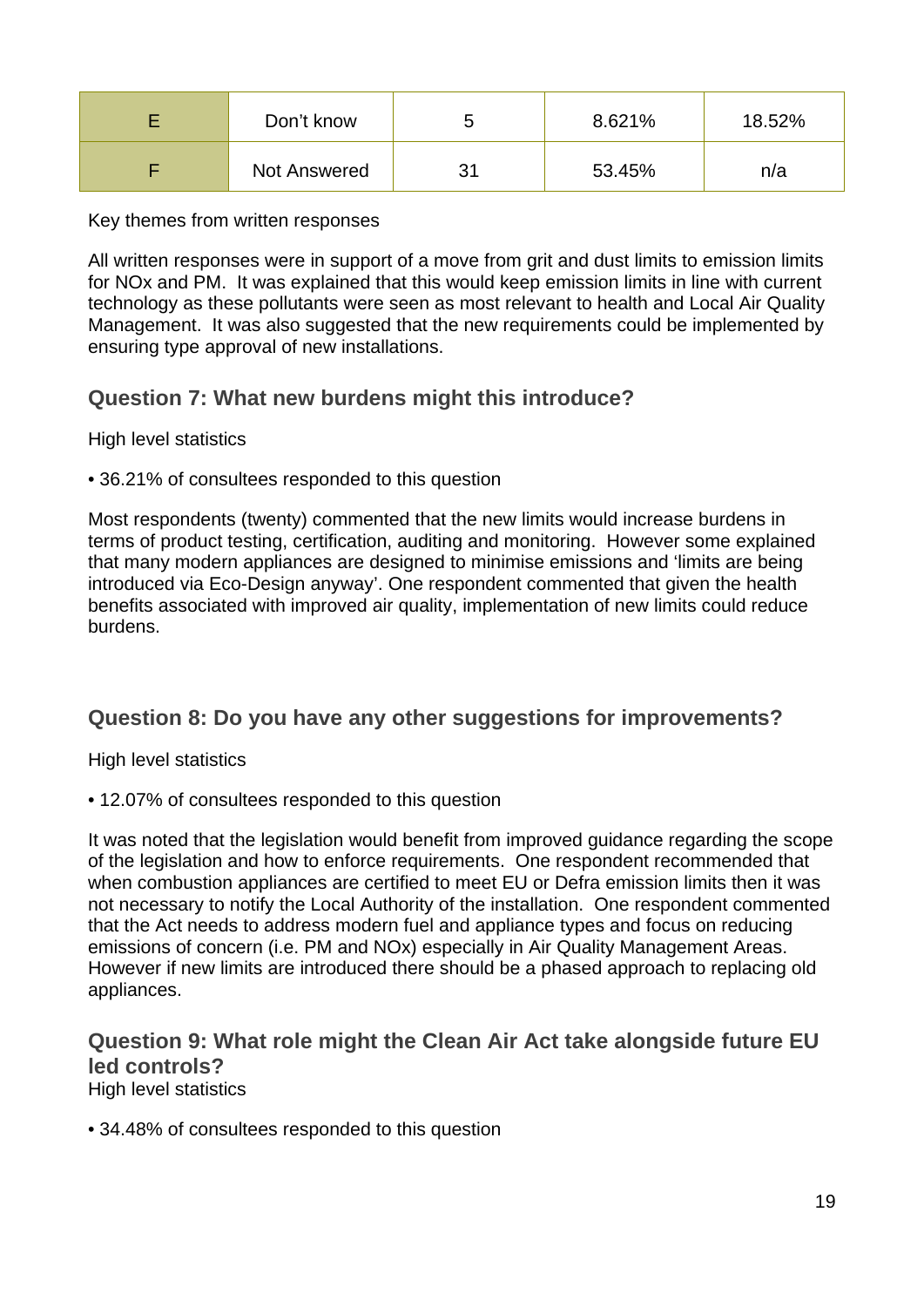All but one respondent supported future alignment with EU source control measures and an integrated approach. Improved links with Local Air Quality Management processes were also suggested. One respondent highlighted that the Clean Air Act relates to current ongoing obligations whereas some EU controls were for new appliances only.

## <span id="page-26-0"></span>**8. Clean Air Act Part 2, Sections 6-8: Requirements to fit Arrestment Plant**

## <span id="page-26-1"></span>**Summary of Provision**

Sections 6 and 8 of the Clean Air Act states that when operating under certain conditions both domestic and non-domestic furnaces must be fitted with grit and dust arrestment plant that are approved by Local Authorities.

Section 7 allows the Secretary of State and Local Authorities to exempt non-domestic furnaces from requirements to fit arrestment plant. The associated regulations define nationally-exempt furnaces and the information required for a Local Authority to exempt furnaces.

## <span id="page-26-2"></span>**Current Evidence Base**

#### **Relevance to Air Quality**

Reduction in emissions of grit and dust from specified plants

#### **Burdens**

Local Authorities: Feedback to date suggests that these requirements are used very little and are no longer relevant

Industry: The burden on industry is currently unclear from existing data.

### <span id="page-26-3"></span>**Question 1: Do Local Authorities use these provisions? Are they still relevant?**

High level statistics

• 48.27% of consultees responded to this question. Of the twenty seven respondents twenty four were Local Authority respondents.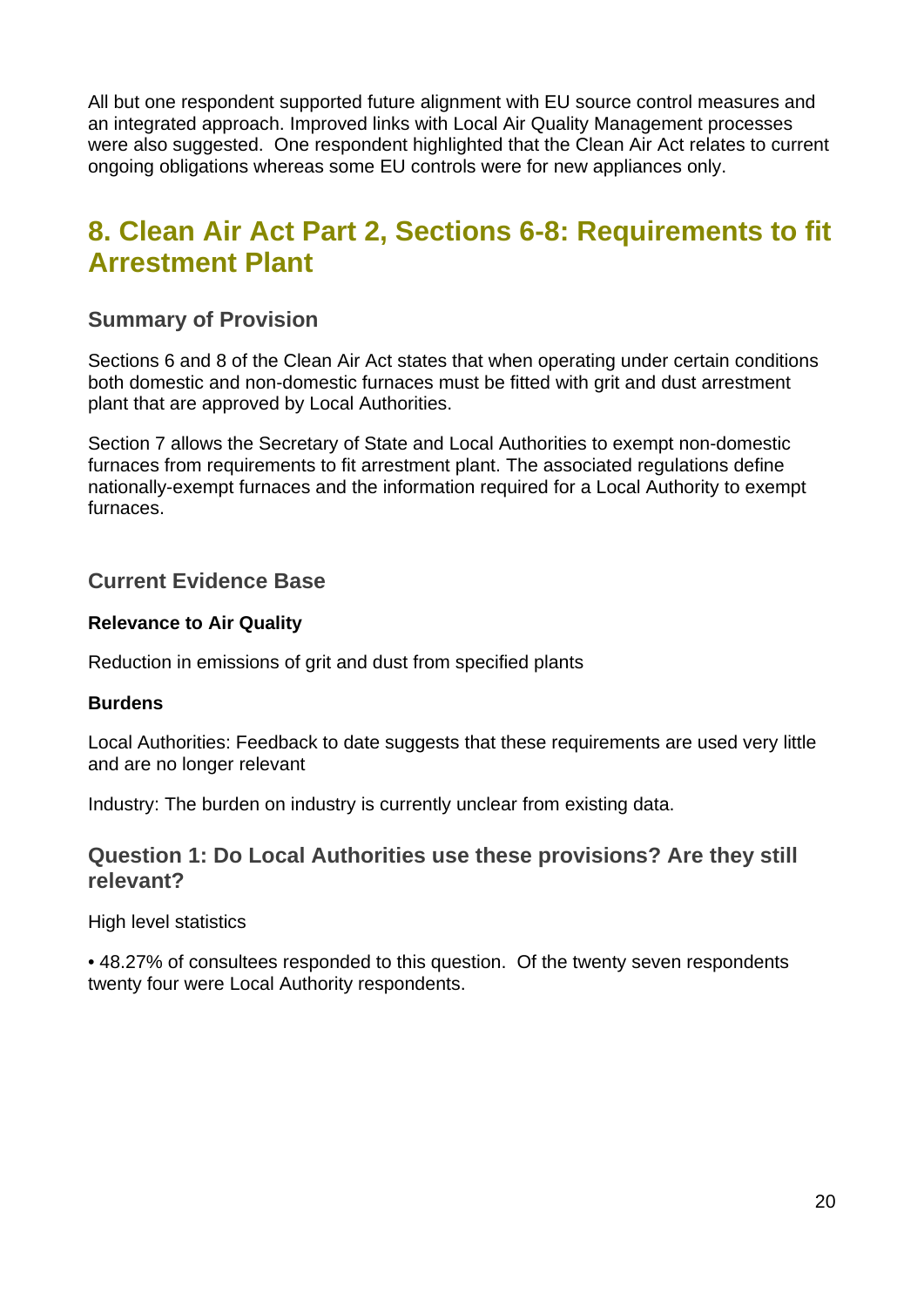

| <b>Key</b>   | <b>Option</b>         | <b>Total</b>   | <b>Percent of All</b><br><b>Respondents</b> | <b>Percent</b><br><b>Respondents</b><br>who Answered<br>the Question |
|--------------|-----------------------|----------------|---------------------------------------------|----------------------------------------------------------------------|
| $\mathsf{A}$ | <b>Never Used</b>     | 13             | 22.41%                                      | 46.43%                                                               |
| B            | <b>Rarely Used</b>    | 14             | 24.14%                                      | 50.00%                                                               |
| C            | <b>Sometimes Used</b> | $\overline{0}$ | $0\%$                                       | 0.00%                                                                |
| D            | <b>Often Used</b>     | 0              | $0\%$                                       | 0.00%                                                                |
| E            | Don't Know            | 1              | 1.724%                                      | 3.57%                                                                |
| F            | Not Answered          | 30             | 51.72%                                      | n/a                                                                  |

Key themes from written responses

Almost all respondents who expressed an opinion (twenty seven) stated that these requirements are rarely or never used.

## <span id="page-27-0"></span>**Question 2: If never or rarely used please explain why? If used please advise how many times per year do you estimate they are used?**

High level statistics

• 39.66% of consultees responded to this question

No respondents reported that these provisions are currently being used.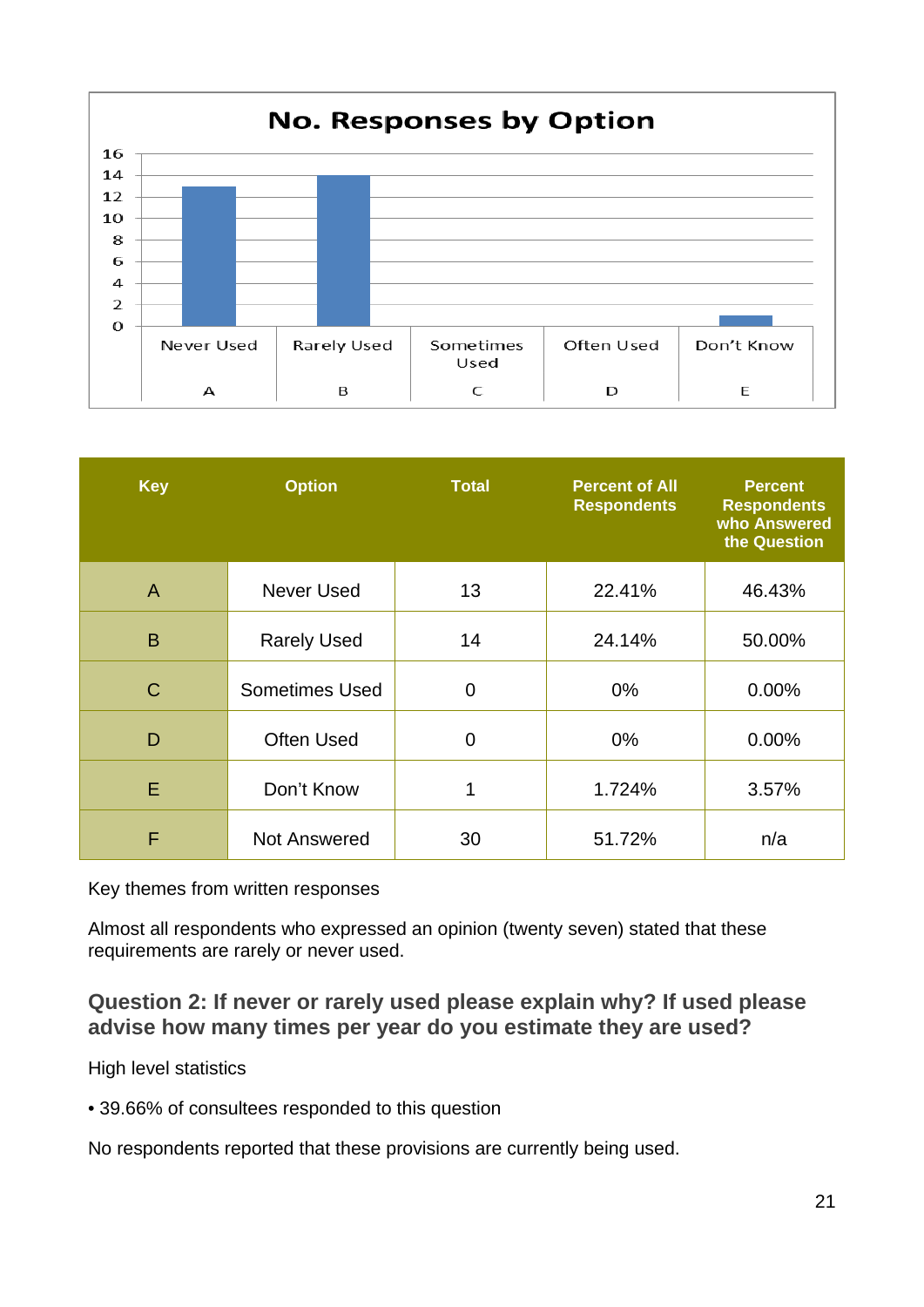It was noted that this kind of requirement is generally relevant to larger appliances which are regulated under the Environmental Permitting Regulations. Arrestment plants, if needed for specific smaller appliances, could be fitted as standard, however new technology means that generally abatement is no longer required.

Respondents explained that this provision was introduced to combat grit and dust associated with coal combustion and, with the advent of electricity and gas, became largely redundant. It was however noted that it may be required in the future with increasing use of biomass.

## <span id="page-28-0"></span>**Question 3: Are exemptions still required? Please explain your response**

High level statistics



• 36.21% of consultees responded to this question

| <b>Key</b>     | <b>Option</b>       | <b>Total</b> | <b>Percent of All</b><br><b>Respondents</b> | <b>Percent</b><br><b>Respondents</b><br>who Answered<br>the Question |
|----------------|---------------------|--------------|---------------------------------------------|----------------------------------------------------------------------|
| $\overline{A}$ | Yes                 | 3            | 5.172%                                      | 14.29%                                                               |
| B              | <b>No</b>           | 7            | 12.07%                                      | 33.33%                                                               |
| $\mathsf{C}$   | Don't Know          | 11           | 18.97%                                      | 52.38%                                                               |
| D              | <b>Not Answered</b> | 37           | 65.52%                                      | n/a                                                                  |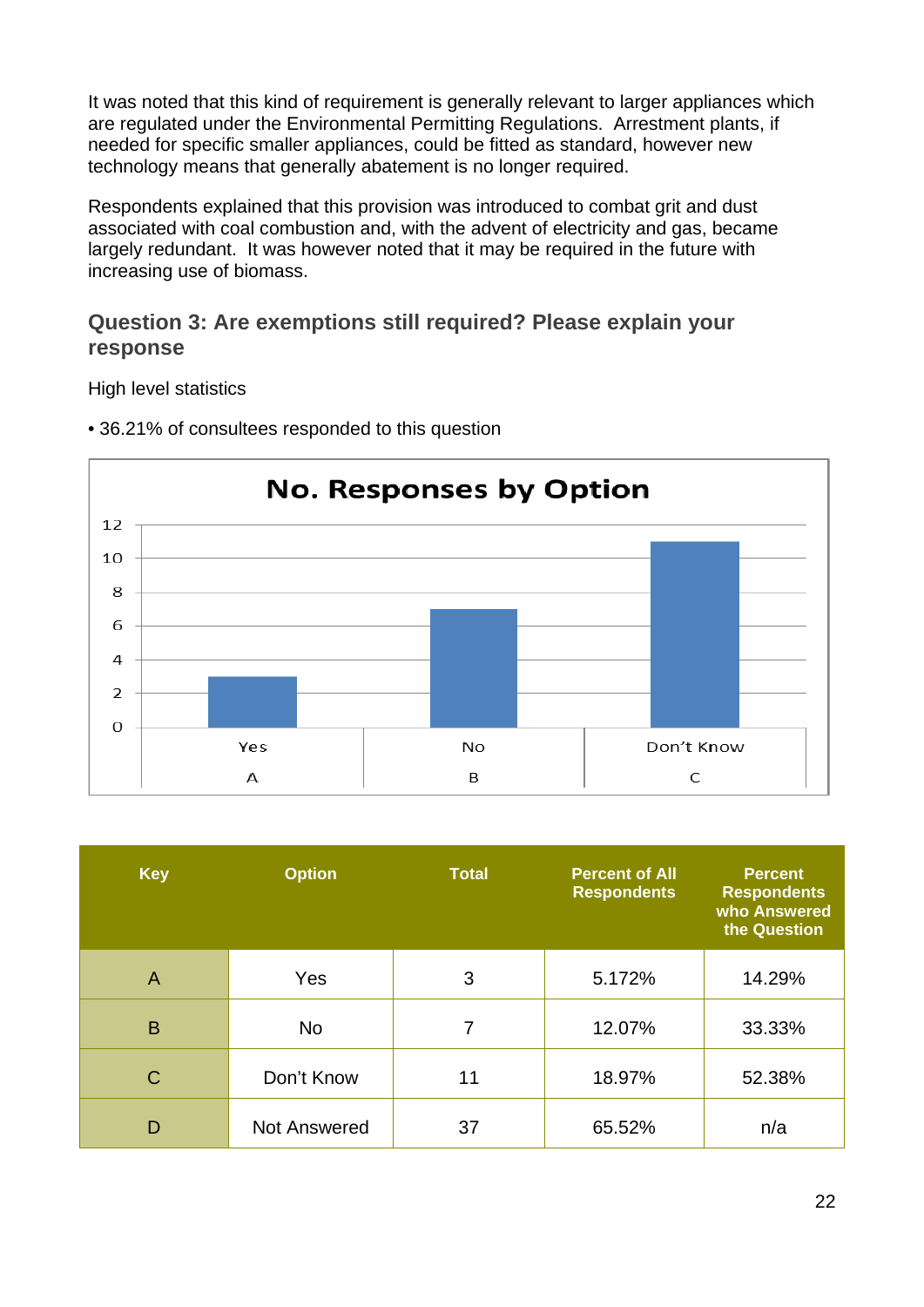Two respondents noted that modern technology means that exemptions for new installations may not be necessary dependent on correct usage and maintenance. Another one respondent commented that these exemptions are not appropriate as many installations are already covered by the Integrated Pollution Prevention and Control and the Local Authority Pollution Control Regulations.

## <span id="page-29-0"></span>**Question 4: Does this provision for Local Authorities to require arrestment plant place any burden on industry? Please explain your reasoning.**

High level statistics



• 34.48% of consultees responded to this question

| <b>Key</b>     | <b>Option</b>       | <b>Total</b> | <b>Percent of All</b><br><b>Respondents</b> | <b>Percent</b><br><b>Respondents</b><br>who Answered<br>the Question |
|----------------|---------------------|--------------|---------------------------------------------|----------------------------------------------------------------------|
| $\overline{A}$ | Yes                 | 5            | 8.621%                                      | 25%                                                                  |
| B              | <b>No</b>           | 3            | 5.172%                                      | 15%                                                                  |
| $\mathsf{C}$   | Don't Know          | 12           | 20.69%                                      | 60%                                                                  |
| D              | <b>Not Answered</b> | 38           | 65.52%                                      | n/a                                                                  |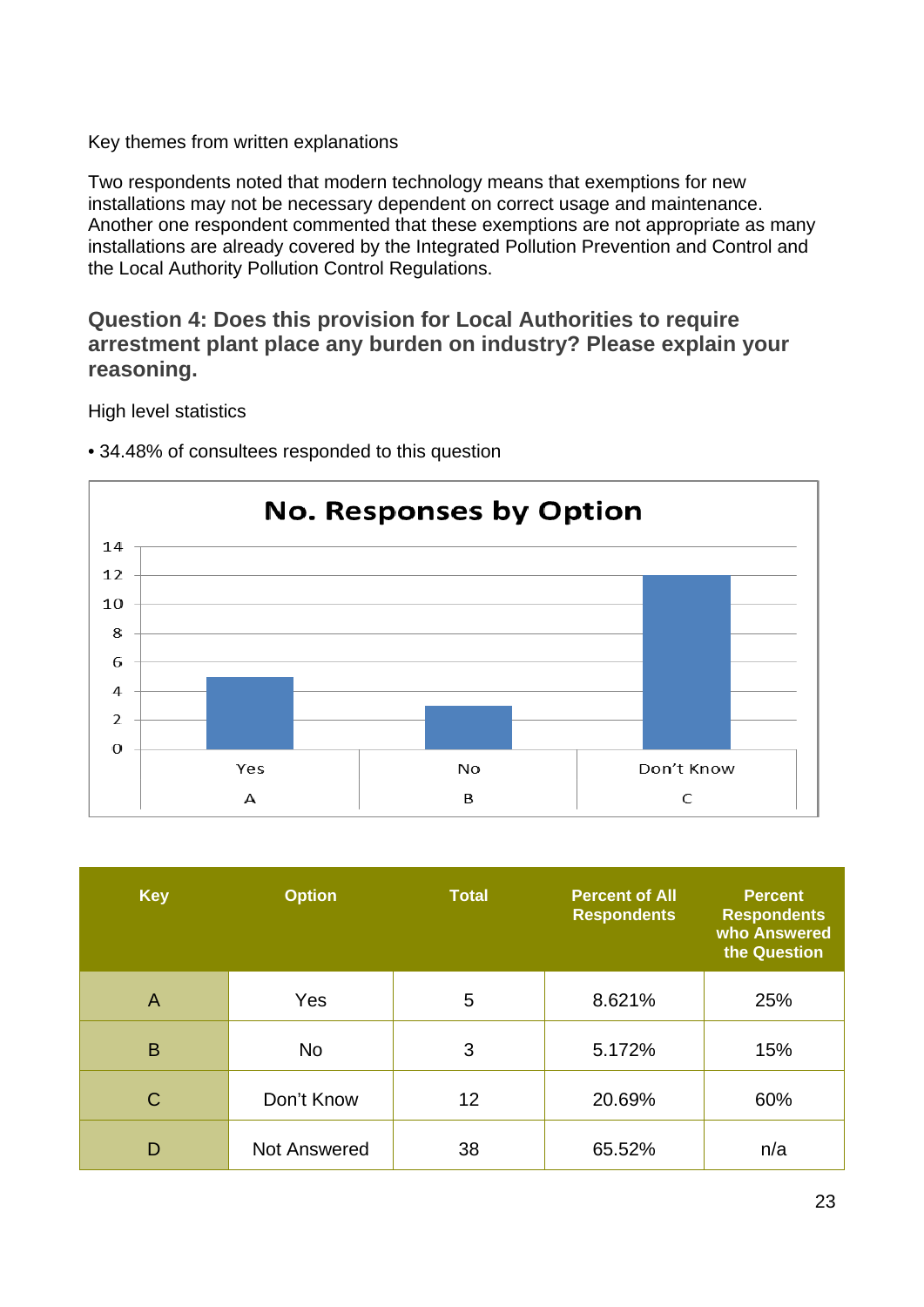Three respondents indicated that the burden was due to additional equipment being required, however one of these respondents stated it was not a new burden and another commented that it 'does place a burden, but only on bad industry'. Three respondents indicated that no additional burdens were imposed as the provision is so rarely used.

## <span id="page-30-0"></span>**Question 5: If so, what are the financial burdens associated with this?**

High level statistics

• 1.72% of consultees responded to this question

Only one respondent answered this question. They noted that financial burdens were expected to be low when taking into account the development of new boiler plant, financial benefits from the Renewable Heat Incentive and potential health benefits from reduced emissions.

## <span id="page-30-1"></span>**Question 6: Would arrestment plants (and exemptions) still be needed as and when new product standards are introduced? Please explain your response**

High level statistics



• 31.04% of consultees responded to this question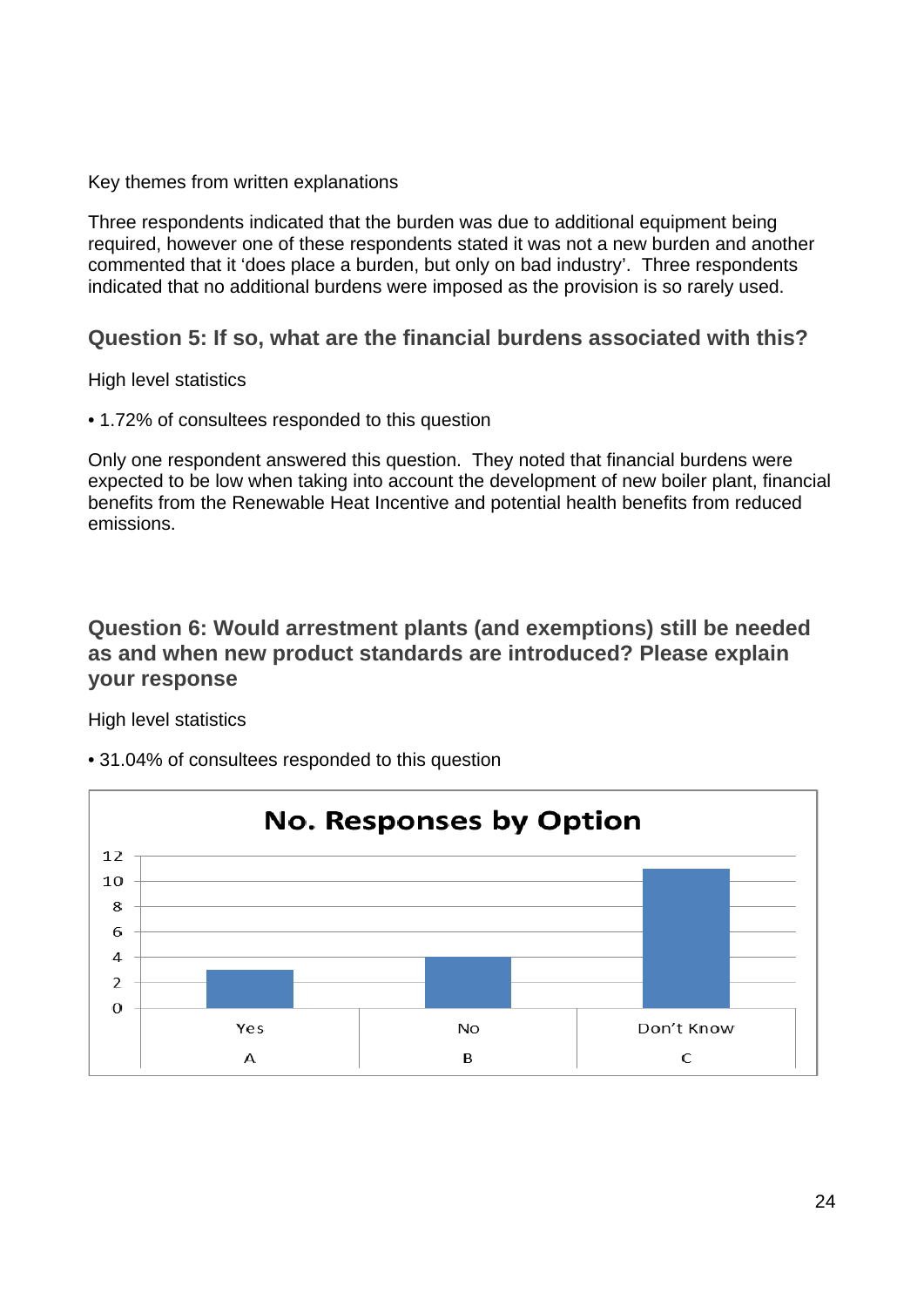| <b>Key</b>     | <b>Option</b>       | <b>Total</b> | <b>Percent of All</b><br><b>Respondents</b> | <b>Percent</b><br><b>Respondents</b><br>who Answered<br>the Question |
|----------------|---------------------|--------------|---------------------------------------------|----------------------------------------------------------------------|
| $\overline{A}$ | Yes                 | 3            | 5.172%                                      | 16.67%                                                               |
| B              | <b>No</b>           | 4            | 6.897%                                      | 22.22%                                                               |
| C              | Don't Know          | 11           | 18.97%                                      | 61.11%                                                               |
| D              | <b>Not Answered</b> | 40           | 68.97%                                      | n/a                                                                  |

Four respondents indicated that product standards would render this provision unnecessary however one respondent suggested that it may prove useful for controlling emissions from older appliances as they become less efficient over time.

## <span id="page-31-0"></span>**Question 7: Do you have any other suggestions for improvements?**

High level statistics

• 13.79% of consultees responded to this question

In addition to further support for the introduction of product standards and emission limits, the following suggestions/comments were made:

- Plants should have abatement equipment installed and performance be type approved or detailed in a product standard where situated in Air Quality Management Areas or where air quality is close to the Air Quality Objectives.
- Local Authorities should be notified of new plants during the commissioning process.
- In implementing new product standards appliances should be tested in situ rather that based on factory/laboratory tests.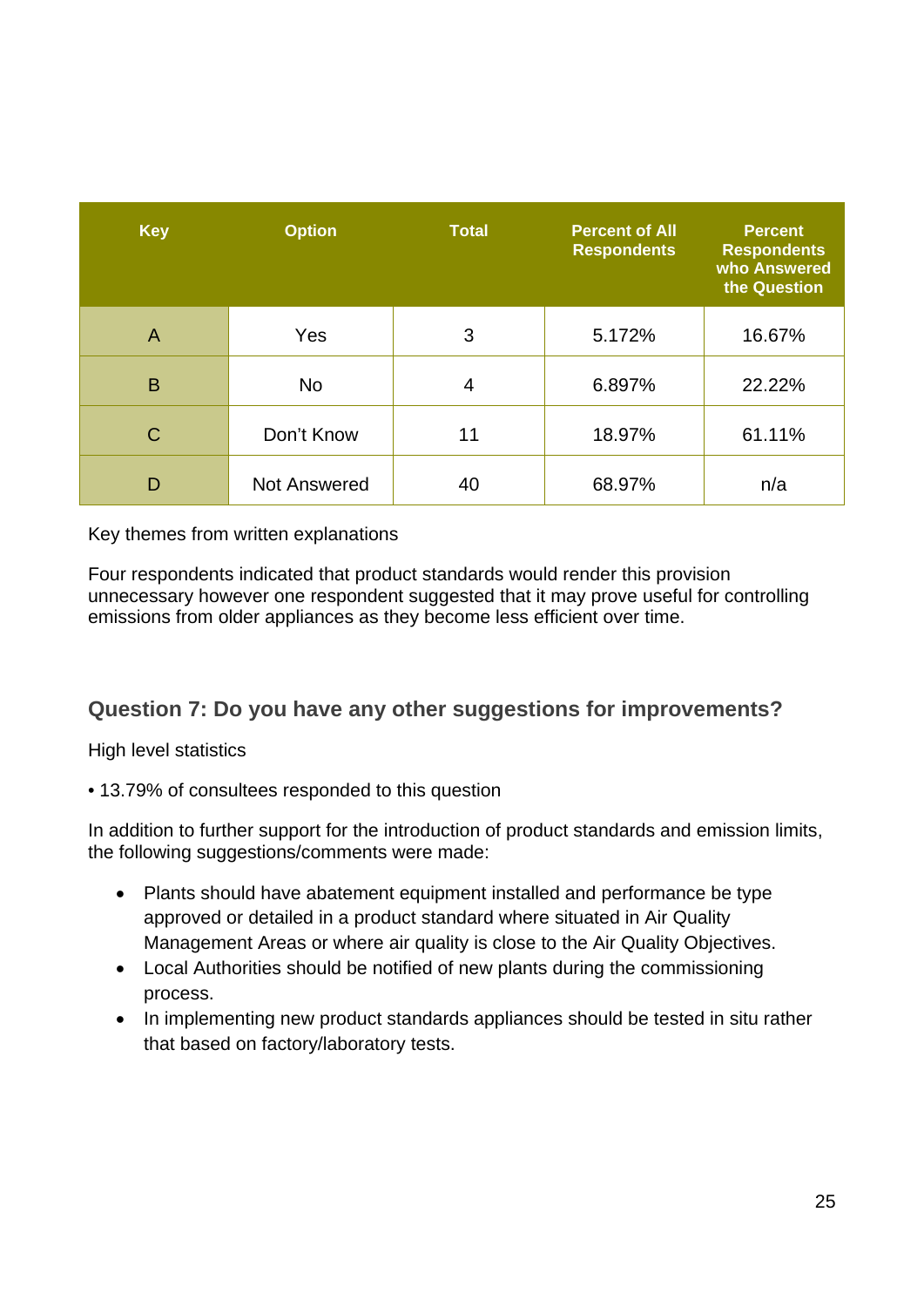## <span id="page-32-0"></span>**9. Clean Air Act Part 2, Sections 10-11: Measurement of Grit, Dust and Fumes**

## <span id="page-32-1"></span>**Summary of Provision**

This section of the Clean Air Act allows Local Authorities to require installation of facilities to allow emission measurements and require measurements of emissions by the occupier.

## <span id="page-32-2"></span>**Current Evidence Base**

#### **Relevance to Air Quality**

These measures form part of the suite of grit and dust control sections and enable measurement of grit, dust and fumes by occupiers and Local Authorities

#### **Burdens**

Local Authorities: Negligible: evidence to date suggests they are not widely used.

Industry: Negligible: evidence to date suggests they are not widely used.

## <span id="page-32-3"></span>**Question 1: Are these measures used and are they still required?**

High level statistics



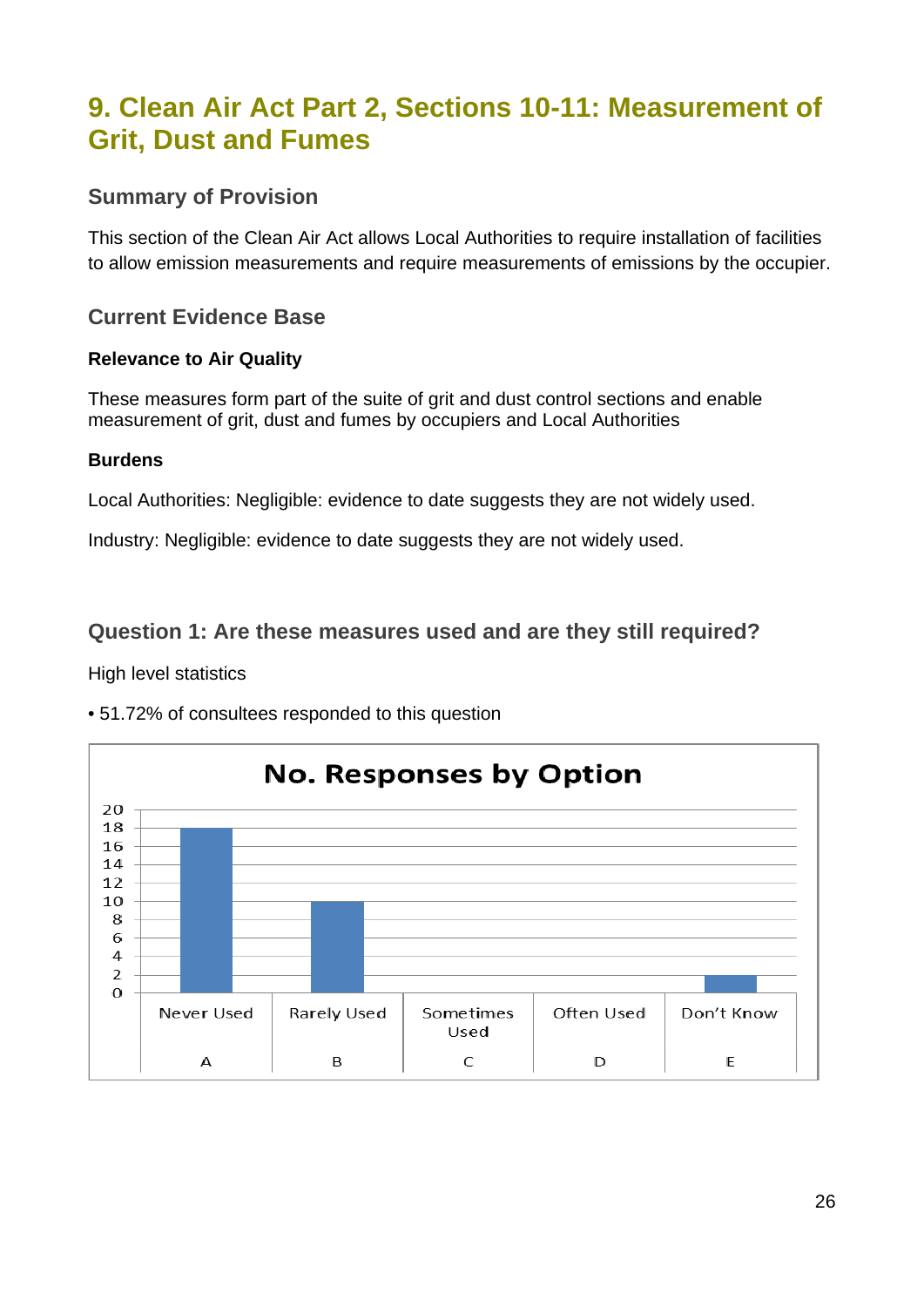| <b>Key</b>   | <b>Option</b>         | <b>Total</b>   | <b>Percent of All</b><br><b>Respondents</b> | <b>Percent</b><br><b>Respondents</b><br>who Answered<br>the Question |
|--------------|-----------------------|----------------|---------------------------------------------|----------------------------------------------------------------------|
| A            | Never Used            | 18             | 31.03%                                      | 60.00%                                                               |
| B            | <b>Rarely Used</b>    | 10             | 17.24%                                      | 33.33%                                                               |
| $\mathsf{C}$ | <b>Sometimes Used</b> | $\overline{0}$ | $0\%$                                       | 0.00%                                                                |
| D            | <b>Often Used</b>     | 0              | $0\%$                                       | 0.00%                                                                |
| E            | Don't Know            | $\overline{2}$ | 3.448%                                      | 6.67%                                                                |
| F            | <b>Not Answered</b>   | 28             | 48.28%                                      | n/a                                                                  |

## <span id="page-33-0"></span>**Question 2: If never or rarely used please explain why? If used please advise how many times per year do you estimate they are used?**

High level statistics

• 39.66% of consultees responded to this question

Only a few Local Authorities indicated that they had ever used the provision and at a frequency of less than once/year. Local Authorities explained that the move from fossil fuels to gas had rendered the provision mostly unnecessary and that it was generally applicable to larger plants which fall under the Integrated Pollution Prevention Control regulations. However it was noted that the provision may become more relevant in the future with the increased use of biomass fuels. Costs were cited as a barrier to use as was ambiguity over definition and measurement methods. Two Local Authorities considered the provision an unreasonable burden however another found it a 'useful tool to threaten with to achieve compliance without formal action'.

## <span id="page-33-1"></span>**Question 3: What are the burdens and issues associated with measurement of grit and dust for Local Authorities, business and the public?**

High level statistics

• 27.59% of consultees responded to this question

Five respondents commented that the burdens were low as the provision is rarely used. However six respondents explained that the measurements were costly and onerous, with a further two citing the lack of defined measurement systems as an additional burden. One respondent commented that the focus should be on correct maintenance and operation of plant rather than expensive monitoring equipment.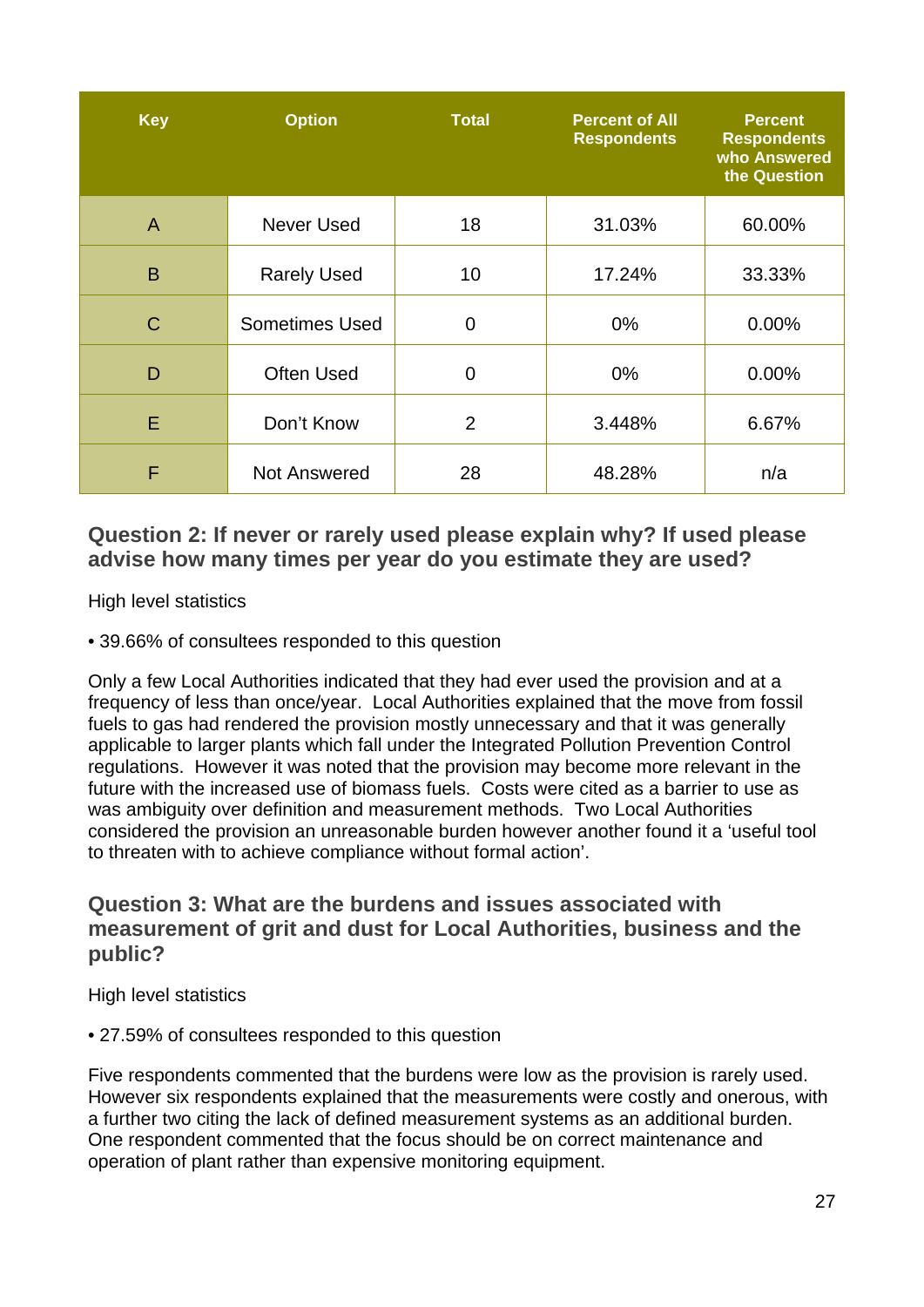## <span id="page-34-0"></span>**Question 4: Under what circumstances might measurement still be used in the future?**

High level statistics

• 36.21% of consultees responded to this question

Almost all respondents noted that measurement might still be required in the future in order to undertake investigation of complaints, particularly given the predicted rise in solid fuel use. Only two respondents considered it unlikely that these provisions would be used in the future.

## <span id="page-34-1"></span>**Question 5: Do you foresee any problems if product standards replaced the requirement for measurement (please explain)?**

High level statistics

• 31.03% of consultees responded to this question

Most respondents supported the move to product standards in principle but concerns were expressed around the use of older appliances and the decline in product performance over time which might give rise to an increase in emissions. It was suggested that ongoing maintenance and a periodic MOT test might be advantageous.

## <span id="page-34-2"></span>**10. Clean Air Act Part 2, Sections 14-16: Chimney Height Approvals for Furnaces**

## <span id="page-34-3"></span>**Summary of Provisions**

These sections of the Clean Air Act require that the chimney height of furnaces operating in specific conditions are approved by Local Authorities

#### <span id="page-34-4"></span>**Current Evidence Base**

#### **Relevance to Air Quality**

Adequate dispersion of pollutants.

#### **Burdens**

Local Authorities: undertake between 1 and 7 chimney height approvals per year. Average time spent dealing with an application is 5 hours. This gives an estimated England total of 6000 hours/year (Note this includes reviewing new non-domestic furnaces see Part II, Section 4).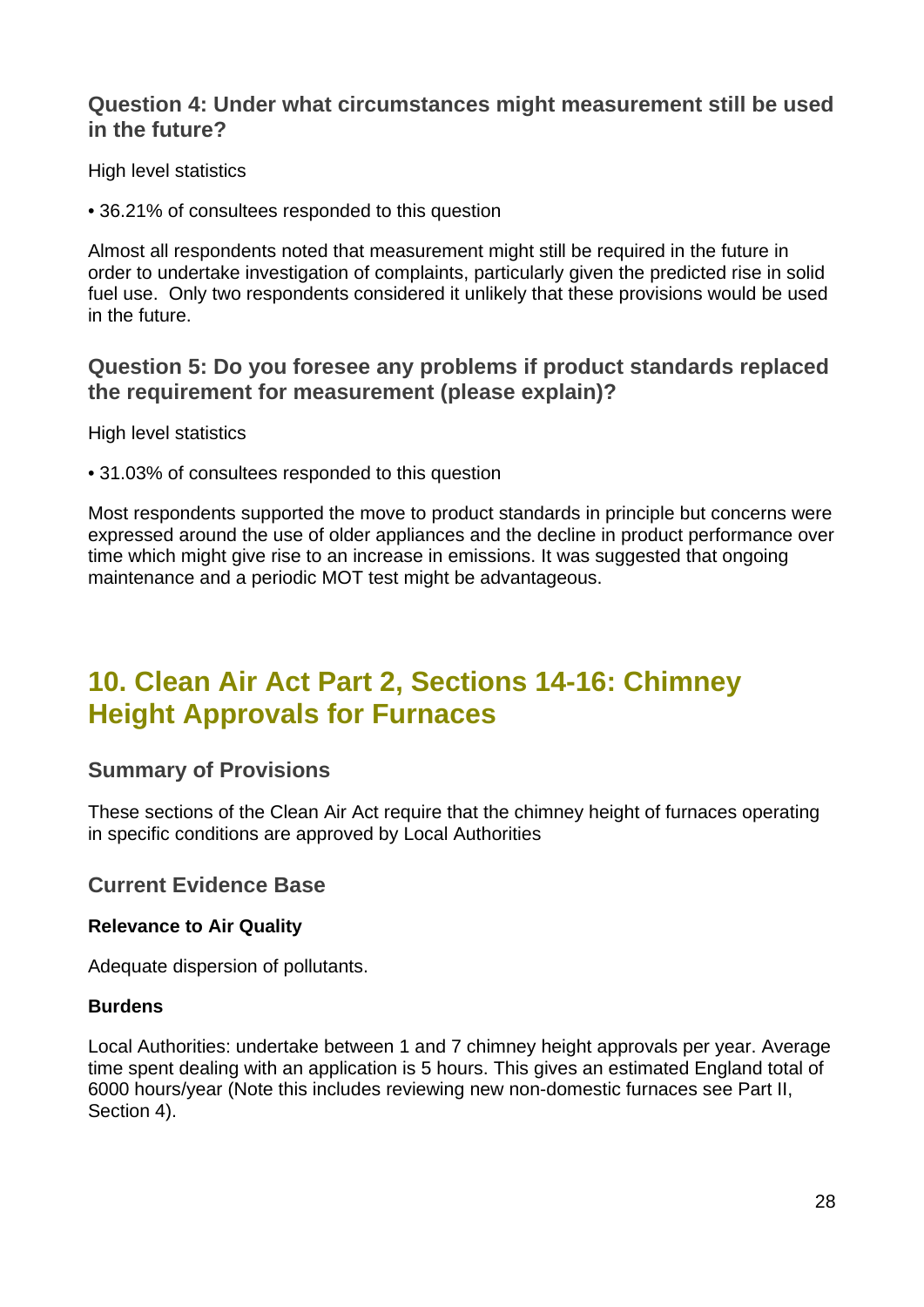Industry: The cost of approximately £375k each year in England to business is estimated for dispersion modelling assessments.

An evidence gap remains on the cost of design or build work requirements attributable to the Act and the costs which could be avoided through ensuring build is correct first time.

Stakeholder Suggestions for Improvement:

- Improved implementation via clearer guidance and common approach to provision of information (templates).
- Awareness-raising to increase understanding of scope of legislation and roles and responsibility and promote coherence between Local Authority Planning Departments, Building Controls and Environmental Health Departments.
- Future proof requirements for increased solid fuel burning activity.

### <span id="page-35-0"></span>**Question 1: Do you agree with the evidence base on burdens for Local authorities?**

High level statistics

• 53.45% of consultees responded to this question - Of those who agreed/partially agreed twenty one were from Local Authorities. Four Local Authorities disagreed stating that lack of frequency of applications resulted in longer times to process.



| <b>Key</b> | <b>Option</b> | <b>Total</b> | <b>Percent of All</b><br><b>Respondents</b> | <b>Percent</b><br><b>Respondents</b><br>who Answered<br>the Question |
|------------|---------------|--------------|---------------------------------------------|----------------------------------------------------------------------|
|            | Agree         | 19           | 32.76%                                      | 61.29%                                                               |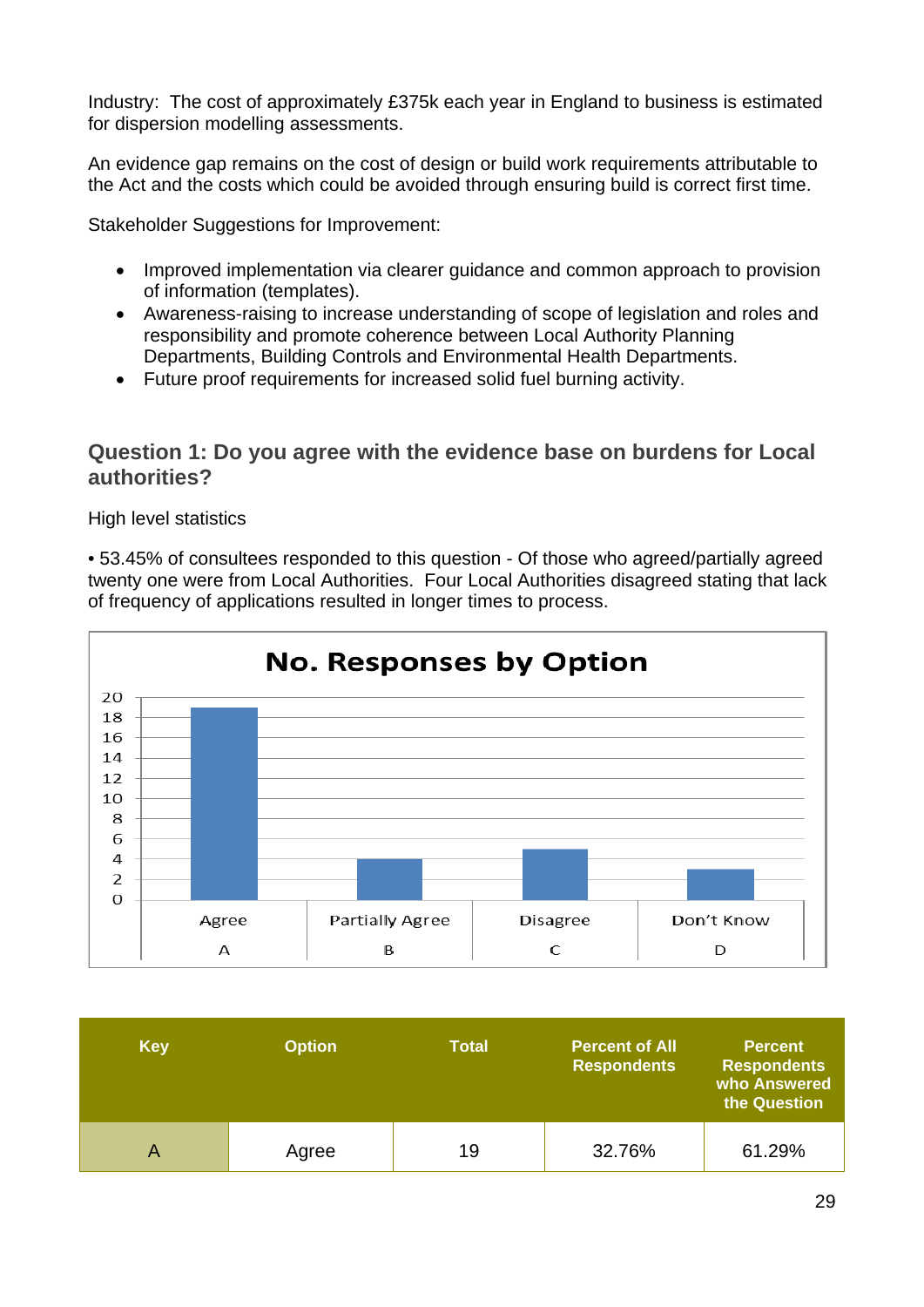| B | <b>Partially Agree</b> |    | 6.897% | 12.90% |
|---|------------------------|----|--------|--------|
| C | <b>Disagree</b>        | 5  | 8.621% | 16.13% |
|   | Don't Know             | 3  | 5.172% | 9.68%  |
|   | <b>Not Answered</b>    | 27 | 48.55% | n/a    |

## <span id="page-36-0"></span>**Question 2: Do you agree with the burden estimates for industry?**

High level statistics

• 49.99% of consultees responded to this question. Two industry representatives agreed with the burden estimates, whilst one disagreed.



| <b>Key</b> | <b>Option</b>          | <b>Total</b> | <b>Percent of All</b><br><b>Respondents</b> | <b>Percent</b><br><b>Respondents</b><br>who Answered<br>the Question |
|------------|------------------------|--------------|---------------------------------------------|----------------------------------------------------------------------|
| A          | Agree                  | 6            | 10.34%                                      | 20.69%                                                               |
| B          | <b>Partially Agree</b> |              | 1.724%                                      | 3.45%                                                                |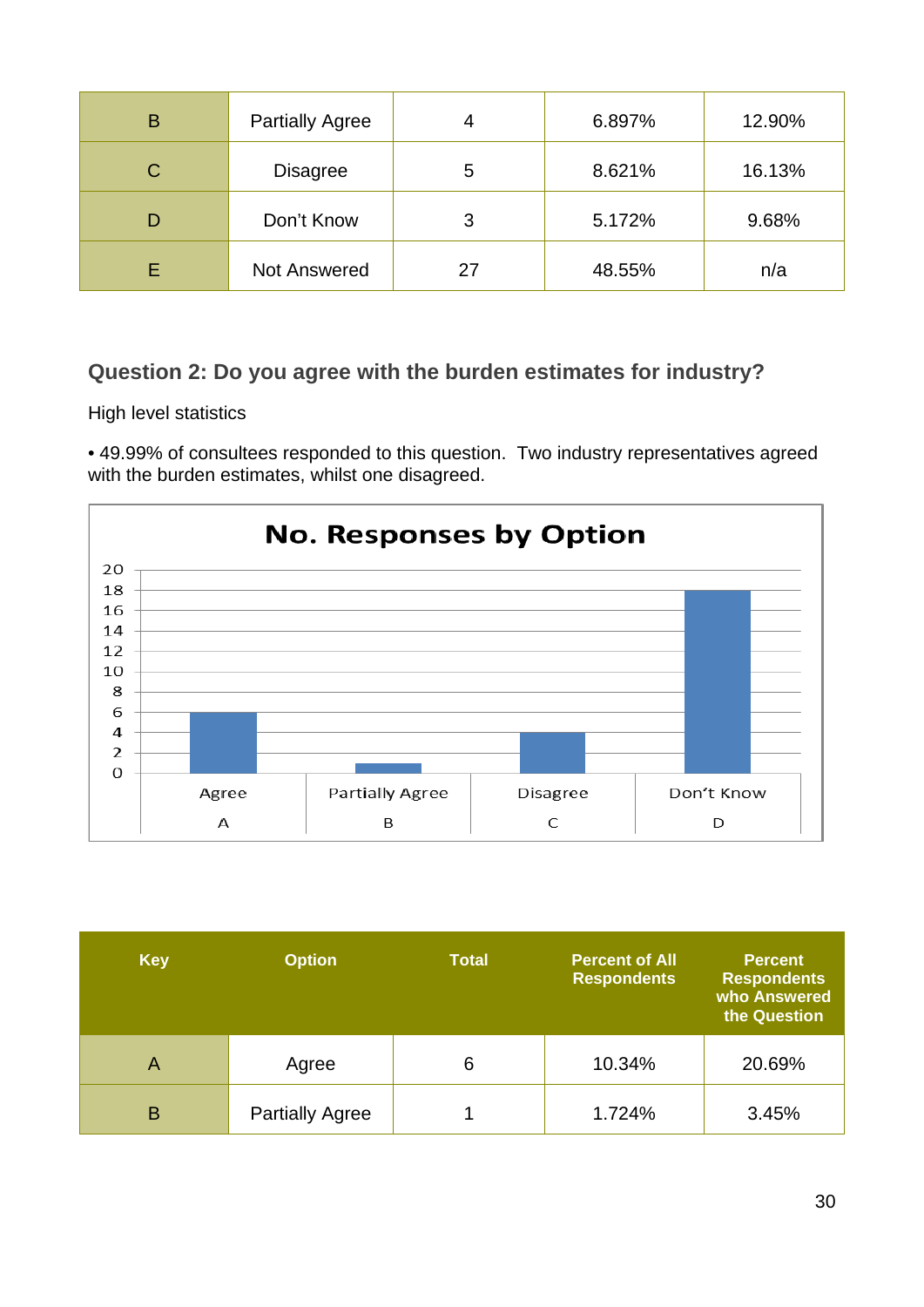| C. | <b>Disagree</b>     |    | 6.897% | 13.79% |
|----|---------------------|----|--------|--------|
|    | Don't Know          | 18 | 31.03% | 62.07% |
|    | <b>Not Answered</b> | 29 | 50.00% | n/a    |

## <span id="page-37-0"></span>**Question 3: Do you have any information to support your response and strengthen the evidence base?**

High level statistics

• 36.21% of consultees responded to this question

Additional figures were supplied which broadly correspond with burden estimates in terms of number of applications processed, however most Local Authorities explained that these take 5 to 10 hours to complete. It was suggested that increased time could be attributable to the low number of applications received leading to limited opportunity for skill development. An industry member noted that the heightened popularity of biomass installations has increased the number of applications and commented, however, that the available guidance required updating to encompass this type of installation. It was noted that issues tend to be dealt with at pre-planning stage through discussions with developers rather than via formal applications

## <span id="page-37-1"></span>**Question 4: Can you provide any further information on costs to industry for the design and build of chimneys? Can you provide a range of costs and project examples?**

High level statistics

• 6.9% of consultees responded to this question

No respondents were able to provide further information with regard to monetary costs to industry or project examples. Two respondents noted that dispersion modelling is rarely used other than for large projects falling under Environmental Permitting Regulations. It was noted that the current models ('D1' Method and the Chimney Heights Memorandum) are quite a cheap approach to undertaking stack height calculations. One respondent did note that the most significant costs involved occur when a chimney is built to the incorrect height.

<span id="page-37-2"></span>**Question 5: How often are delays with construction projects due to disagreements over chimney height calculations, mistakes in chimney height calculations or similar issues? Please explain your response**

High level statistics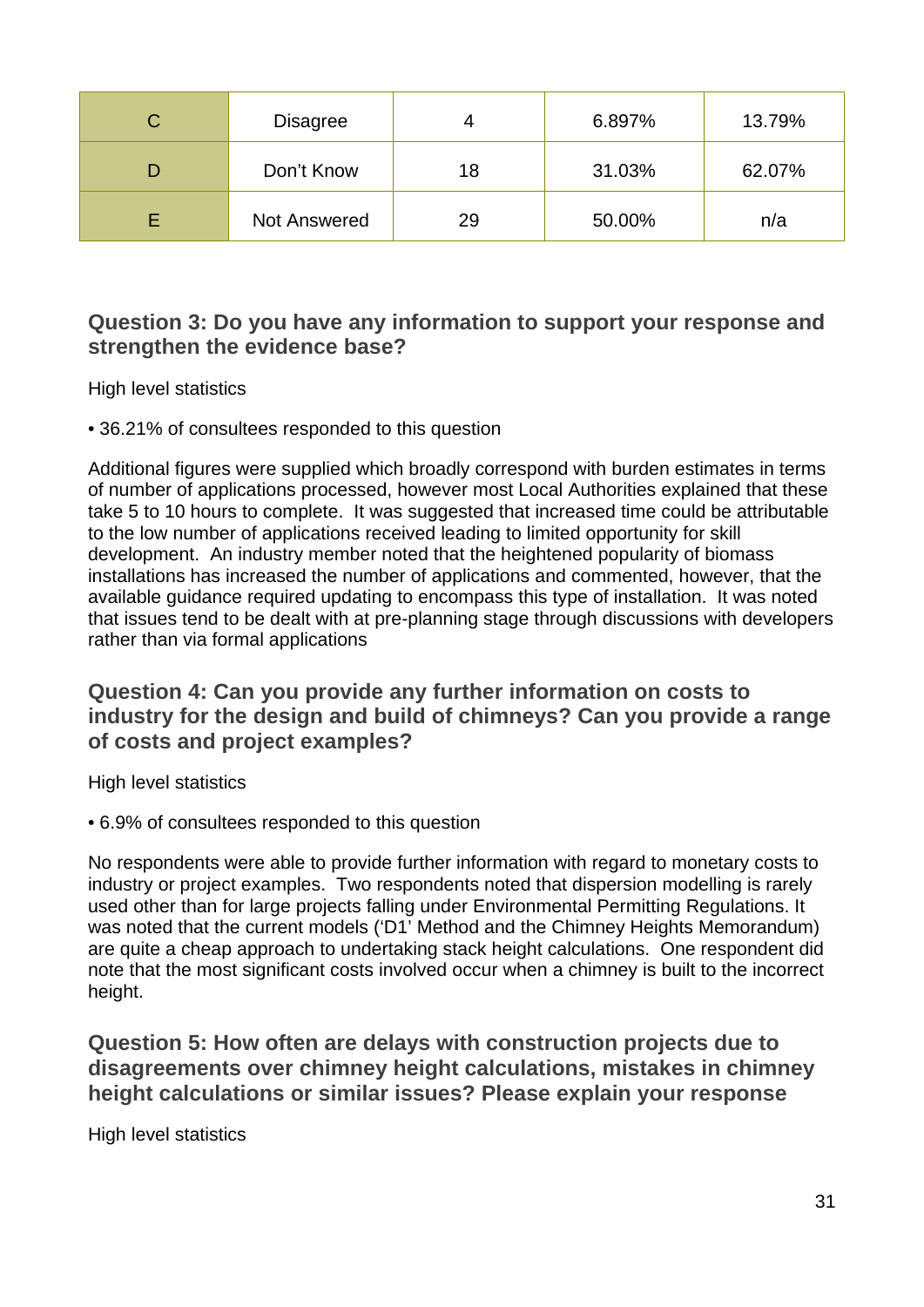

| <b>Key</b>   | <b>Option</b>                | <b>Total</b>   | <b>Percent of All</b><br><b>Respondents</b> | <b>Percent</b><br><b>Respondents</b><br>who Answered<br>the Question |
|--------------|------------------------------|----------------|---------------------------------------------|----------------------------------------------------------------------|
| $\mathsf{A}$ | Never an Issue               | 3              | 5.172%                                      | 10.71%                                                               |
| B            | Rarely as Issue              | 11             | 18.97%                                      | 39.29%                                                               |
| $\mathsf{C}$ | Sometimes an<br><b>Issue</b> | 8              | 13.79%                                      | 28.57%                                                               |
| D            | Often an Issue               | $\mathbf{1}$   | 1.724%                                      | 3.57%                                                                |
| E            | Always an Issue              | $\overline{0}$ | $0\%$                                       | $0.00\%$                                                             |
| F            | Don't Know                   | 5              | 8.621%                                      | 17.86%                                                               |
| G            | Not Answered                 | 30             | 51.72%                                      | n/a                                                                  |

Nine respondents indicated that delays occur mainly due to lack of awareness and availability of dispersion tools. Other factors which cause issues include conflicting decisions regarding stack height and planning consent concerning visual amenity.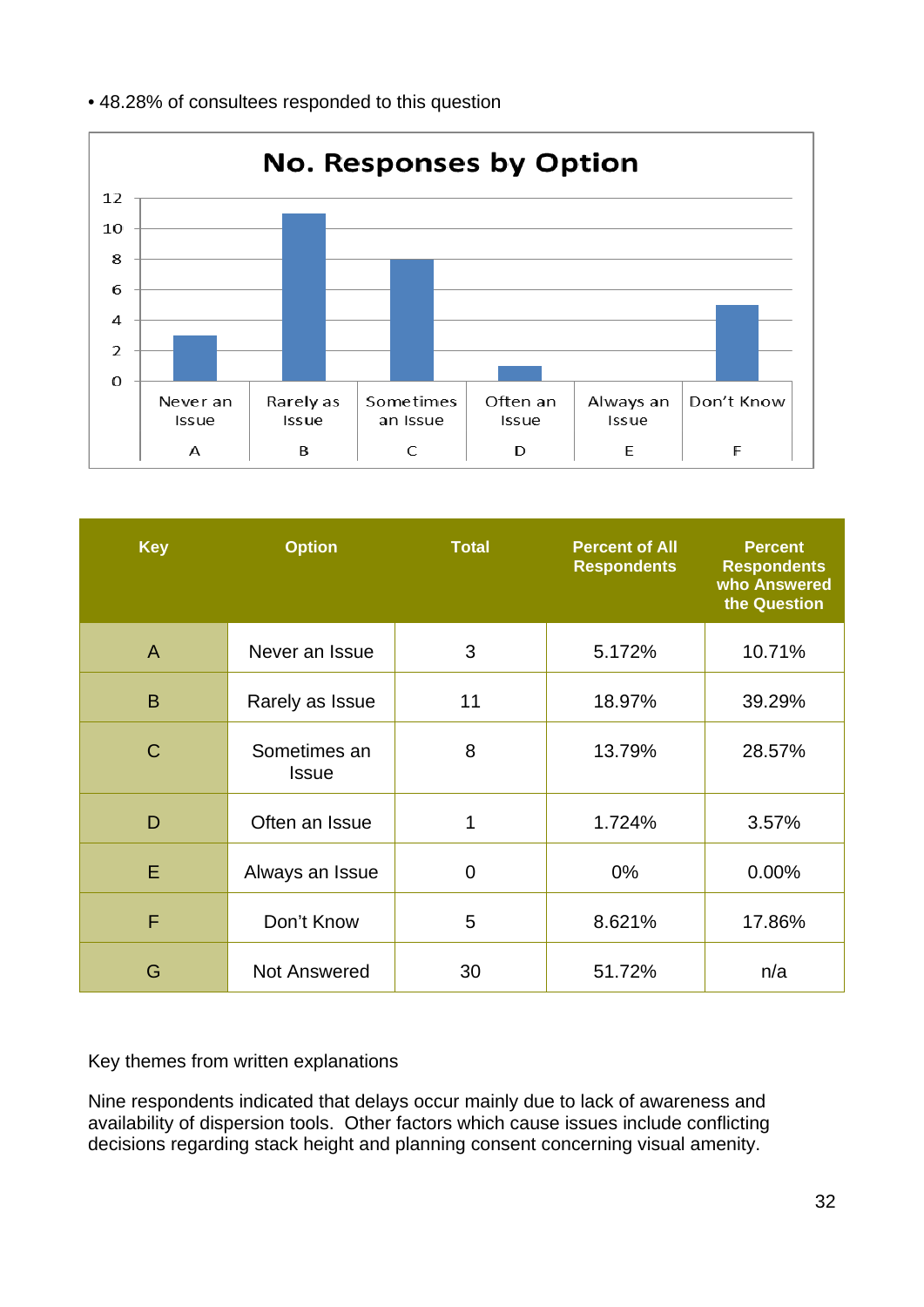## <span id="page-39-0"></span>**Question 6: Can you provide any examples of burdens to business through costs from redesign or re-build of chimneys?**

High level statistics

• 5.17% of consultees responded to this question

One respondent noted that burdens existed in respect of time delays to projects, additional planning costs and potential financial penalties.

<span id="page-39-1"></span>**Question 7: Would the stakeholder suggestions for improvement help the Red Tape Challenge (RTC) policy objectives to reduce burdens to business and Local authorities, improve implementation and aid enforcement? Please explain your response**

High level statistics



• 43.10% of consultees responded to this question.

| <b>Key</b> | <b>Option</b>                   | <b>Total</b> | <b>Percent of All</b><br><b>Respondents</b> | <b>Percent</b><br><b>Respondents</b><br>who Answered<br>the Question |
|------------|---------------------------------|--------------|---------------------------------------------|----------------------------------------------------------------------|
| Α          | Would meet<br><b>Objectives</b> | 10           | 17.24%                                      | 40.00%                                                               |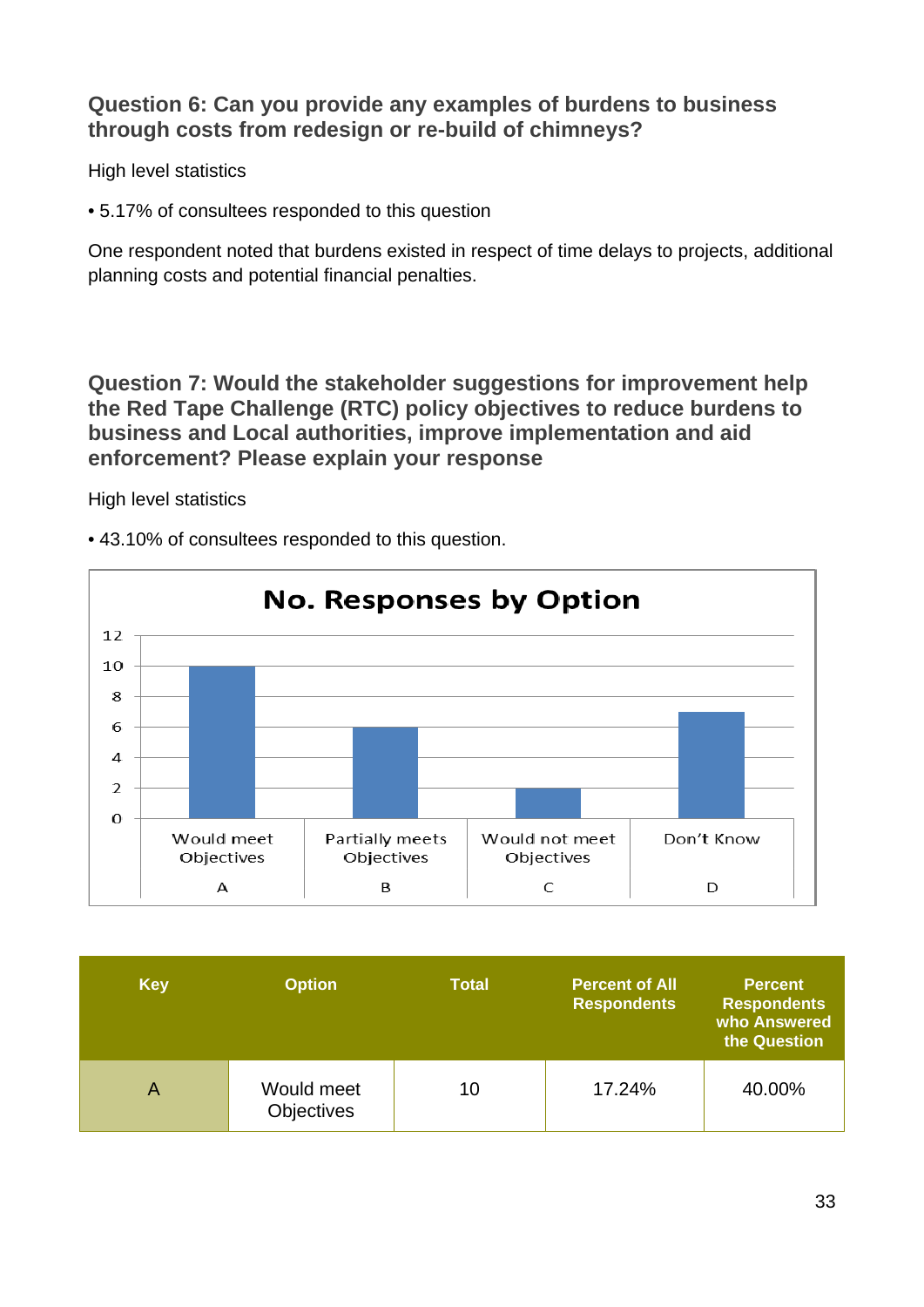| B | <b>Partially meets</b><br>Objectives | 6  | 10.34% | 24.00% |
|---|--------------------------------------|----|--------|--------|
| С | Would not meet<br>Objectives         | 2  | 3.448% | 8.00%  |
|   | Don't Know                           |    | 12.07% | 28.00% |
|   | <b>Not Answered</b>                  | 33 | 56.90% | n/a    |

Of the eighteen respondents only two disagreed with stakeholder's suggestions for improvement. Most respondents explained that there needed to be greater liaison between planning departments and environmental health and that a more coherent approach was required possibly using a standard template and application form. A few respondents advised that both the Clean Air Act and Chimney Heights Memorandum are out of date when compared to current requirements and that a single design guide or tool kit for chimneys covering all appliance types is required. A further two noted that the Red Tape Challenge objectives do not necessarily align with improvements to the Clean Air Act that would benefit health. One respondent recommended closer links with Local Air Quality Management.

## <span id="page-40-0"></span>**Question 8: What other suggestions for improvement or burden reduction do you have?**

High level statistics

• 34.48% of consultees responded to this question

Most respondents suggested that the guidance be improved and tools such as a template, screening system or online programme should be provided. A few suggested the Chimney Heights Memorandum be updated and referred to specifically in the legislation. Greater coherence between requirements of the Act, Local Air Quality Management processes and planning objectives was promoted.

## <span id="page-40-1"></span>**11. Clean Air Act Part 3: Smoke Control Areas**

## <span id="page-40-2"></span>**Summary of Provision**

This section of the Clean Air Act grants Local Authorities the powers to designate and manage Smoke Control Areas (SCA). Within Smoke Control Areas it is an offence to emit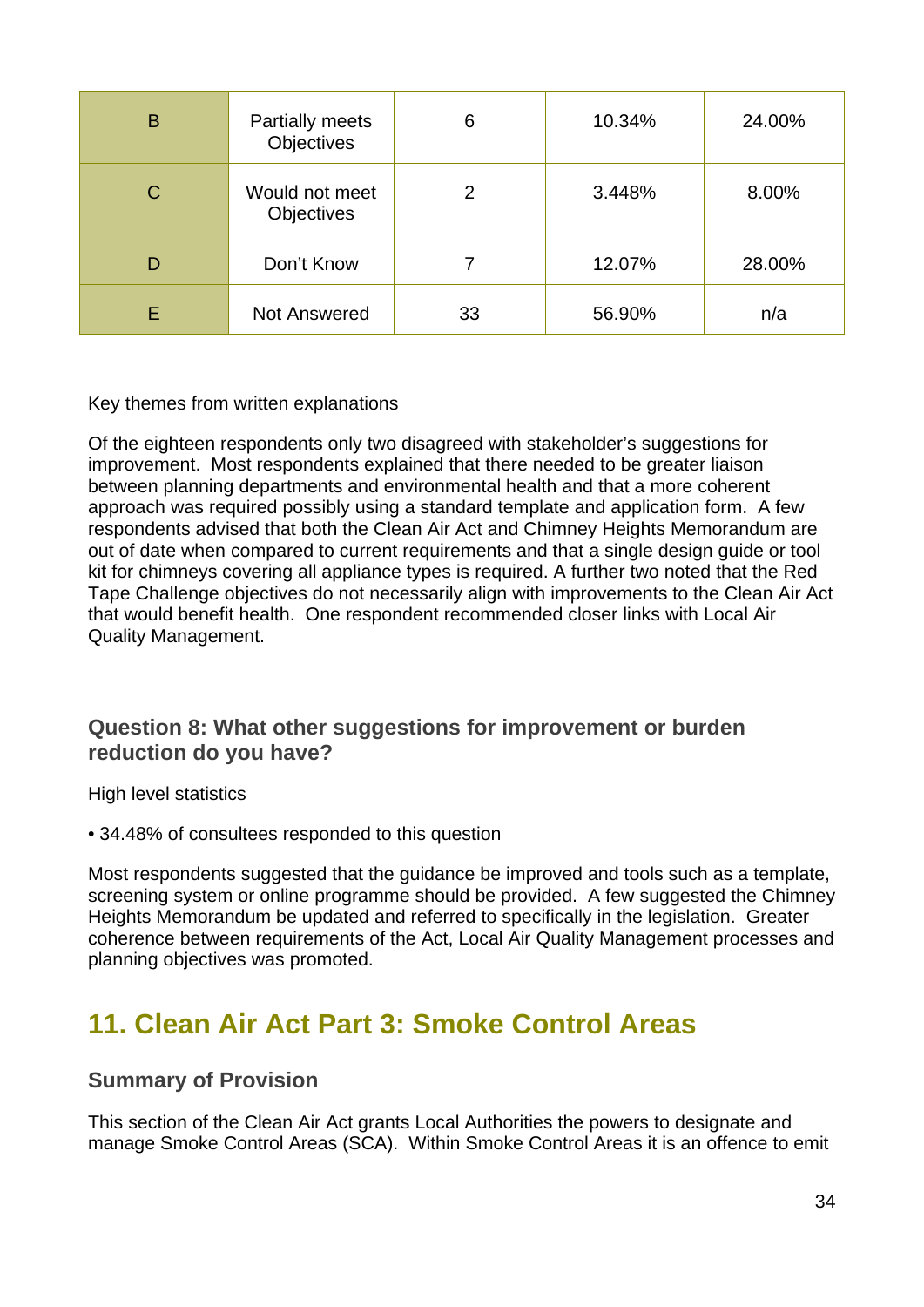smoke from a chimney unless using a product that is specified as an exempted fireplace or an authorised fuel by the Secretary of State in subordinate legislation.

## <span id="page-41-0"></span>**Current Evidence Base**

#### **Relevance to Air Quality**

Smoke Control Areas control emissions of particulate matter, pollutants within the particulate phase, products of incomplete combustion, and sulphur dioxide.

#### **Burdens**

Local Authorities: Management of Smoke Control Areas in general (i.e. queries & complaints) was estimated to range between half an hour per year to 474 hours per year dependent on the extent of these areas within Local Authority boundaries. The total hours per year for English Local Authorities have been estimated at 15000 hours/year.

Industry: The total annual cost to Industry of exemptions of appliances and authorisations of fuels through the Defra testing and approvals process is calculated for the United Kingdom at £1,067,879. This is based on 58 applications per year and includes application fees of approximately £1500 and costs for testing of £7000. The burdens relating to applications are related to the approval process for fuels and appliances in the United Kingdom and are not easily allocated to individual administrations.

## <span id="page-41-1"></span>**Question 1: Do you agree with the burden information for Local authorities?**

High level statistics

• 79.31% of consultees responded to this question. Of the forty six respondents twenty seven were from Local Authorities.

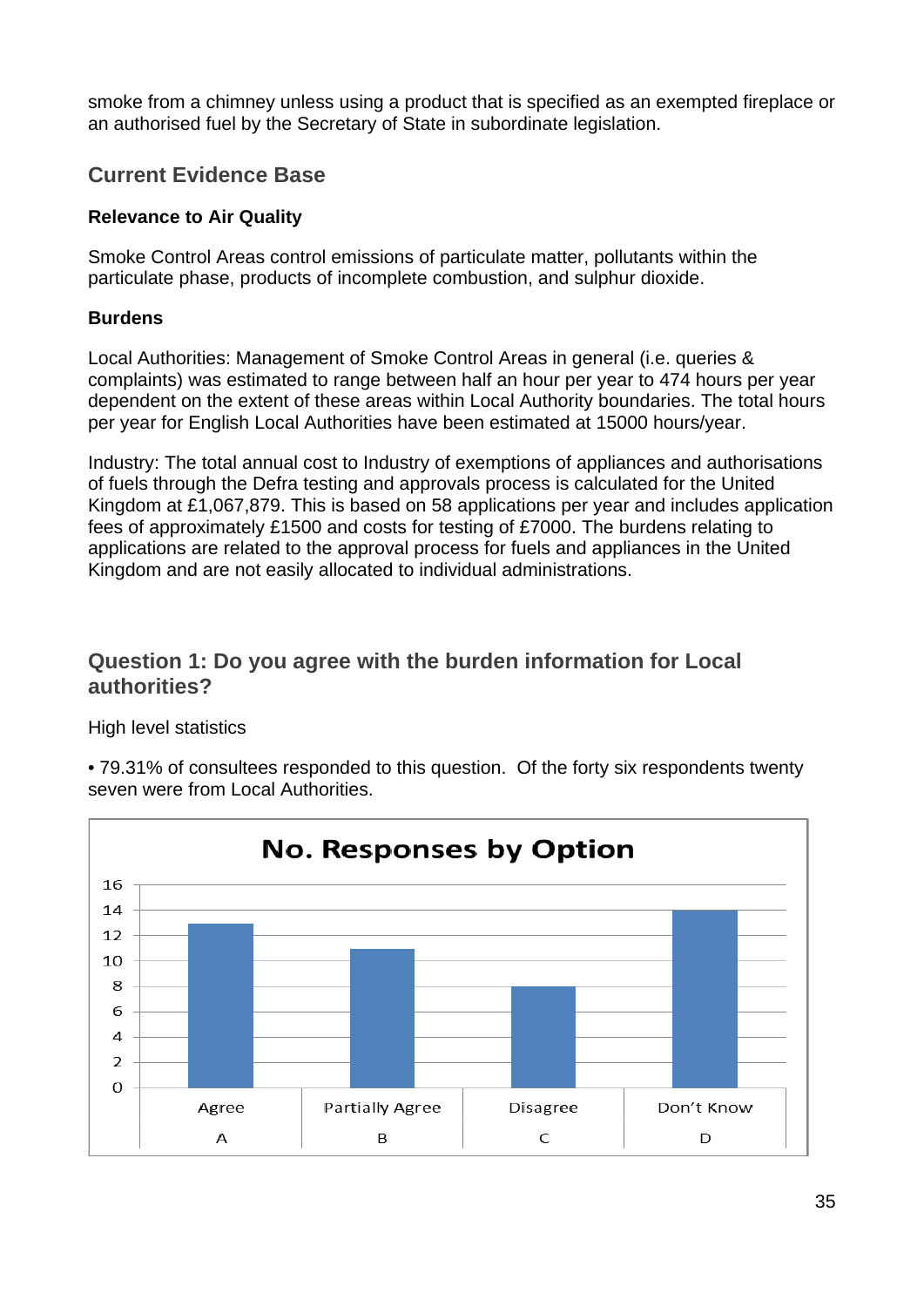| <b>Key</b> | <b>Option</b>          | <b>Total</b> | <b>Percent of All</b><br><b>Respondents</b> | <b>Percent</b><br><b>Respondents</b><br>who Answered<br>the Question |
|------------|------------------------|--------------|---------------------------------------------|----------------------------------------------------------------------|
| A          | Agree                  | 13           | 22.41%                                      | 28.26%                                                               |
| B          | <b>Partially Agree</b> | 11           | 18.97%                                      | 23.91%                                                               |
| C          | <b>Disagree</b>        | 8            | 13.79%                                      | 17.39%                                                               |
| D          | Don't Know             | 14           | 24.14%                                      | 30.43%                                                               |
| E          | <b>Not Answered</b>    | 12           | 22.41%                                      | n/a                                                                  |

## <span id="page-42-0"></span>**Question 2: Do you have any information to support your response and strengthen the evidence base? Is there anything missing?**

High level statistics

• 39.66% of consultees responded to this question

Responses were received from a cross section of Local Authorities some of which consisted predominantly of Smoke Control Areas and other, more rural Local Authorities which had few or no Smoke Control Areas. A number of urban Local Authorities noted that the figures in the Call for Evidence appeared to be an under estimate of the amount of complaints received. The half hour duration per complaint was thought to be minimal and not representative if visits or other actions were required.

Other estimates ranged from 10 to 104 queries per year taking between 20 minutes and 6 hours to deal with each across the authorities who responded. Local Authorities also noted that enquiries were increasing and this trend was likely to continue due to the increase in use of wood burning stoves and roll out of the Renewable Heat Incentive scheme to domestic users.

<span id="page-42-1"></span>**Question 3: Can you provide any information about the burden to business of operating in a Smoke Control Area or responding to complaints from Local authorities? Please advise your business type?**

High level statistics

• 57% of consultees responded to this question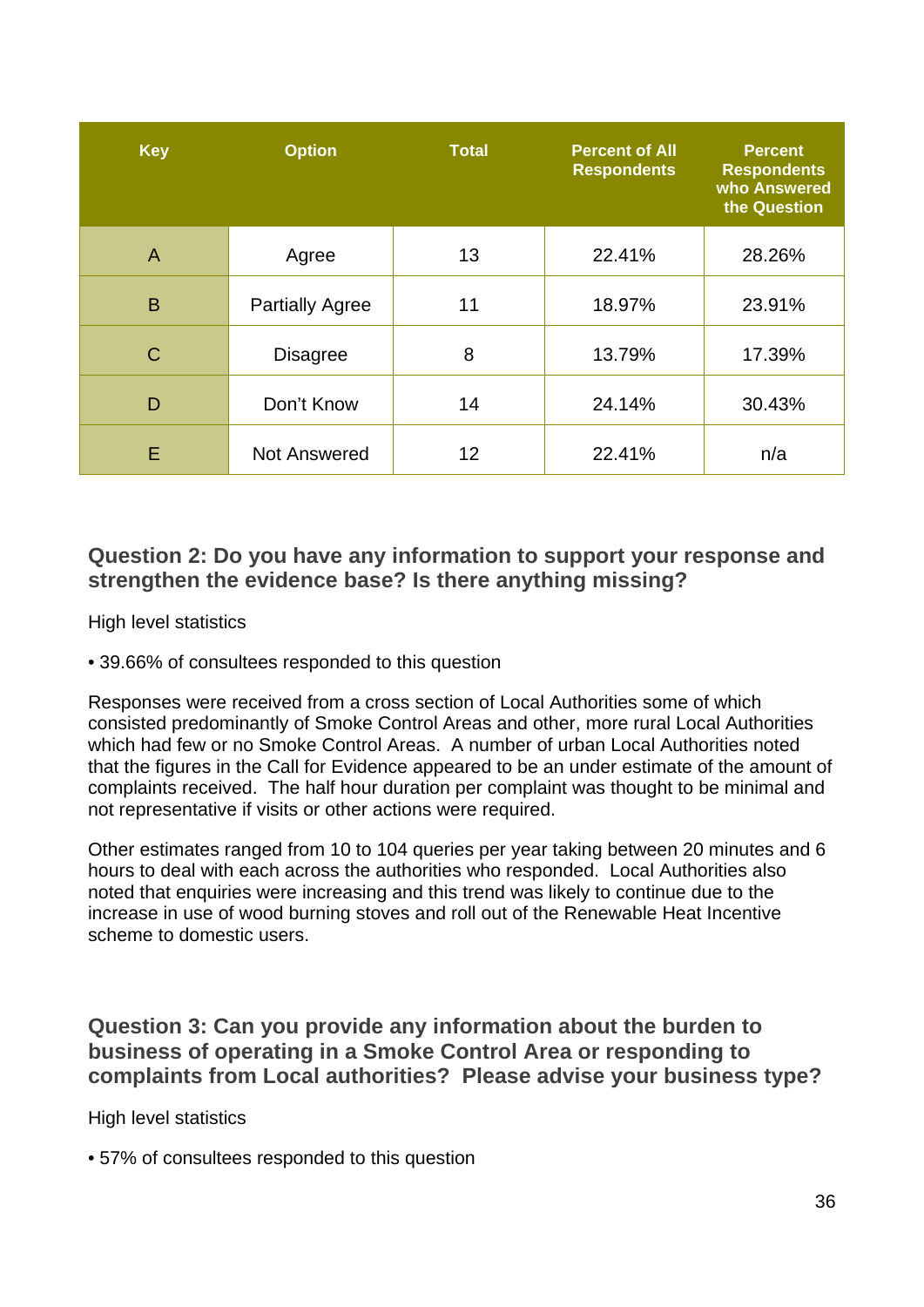

| <b>Key</b>   | <b>Option</b>                                       | <b>Total</b>   | <b>Percent of All</b><br><b>Respondents</b> | <b>Percent</b><br><b>Respondents</b><br>who Answered<br>the Question |
|--------------|-----------------------------------------------------|----------------|---------------------------------------------|----------------------------------------------------------------------|
| $\mathsf{A}$ | No effect on activity<br>and not considered         | $\overline{0}$ | $0\%$                                       | $0.00\%$                                                             |
| B            | Taken into account but<br>doesn't affect activities | 1              | 1.724%                                      | 3.03%                                                                |
| $\mathbf C$  | Actively considered and<br>affects some activities  | $\overline{4}$ | 6.897%                                      | 12.12%                                                               |
| D            | Key consideration and<br>affects many activities    | 6              | 10.34%                                      | 18.18%                                                               |
| E            | Don't know                                          | 16             | 27.59%                                      | 48.48%                                                               |
| F            | Other (please specify)                              | 6              | 10.34%                                      | 18.18%                                                               |
| G            | <b>Not Answered</b>                                 | 25             | 43.10%                                      | n/a                                                                  |

Key themes from written responses

Responses to this question came from a variety of sources including local authorities, manufacturers, distributers and trade associations.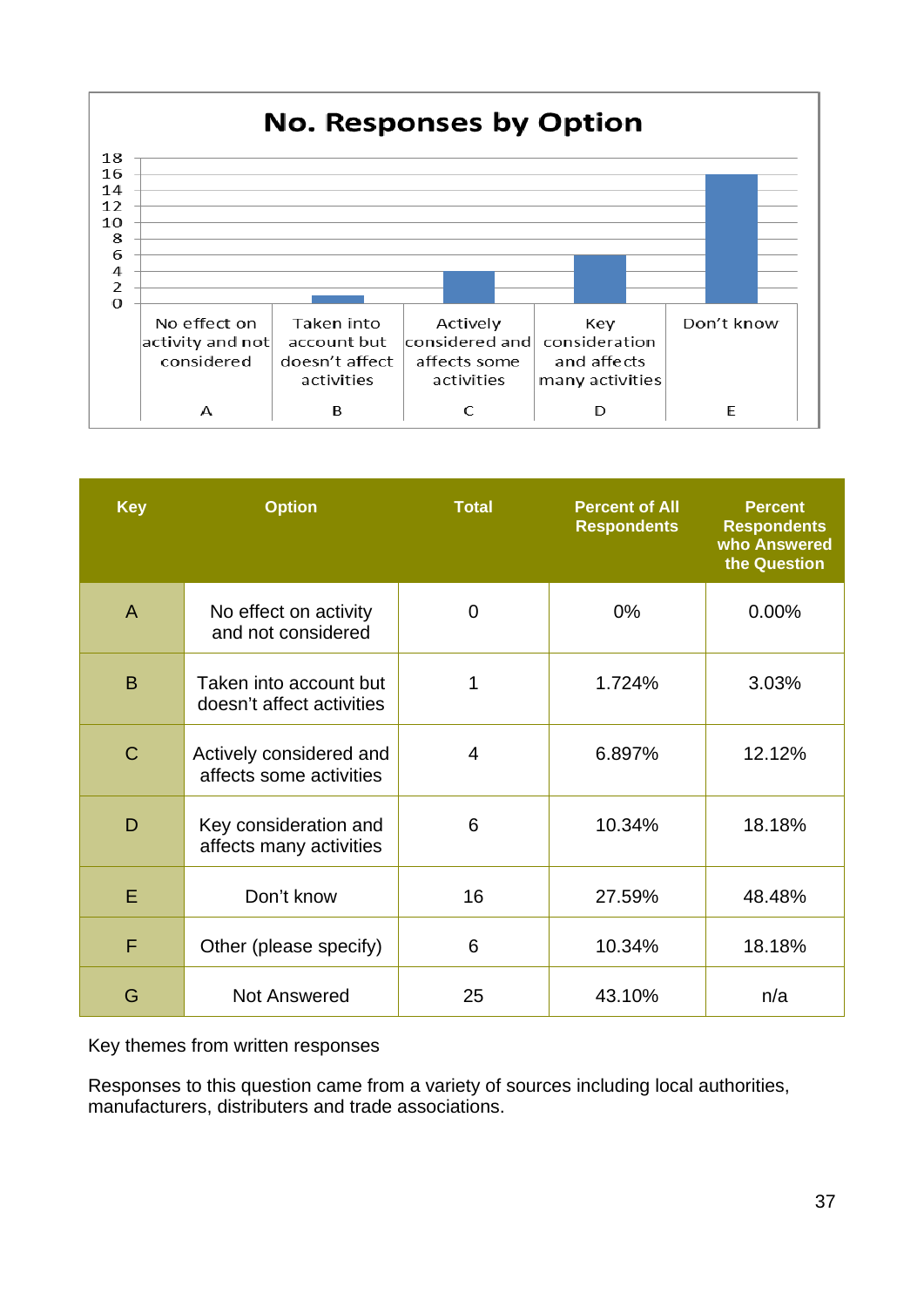Six respondents stated that there are extra costs (which were not quantified) to both manufacturers during the development and marketing of a product but these were small. The greatest cost lies with consumers if an ineligible appliance is bought and fitted. It was reported by three respondents that exempt appliances suffer from low usability for the end consumer as some controls are fixed.

Two respondents reported that whilst manufacturers strive to make stoves burn as cleanly as possible most recent development has focussed on efficiency of domestic stoves with less consideration on emission levels. One respondent noted that it 'is emission levels that actually require the attention; a very efficient unit can actually have quite high emission levels.'

One respondent noted that 'the burdens on coal merchants result from lack of information relating to Smoke Control Area boundaries or street lists because many Local Authority records are incomplete, not up to date, or do not exist.'

### <span id="page-44-0"></span>**Question 4: Do you agree with the cost estimates for Industry for exemptions and authorisations? Please explain your response.**

High level statistics



• 56.90% of consultees responded to this question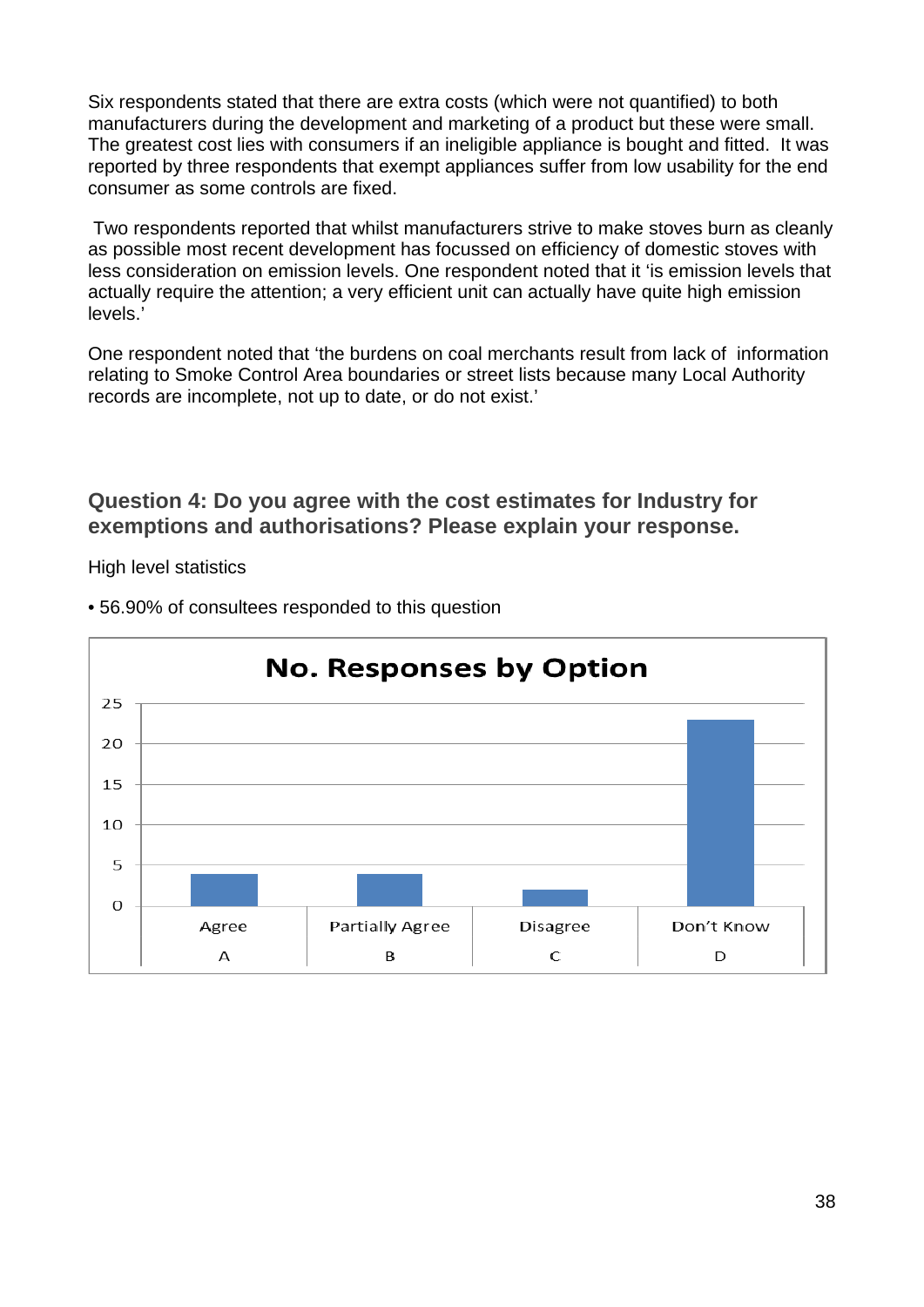| <b>Key</b>     | <b>Option</b>          | <b>Total</b>   | <b>Percent of All</b><br><b>Respondents</b> | <b>Percent</b><br><b>Respondents</b><br>who Answered<br>the Question |
|----------------|------------------------|----------------|---------------------------------------------|----------------------------------------------------------------------|
| $\overline{A}$ | Agree                  | 4              | 6.897%                                      | 12.12%                                                               |
| B              | <b>Partially Agree</b> | $\overline{4}$ | 6.897%                                      | 12.12%                                                               |
| C              | <b>Disagree</b>        | 2              | 3.448%                                      | 6.06%                                                                |
| D              | Don't Know             | 23             | 39.66%                                      | 69.70%                                                               |
| E              | <b>Not Answered</b>    | 25             | 43.10%                                      | n/a                                                                  |

The cost of developing Smoke Control Area appliances was reported to be high by three respondents, but one noted that operation 'without smoke' was noted as a necessary part of achieving high efficiency and so forms part of normal research and development costs. Two respondents noted that Ecodesign proposals would result in emission testing becoming the norm and another stated 'It's difficult to cost this but out of all the Clean Air Act Sections the one on Smoke Control Areas is the most important'. One respondent raised objection to the additional test relating to Smoke Control Area exemptions and suggested it be replaced by a scheme of self- certification.

<span id="page-45-0"></span>**Question 5: Can you envisage any problems of additional burdens associated with creating centralised digital geographic based Smoke Control Area records?**

High level statistics

• 50.00% of consultees responded to this question

The majority of respondents supported the creation of a centralised record. Seven Local Authorities explained that they already held digital maps of Smoke Control Areas. A few issues were identified with regard to the availability of full and accurate records as many of the Smoke Control Areas in force were declared several years ago and these may not have been digitised locally. It would be necessary for the data entered onto the record to be accurate to ensure that users would not be misinformed and therefore potentially in breach of requirements. One respondent suggested it would be more straightforward to link Smoke Control Areas to Air Quality Management Areas.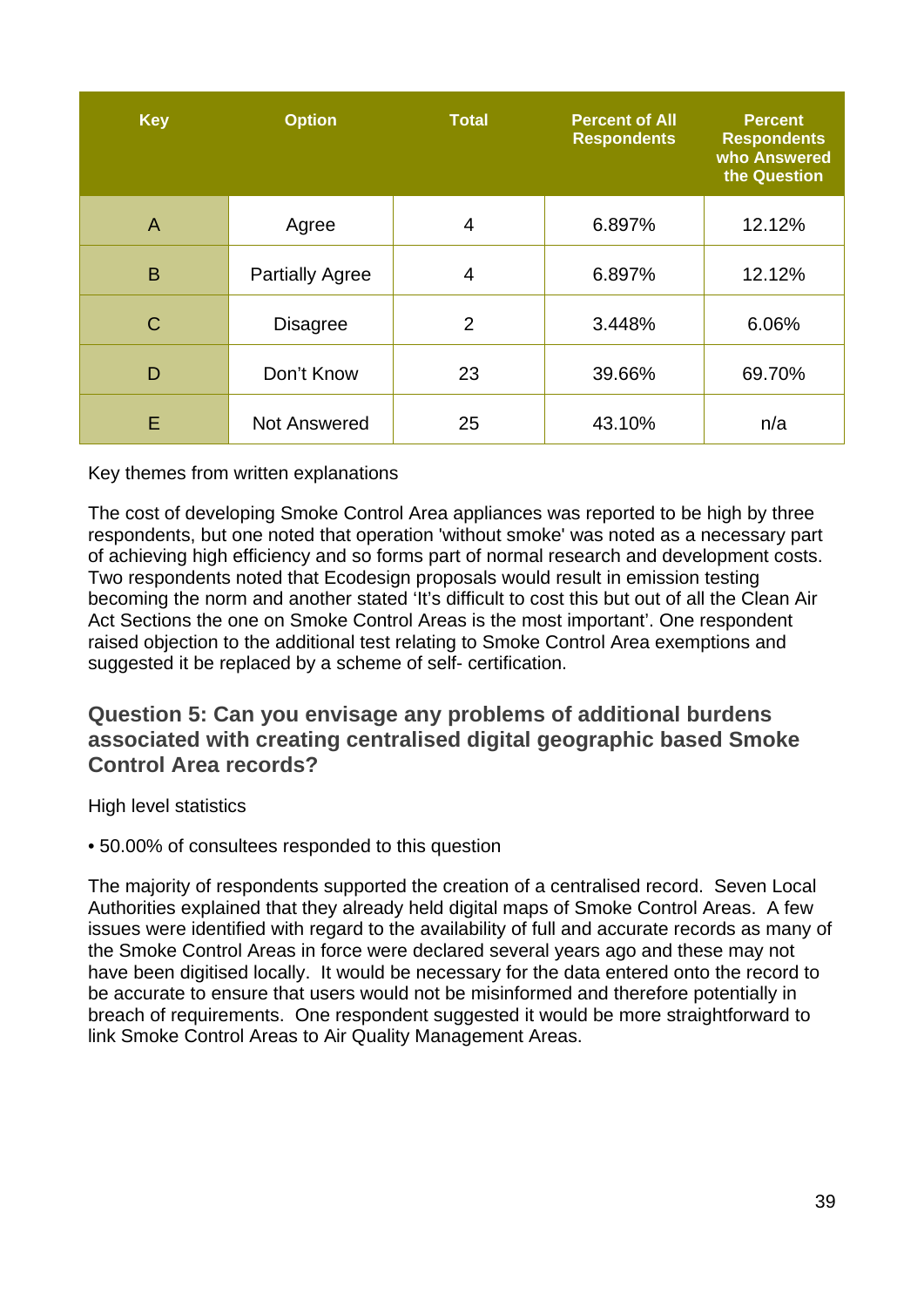## <span id="page-46-0"></span>**Question 6: Can you suggest any amendments to the Act or associated legislation which would prevent the problem of exempt appliances causing nuisance to neighbouring properties? What burdens might be associated with this amendment?**

High level statistics

• 51.72% of consultees responded to this question

Eight respondents suggested the removal of the restriction in the Environmental Protection Act that prevents enforcement of statutory nuisance regime in domestic dwellings in a smoke control area.

There was some support for the appropriate use of Building Regulations to ensure stack heights were sufficient to disperse smoke and a number of other respondents stated that more focus should be on the end user, with improved education to ensure that correct fuel was being used in accordance with manufacturer's instructions. One Local Authority suggested powers of entry provisions be amended to allow entry into domestic premises. Other ideas supplied included the provision of emission levels of products on packaging to encourage consumers to choose products with lower emission levels, the use of technology that can be incorporated into products as a method of controlling smoke particulate in residential areas, lower emission limits for appliances and the move from an exemption to permitting regime.

## <span id="page-46-1"></span>**Question 7: What are the likely burdens and benefits associated with the inclusion of canal boats in Smoke Control Area requirements?**

High level statistics

• 36.21% of consultees responded to this question

Five respondents suggested that burdens would be incurred by canal boat owners with one respondent quoting a cost of £1000 per boat. Three respondents reported that inclusion may assist in achieving cleaner air, however two did not consider that canal boats presented a problem and another suggested that air quality improvements would be negligible.

Some respondents stated that they thought Smoke Control Area restrictions applied to canal boats and two claimed it was the height of the chimney and method of installation which created smoke rather than the appliance itself.

Concerns were raised by three Local Authorities over the practicality of enforcement due to the transient nature of the boats moving in and out of Smoke Control Areas.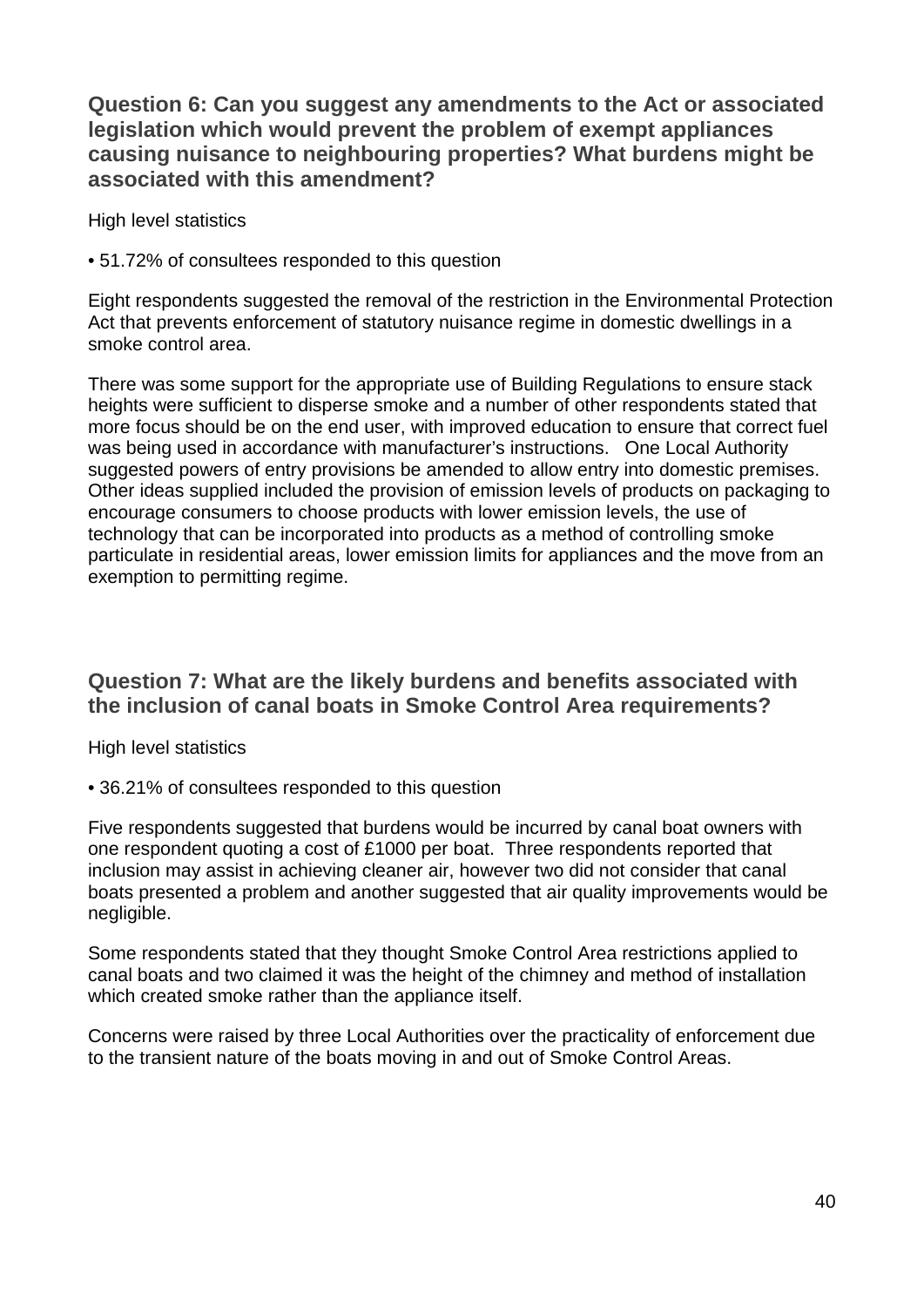## <span id="page-47-0"></span>**Question 8: Do you have any further suggestions for improving the regulations for Smoke Control Areas or reducing burdens?**

High level statistics

• 32.76% of consultees responded to this question

Three respondents suggested that Smoke Control Areas should be aligned with Air Quality Management Areas and there was a similar level of support for the introduction of fixed penalty notice and a removal of the statutory nuisance exemption for domestic premises.

Two respondents noted that updated guidance about Smoke Control Areas (e.g. declaration and amendment, location) would reduce burdens and that controls in these areas should apply to all buildings and appliances in the United Kingdom. Other suggestions included creating more Smoke Control Areas, phasing out of all non-approved appliances, greater point of sale information on appropriate use for appliances, expansion, of the offence around supply of authorised fuels to include appliances and the consideration of non-waste wood as an authorised fuel.

## <span id="page-47-1"></span>**Question 9: Do you have any suggestions for changes to the testing and approvals process or requirements which Defra provides?**

High level statistics

• 39.66% of consultees responded to this question

Of those which responded there was general support for a move from the current British Standard method of testing emissions to EU harmonised standards and self-certification of appliances. However two respondents considered it important that Defra continue with the current testing and approval process. Another two suggested that the consumer be made aware of emission and efficiency limits via a clearer labelling system.

A few references were made to Ecodesign developments and the necessity to monitor progress of negotiations. One respondent stated that once implemented it should be easier to identify appliances that would be suitable for use in Smoke Control Areas.

## <span id="page-47-2"></span>**12. Clean Air Act Parts 4 (Controls of Certain Forms of Air Pollution), Part 5 (Information about Air Pollution) and Part 6 (Special Cases)**

#### <span id="page-47-3"></span>**Summary of Provisions**

These sections of the Clean Air Act contain a variety of controls and powers relating to the following matters:

- Motor fuel composition and content
- Sulphur content of oil
- Cable burning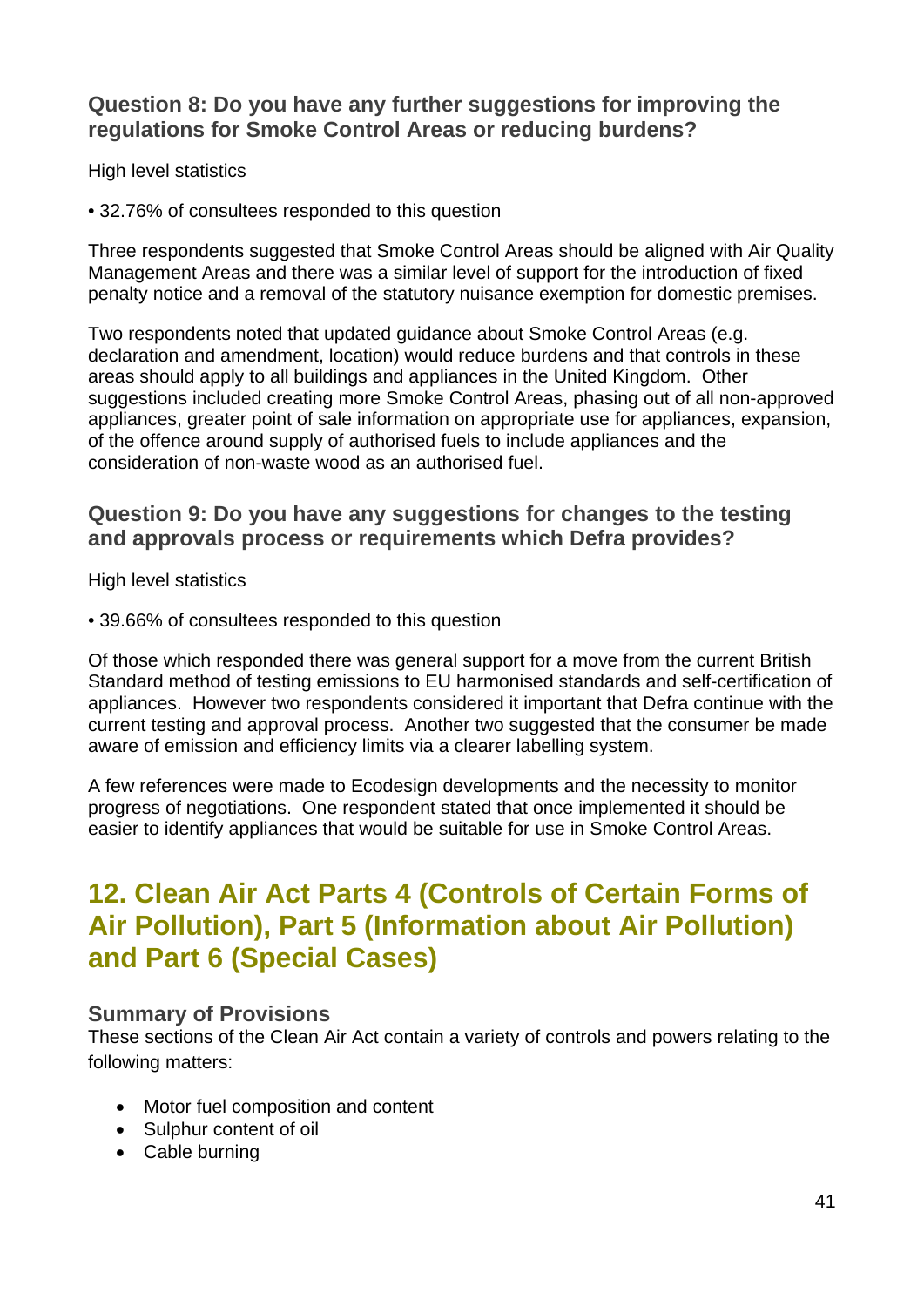- Colliery spoilbanks
- Railway engines
- Vessels (i.e. craft designed for transportation on water)
- Information for Local Authorities on air pollution

## <span id="page-48-0"></span>**Current Evidence Base**

#### **Relevance to Air Quality**

Aside from the powers to set motor fuel composition and sulphur content requirements these are little used provisions and as a consequence have low impact on Air Quality.

#### **Burdens**

Local Authorities: Limited information on the burdens associated with these provisions as set out below:

- Information about air pollution- no burden information provided.
- Colliery Spoilbanks- no information.
- Cable Burning 1050 hours/year, based on an average of 6 incidents per year taking 2 hours to deal with and applying to around a quarter of England Local Authorities.
- Railways 9 hours/year based on only being used by a small number of authorities, who receive only 1 incident a year taking 1 hour to deal with.
- Vessels 240 hours/year based on 30 English port authorities receiving 4 cases a year taking 2 hours to deal with**.**

Burden on Industry:

No information has been provided

## <span id="page-48-1"></span>**Question 1: Are these provisions still used and of benefit?**

High level statistics

• 48.27% of consultees responded to this question.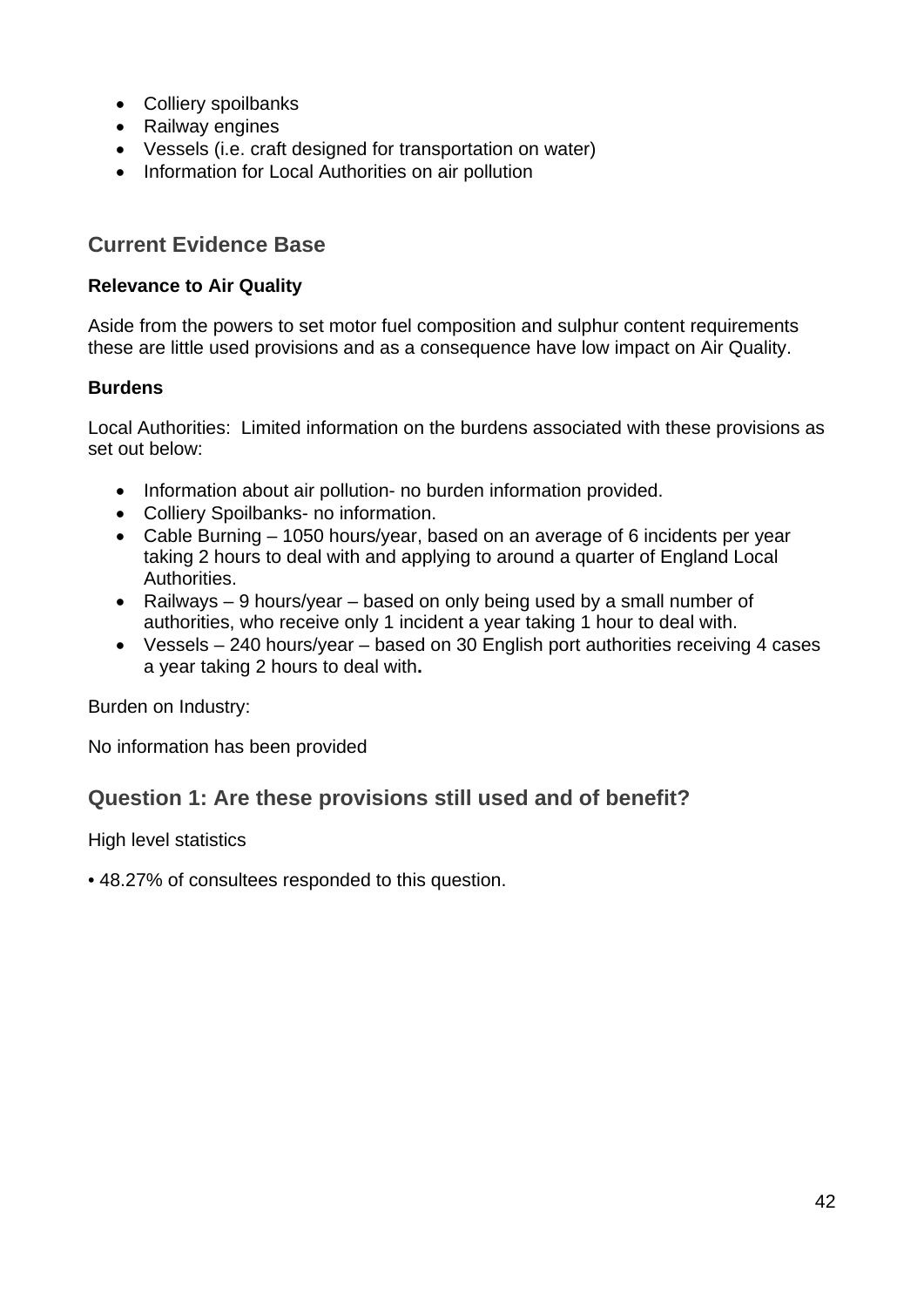

| <b>Key</b>     | <b>Option</b>         | <b>Total</b>   | <b>Percent of All</b><br><b>Respondents</b> | <b>Percent</b><br><b>Respondents</b><br>who Answered<br>the Question |
|----------------|-----------------------|----------------|---------------------------------------------|----------------------------------------------------------------------|
| $\overline{A}$ | Never Used            | 3              | 5.17%                                       | 10.71%                                                               |
| B              | <b>Rarely Used</b>    | 10             | 17.24%                                      | 35.71%                                                               |
| $\mathsf{C}$   | <b>Sometimes Used</b> | 12             | 20.69%                                      | 42.86%                                                               |
| D              | <b>Often Used</b>     | $\overline{0}$ | $0\%$                                       | 0.00%                                                                |
| E              | Don't Know            | 3              | 5.17%                                       | 10.71%                                                               |
| F              | <b>Not Answered</b>   | 30             | 51.72%                                      | n/a                                                                  |

<span id="page-49-0"></span>**Question 2: If never or rarely used please explain why? If used please advise which provisions are used and for each provision how many times per year do you estimate they are used?**

High level statistics

• 43.10% of consultees responded to this question

The majority of respondents stated that the cable burning provision was still used and should be retained. Although only used rarely it is considered an effective tool. Some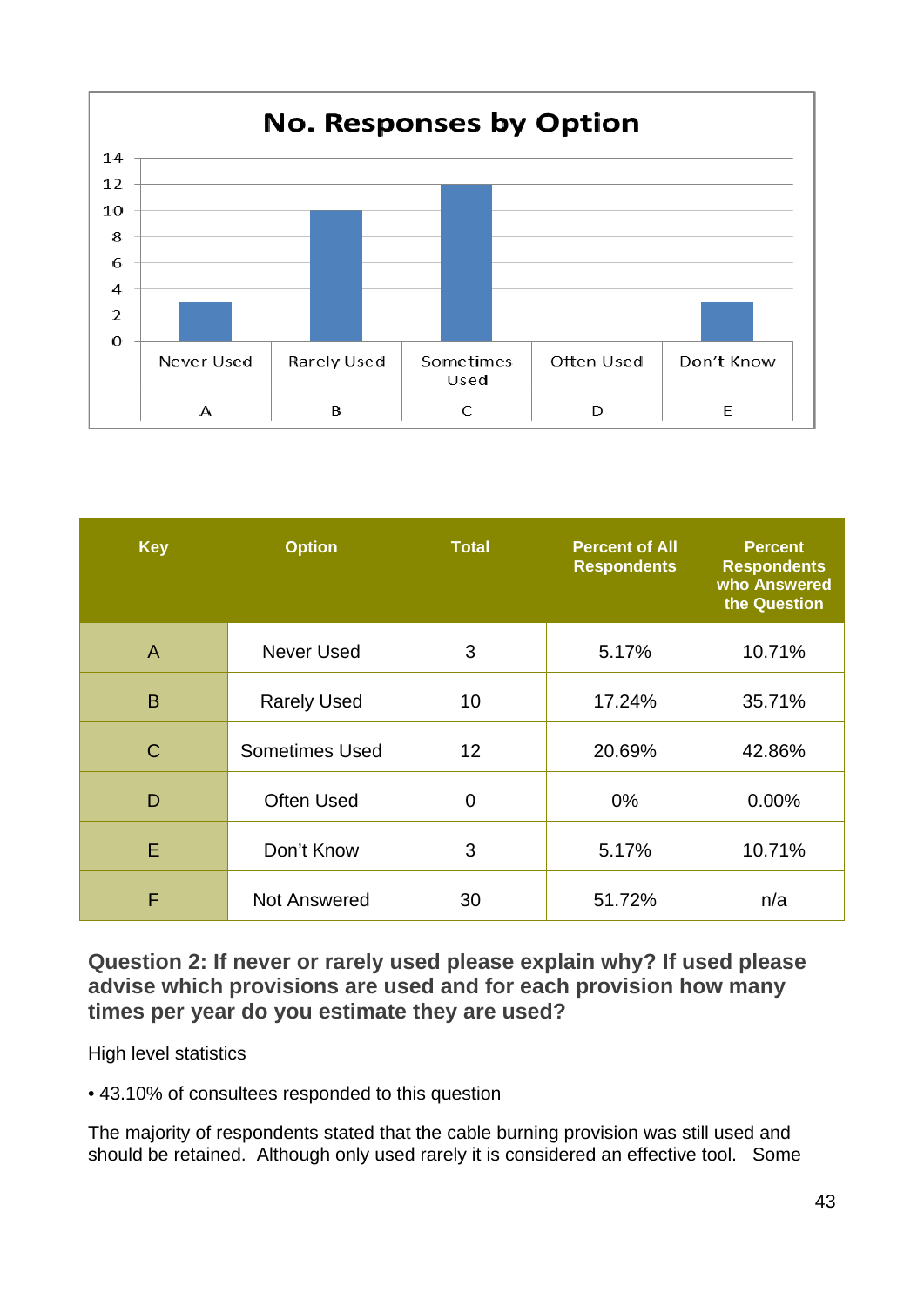Local Authorities indicated that the rail and vessel requirements in the Clean Air Act have been replaced by the Environmental Protection Act and two others raised concerns about exhaust emissions from diesel locomotives. One respondent recognised that steam locomotives are now mainly used for heritage reasons and therefore their use for this purpose should be protected but noted that in areas with a high proportion of river transport (e.g. London) dark smoke continued to be a significant source of emissions. One respondent indicated that although the railway provision was applied it was of very limited use for enforcement purposes.

## <span id="page-50-0"></span>**Question 3: What burdens are associated with these measures?**

High level statistics

• 22.41% of consultees responded to this question

Respondents did not cite any major burdens.

## <span id="page-50-1"></span>**Question 4: Can you suggest any improvements to these provisions?**

High level statistics

• 8.62% of consultees responded to this question

Two suggestions were made with regard to railway engine provisions. One recommended the inclusion of diesel locomotives and the other a 10 minute no-idling rule.

With reference to cable burning it was suggested that the wording of the legislation should no longer restrict enforcement to burning to recover the metal and the Proceeds of Crime Act should apply to the offence.

One respondent indicated that the whole section should be repealed and encompassed into the dark smoke provisions.

## <span id="page-50-2"></span>**13. General Comments on the Clean Air Act**

## <span id="page-50-3"></span>**Question 1: Additional Comments**

High level statistics

• 55.17% of consultees responded to this question

Many respondents acknowledged that the Clean Air Act has provided valuable public protection over its lifetime and although some provisions are now less relevant, as coal is no longer the principle fuel used in combustion processes, it is still a useful tool for tackling emissions. Respondents explained that some elements of the Act are no longer in regular use and could be removed, however any changes to the legislation should be carefully considered to avoid any negative effects. Respondents also indicated that the Clean Air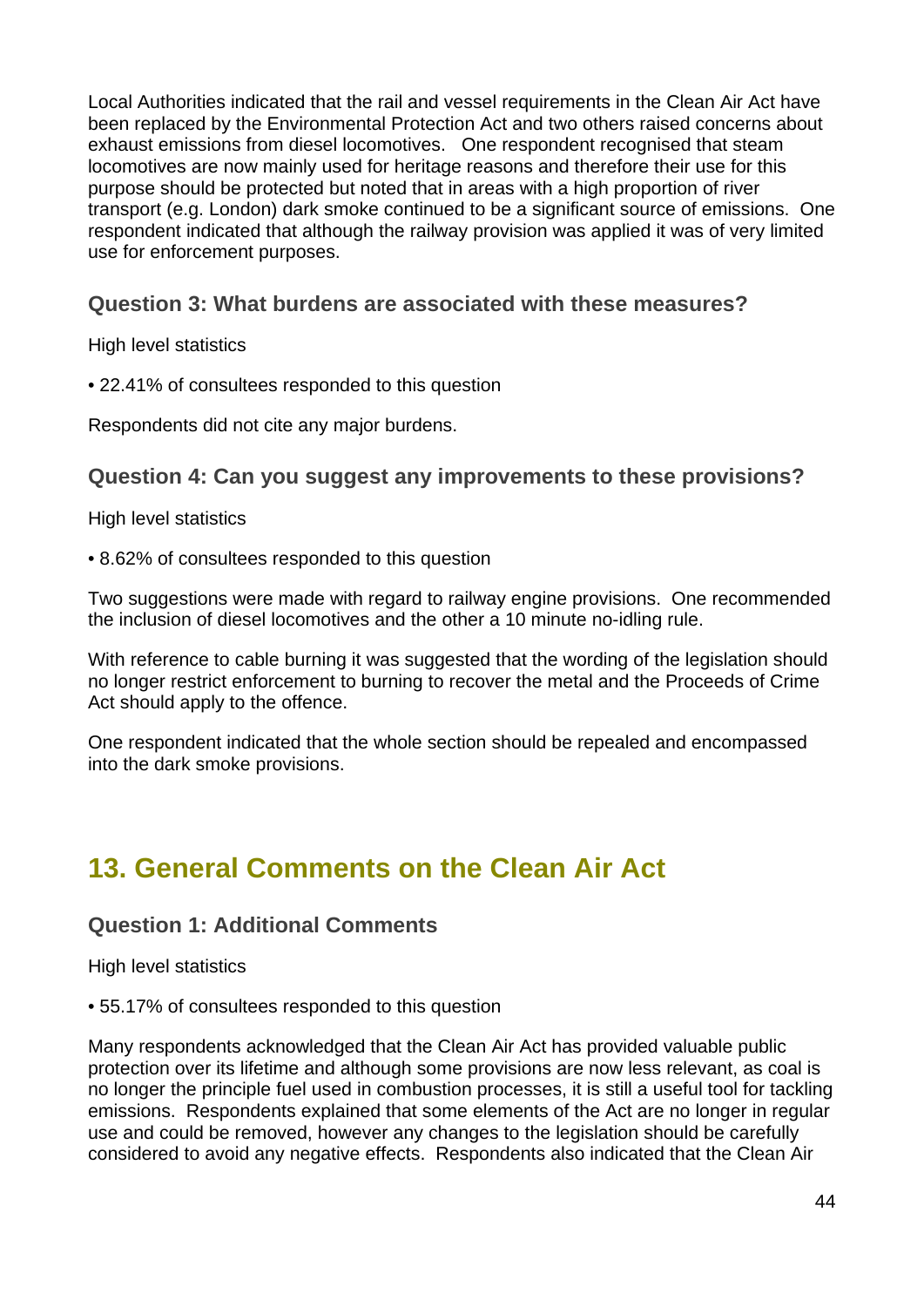Act will continue to remain relevant in the advent of increased biomass burning, and that revisions are required to address emissions of more modern pollutants e.g. PM and NOx. It was recommended that the review should consider burdens on industry in the wider context of public health and consider the benefits afforded by the reduction of harmful pollutants, particularly in light of increased biomass combustion. Some issues were raised over the current process for exempting appliances and fuels for use in smoke control areas and support was provided for a move towards EU harmonised standards and a process of self-certification.

There was some support for the need to control smoke emissions from canal boats, bonfires, construction sites and 'one off burns which do not come under the remit of statutory nuisance'. There was further support for updating and revising existing smoke control areas and improved alignment of the Clean Air Act with other legislative aims such as climate change and Air Quality Management Area strategies.

# <span id="page-51-0"></span>**14. Next Steps**

Defra would like to thank respondents for their contributions to the Clean Air Act Review Call for Evidence. The responses are being analysed and the impacts of suggested changes and improvements fully assessed. It is also necessary to consider proposed EU legislation i.e. EcoDesign Regulations and the Medium Combustion Plant Directive, which are currently being negotiated as they may have an impact on the vast majority of plants controlled by the Act.

Defra will continue to involve stakeholders and delivery partners during the review process and will conduct a full public consultation on any regulatory changes. Timescales for implementing the changes will be dependent on the route by which the legislation is amended and the parliamentary timetable.

In addition to the above steps, the Clean Air Act is being amended via the new Deregulation Bill which is currently being debated in Parliament. The amendment will streamline and speed up the process for approving products for use in Smoke Control Areas, which will provide benefits to both industry and consumers. Defra are also undertaking a pilot project to develop a tool which will enable Local Authorities to digitise Smoke Control Area maps to assess the feasibility of creating a centralised United Kingdom map.

NB. Some additional comments were also made by respondents that fall outside of the scope of the Clean Air Act. Where these relate to the responsibility of other Government Departments they have been forwarded to them for consideration.

# <span id="page-51-1"></span>**15. List of respondents**

Details of respondents who did not wish for their names to be published have been omitted

There were 58 respondents in total, of which the main groups were as follows:

#### **Local Authorities– 33 respondents**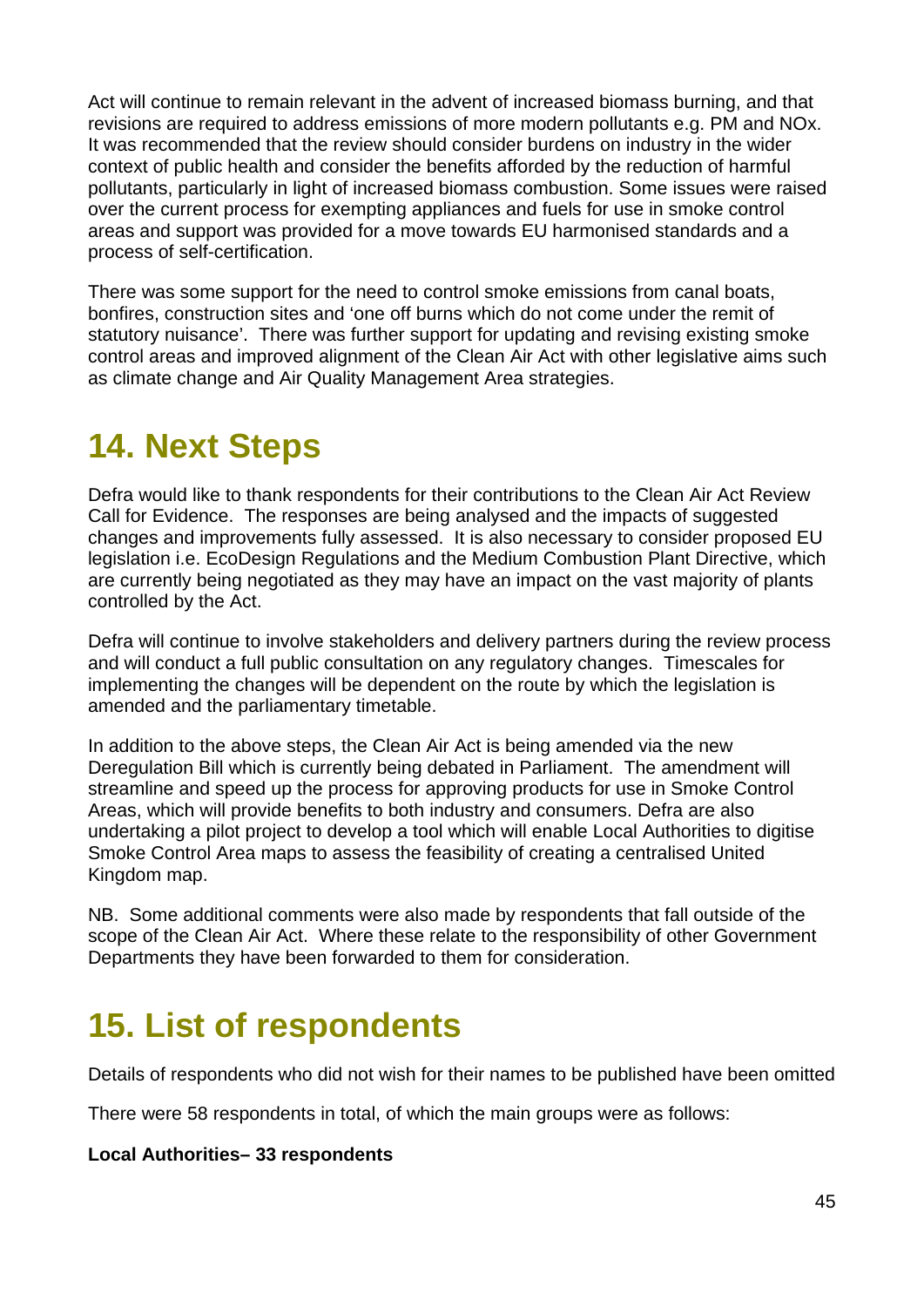Ashfield District Council Birmingham City Council Brighton and Hove City Council Calderdale Metropolitan Borough Council Cheshire East Borough Council City of Bradford Metropolitan District Council City of London Colchester Borough council Cornwall Council Epping Forest District Council Gedling Borough Council Gravesham Borough Council Horsham District Council Hull & Goole Port Health Authority/APHA Lakes Branch Environmental Protection Working Group Lancaster City Council Leeds City Council Leicester City Council Mansfield District Council Middlesbrough Council Newark and Sherwood District Council North West Leicestershire District Council Nottingham City Council Oldham MBC responding on behalf of Association of Greater Manchester Authorities Sevenoaks District Council South Cambridgeshire District Council South Gloucestershire Council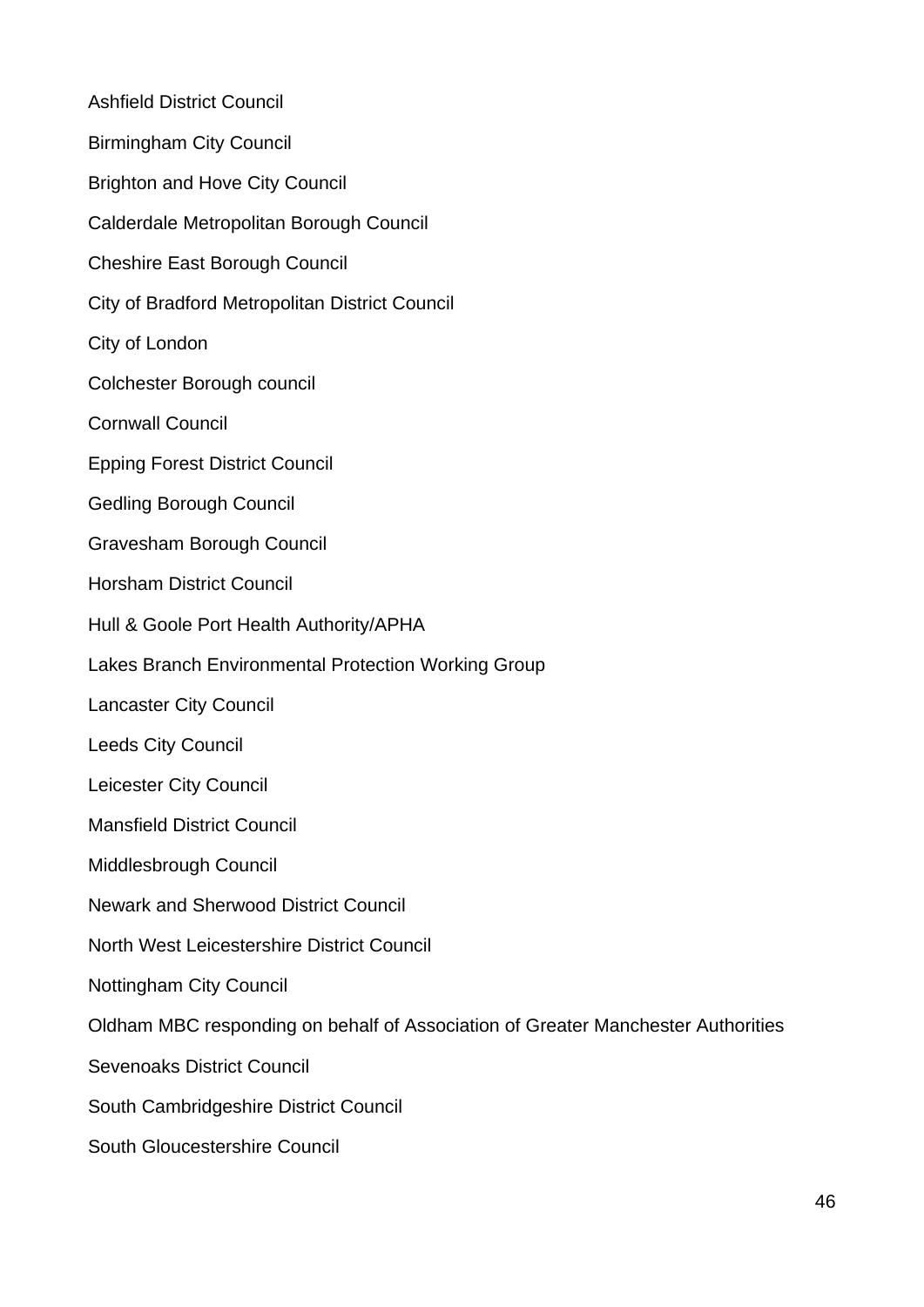Stoke-on-Trent City Council Suffolk Air Quality Group Suffolk Coastal DC and Waveney DC West Somerset Council Westminster City Council Wirral Council

#### **Manufacturers of appliances – 6 respondents**

Dingley Dell Enterprises Firenzo Fires

Stovax Limited

Thornhill ECO Design Ltd

## **General Public – 5 respondents**

Anonymous

#### **Other – 4 respondents**

D & D Holmes Campaign for Clean Air in London **HETAS** 

#### **Trade Body/Associations – 3 respondents**

Solid Fuel Association

## **Retail – 2 respondents**

Manor House (Kenilworth) Ltd.

Robeys Ltd,